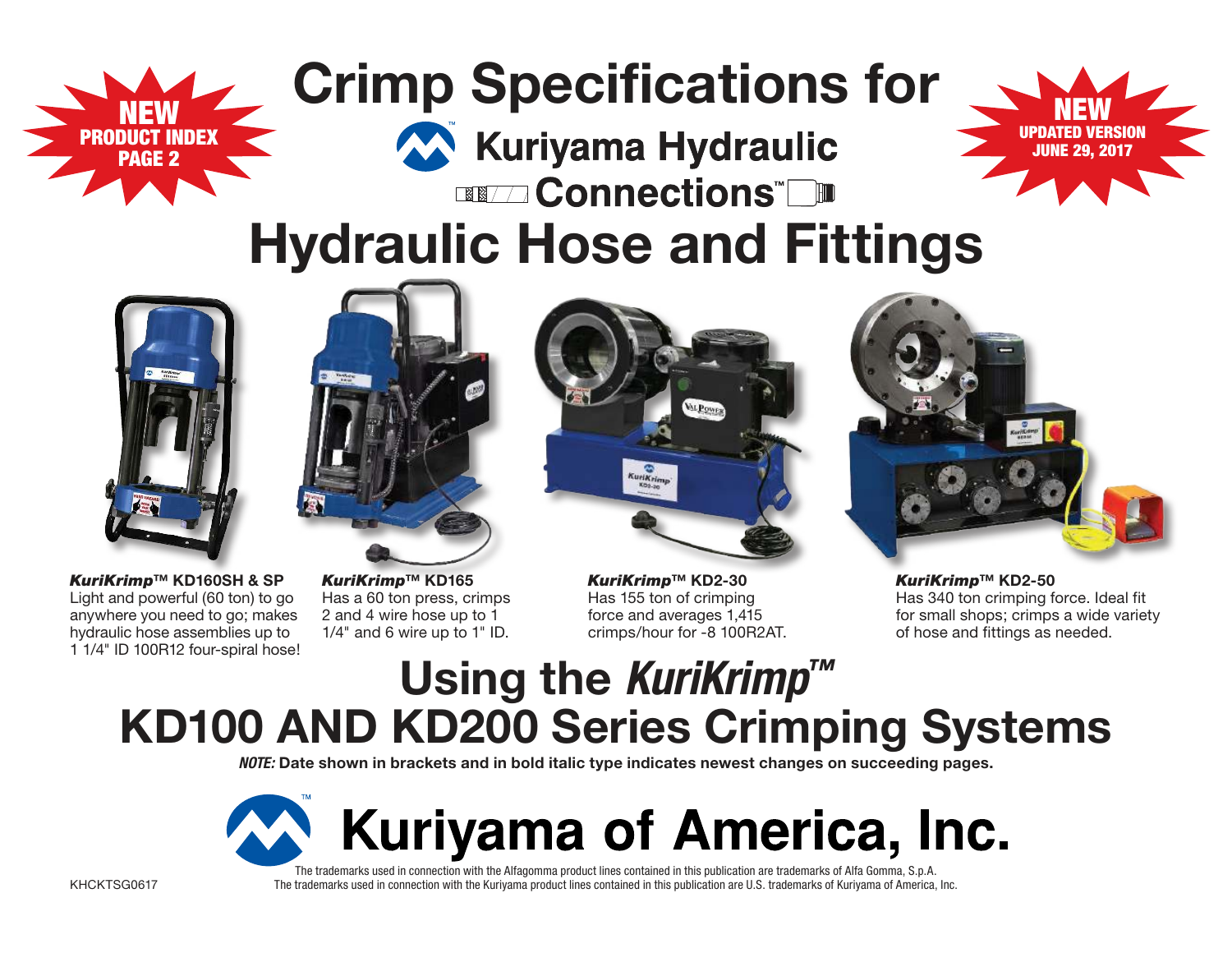

### **INDEX** (Name/Series)



#### **ONE-PIECE FITTINGS**

#### **Alfabiotech Alfajet 210 Alfajet 400 Alfatech** 4000 - AT4KMT.....................14-15 5000 - AT5KMT 16 6000 - AT6KMT........................... 17 3000 - AT3KST............................ 13 4000 - AT4KST ......................14-15 5000 - AT5KST...................... 16-17 **Flexopak 2 Flexor**

1SN MINETUFF - TR1MT............... 5

2SN - TR2SN.............................9-10

2SN MINETUFF - TR2MT.............. 8

#### **Flexor continued Temp Tech**

2SN - T2SNTT .................................9-10

#### **TWO-PIECE FITTINGS**

#### **Alfabiotech**

| 5K - ABT5K 51        |  |
|----------------------|--|
| 5K PLUS - ABTP5K  52 |  |
| 6K - ABT6K53-54      |  |
| Alfajet 210          |  |
|                      |  |
|                      |  |
| Alfajet 400          |  |
|                      |  |
|                      |  |
| Alfatech             |  |
| 3000 - AT3KMT 44     |  |
| 4000 - AT4KMT45-46   |  |
| 5000 - AT5KMT 47     |  |
| 6000 - AT6KMT 48     |  |
| 3000 - AT3KST 44     |  |
| 4000 - AT4KST45-46   |  |
| 5000 - AT5KST 47     |  |
|                      |  |

#### **Flexopak 2**  $16/250$  38  $TF21T$  37 **Flexor** 4 - TR4XF (T634AA) ..............29-31  $6 - TR6$  28 12 - TR12 .............................39-40 1SN - TR1MT MINFTUFF 24 2SN - TR2MT MINETUFF............ 26 R<sub>14</sub> - TR<sub>14</sub>TR 56 T604AA..................................29-31 Piranhaflex™

PF427 35

#### Piranhaflex<sup>™</sup> continued 35 **Temp Tech**  $2<sub>1</sub>$

| R5 - TR5TT32-33 |  |
|-----------------|--|

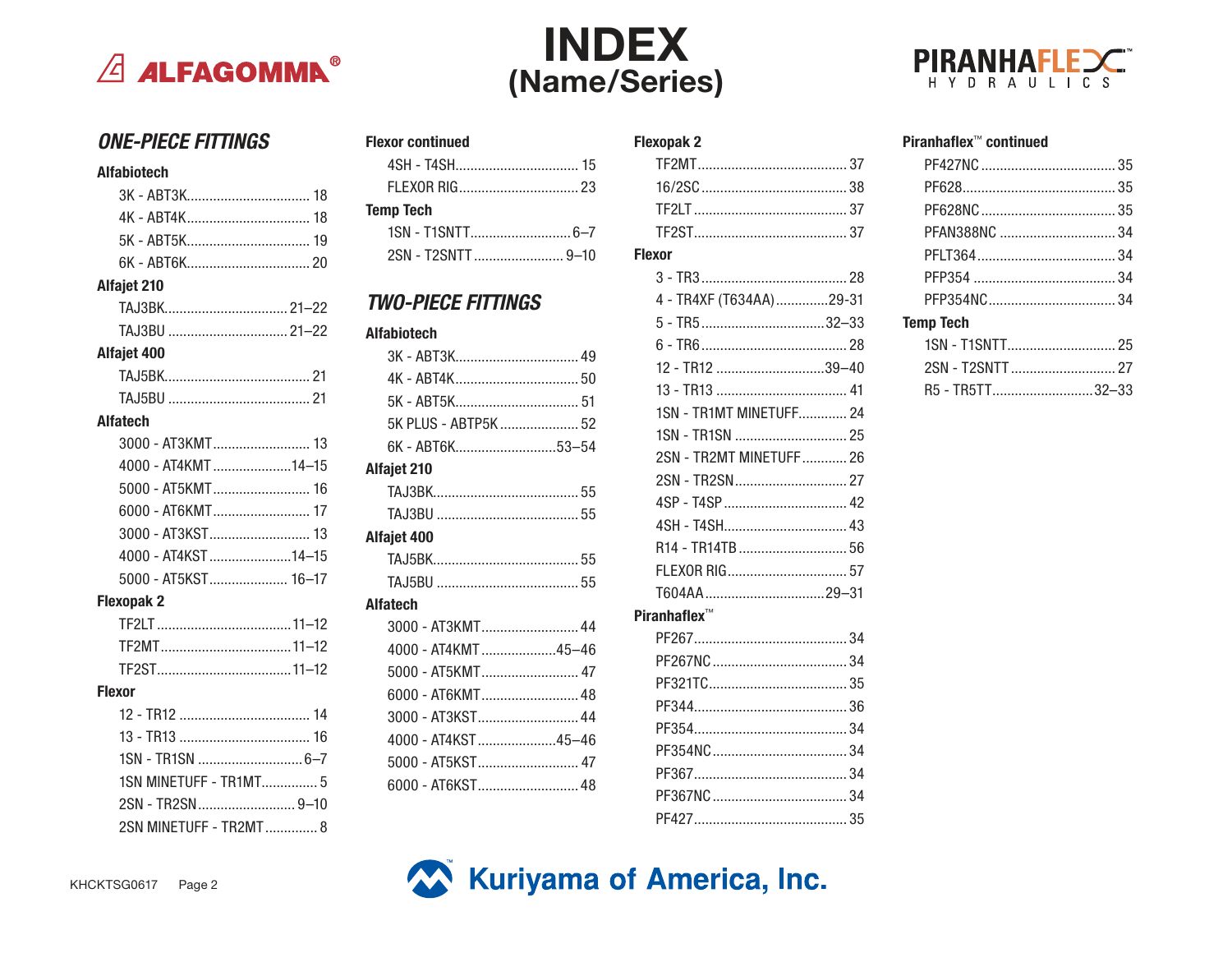# **KuriKrimp™ Tool Selection Guide**

### **Glossary of Terms:**

Skive — Removal of the hose cover by way of knife hand tool, brush wheel or other method, exposing the uppermost layer of reinforcement prior to crimping.

Skive Length — Area to be skived prior to crimping.

Crimp Diameter — The measured outside diameter of the ferrule or shell - measuring the FLAT SURFACES of the crimped ferrule or shell. Acceptable range of tolerance for Alfagomma and Piranhaflex is +/-.005 inches.



Crimping specifications for this unit and these instructions were developed using ALFAGOMMA<sup>®</sup><br>hydraulic hose and couplings. Kuriyama of America and ALFAGOMMA<sup>®</sup> recommend using hydraulic hose and couplings. Kuriyama of America and ALFAGOMMA® recommend using only the hose and coupling combinations specified in the current Kuriyama of America ALFAGOMMA® catalog and the crimp specifications for these KuriKrimp™ units. Be sure to read and follow the instructions in the KuriKrimp™ Operations Guide, the instructions beneath the

word "Important" below, and the specifications in the KuriKrimp™ Tool Selection Guide which appear on the following pages. Failure to act consistent with any of the above can result in serious bodily injury or damage.

### **Important!**

The Micro Crimp adjuster setting values shown on this chart are APPROXIMATE SETTINGS only and should be used only as a starting point. Due to differences in calibration and metal surface machining tolerances, the Micro Crimp setting may require adjustment. It is highly recommended that the finished crimp diameter of each assembly made be measured with calipers to determine if adjustment is necessary. To determine actual setting, measure the crimp diameter of the crimped assembly end. To tighten the crimp diameter, adjust the setting to a higher value. To increase (enlarge) the finished crimp diameter, adjust the setting to a lower value.

The column labeled "Actual" adjacent to the "Approx" column in the tables has been provided to give the user a place to record his own ideal Micro Crimp setting.



**Headquarters, Sales Office and Warehouse Location 360 E. State Parkway, Schaumburg, IL 60173-5335 Phone: (847) 755-0360 • Toll-free FAX: (800) 800-0320 International FAX: (847) 885-0996 Web Site:** *www.kuriyama.com* KHCKTSG0716 Page 3 **E-Mail:** *sales@kuriyama.com*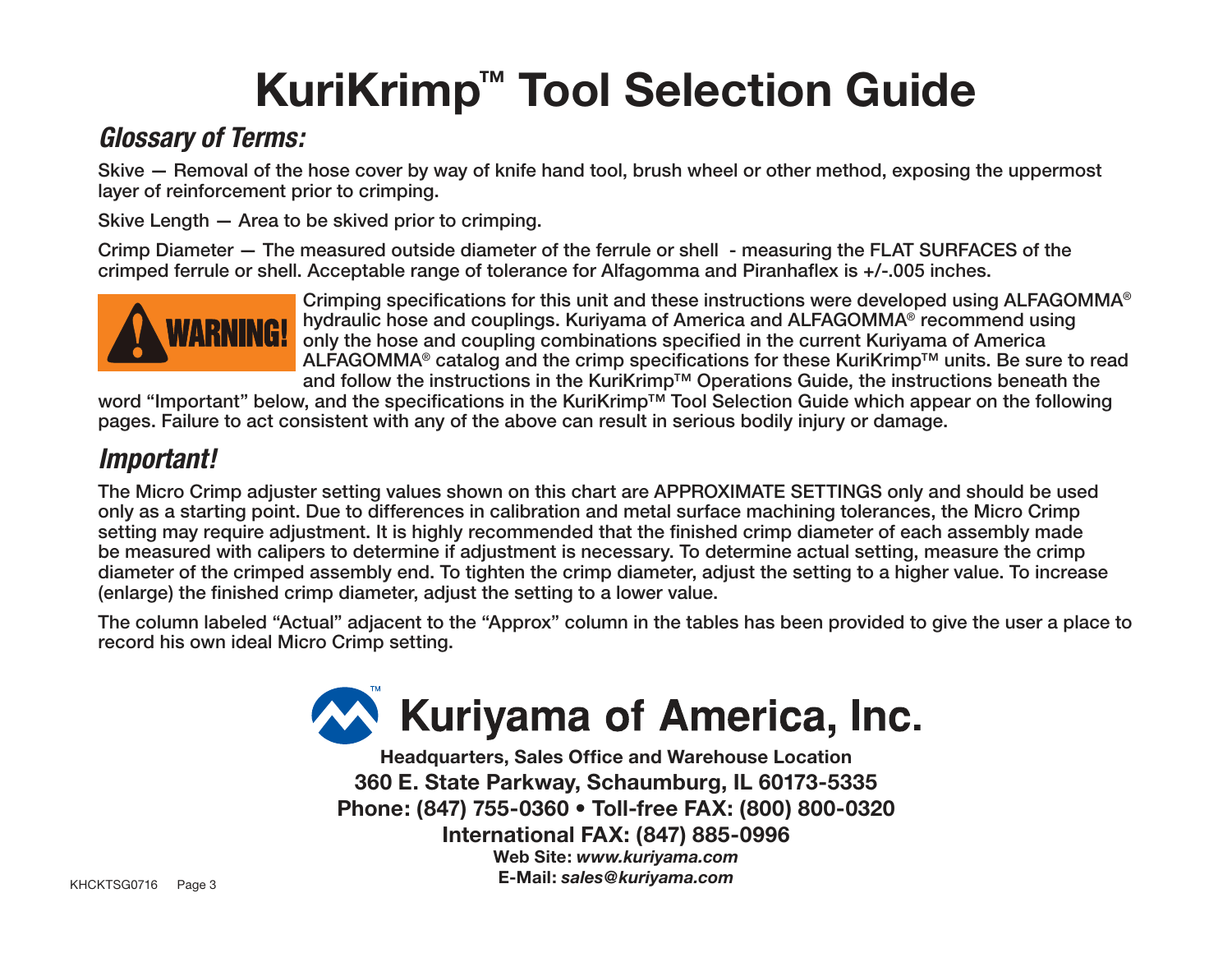### **Flexibility of the Alfacrimp System**

The Alfacrimp system gives the hose assembler options to stock inventory that best suits their needs.

In sizes -10 thru -32 the C124 / (D) fitting can be used on Flexor 1SN, Flexor 2SN and Flexor 12 style hoses so that there is no need to stock both braided-style fittings and spiral-style fittings.

**C121 / (Q) Series\*\*\***



Alfatech 3000 (sizes -04, -06 and -08) Obsolete — While Supplies Last

#### **C122 / (C) Series**



Flexor 1AT/1SN and 2AT/2SN Flexopak 2 Alfatech 3000 above 1/2" Obsolete — While Supplies Last

While the C121 / (Q) fitting only works with AT3K hose in sizes 1/4" through 1/2" and the C122 / (C) fitting would work on all other sizes of the AT3K hoses along with braided hoses limited up to 1/2" size in some configurations, the C12A / (B) is the new standard and works with ALL Alfagomma braided style hose products with the exception of 1/2" size of the current TR2SN-08 hose only.



All Alfagomma Braided Hose Up To 1" ID Size

#### C12A / (B) Series C124 / (D) Series



Flexor 1AT/1SN† Flexor 2AT/2SN† Flexor 12

#### **C126 / (F) Series**



Flexor 4SH Flexor 13

<sup>†</sup>Note: Only sizes -10,-12,-16,-20, -24, and -32



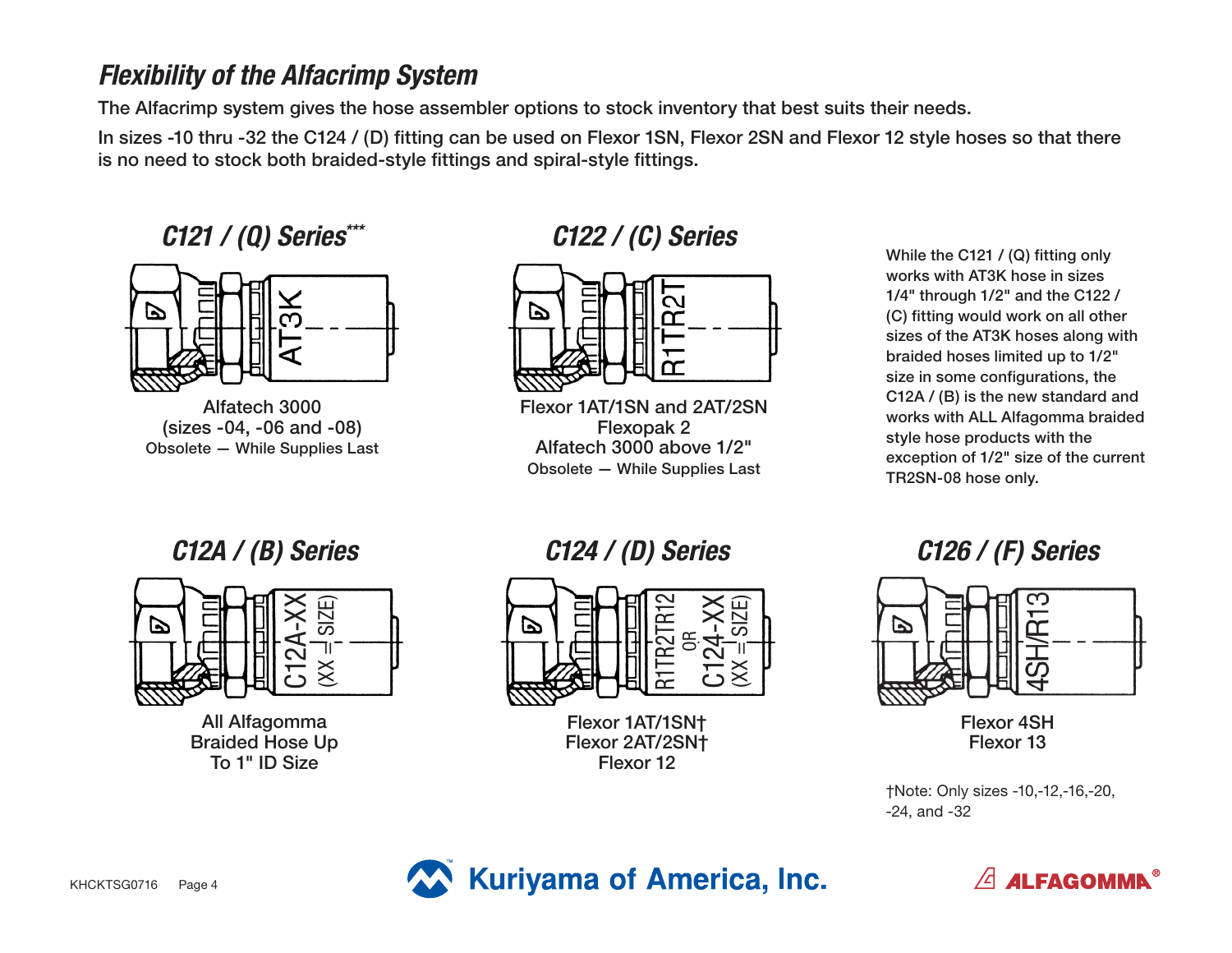#### **FLEXOR 1SN MINETUFF - TR1MT (USING ALFACRIMP ONE-PIECE NON-SKIVE) C12A / (B) and C124 / (D)**

| <b>FITTING SERIES</b><br>(FORMER) | <b>FITTING SERIES</b><br>(NEW) | <b>SIZE ID</b><br>(IN.) | <b>INSERT</b><br><b>LENGTH</b><br>(MM) | <b>CRIMP DIAMETER</b><br>(IN.) | <b>CRIMP DIAMETER</b><br>(MM)<br>$\pm$ 0.1 mm | <b>DIE &amp;</b><br><b>COLOR</b> | <b>METRIC</b><br><b>MICROMETER</b><br><b>APPROX</b> | KD100/200<br><b>STANDARD</b><br><b>MICROMETER</b><br><b>APPROX</b> | <b>KD100/200 SERIES</b><br>DIE SELECTION |
|-----------------------------------|--------------------------------|-------------------------|----------------------------------------|--------------------------------|-----------------------------------------------|----------------------------------|-----------------------------------------------------|--------------------------------------------------------------------|------------------------------------------|
| C12AXXXXX-04                      | $B-04xx$                       | 1/4                     | 17.0                                   | 0.685                          | 17.4                                          | 16                               | 1.40                                                | 88                                                                 | KD/D100/200-16/0range                    |
| C12AXXXXX-05                      | B-05xx                         | 5/16                    | 17.0                                   | 0.752                          | 19.1                                          | 19                               | 0.10                                                | 99                                                                 | KD/D100/200-19/Black                     |
| C12AXXXXX-06                      | B-06xx                         | 3/8                     | 18.0                                   | 0.835                          | 21.2                                          | 19                               | 2.20                                                | 81                                                                 | KD/D100/200-19/Black                     |
| C12AXXXXX-08                      | B-08xx                         | 1/2                     | 20.0                                   | 0.969                          | 24.6                                          | 23                               | 1.60                                                | 86                                                                 | KD/D100/200-23/Purple                    |
| C12AXXXXX-10                      | $B-10xx$                       | 5/8                     | 21.0                                   | 1.098                          | 27.9                                          | 27                               | 0.90                                                | 92                                                                 | KD/D100/200-27/Brown                     |
| C12AXXXXX-12                      | $B-12xx$                       | 3/4                     | 24.0                                   | 1.248                          | 31.7                                          | 31                               | 0.70                                                | 94                                                                 | KD/D100/200-31/Yellow                    |
| C12AXXXXX-16                      | $B-16xx$                       |                         | 24.0                                   | 1.535                          | 39.0                                          | 39                               | 0.00                                                | 100                                                                | KD/D100/200-39/Red                       |
|                                   |                                |                         |                                        |                                |                                               |                                  |                                                     |                                                                    |                                          |
| C124XXXXX-20                      | $D-20xx$                       | 11/4                    | 39.0                                   | .957                           | 49.7                                          | 48                               | 1.70                                                | 86                                                                 | KD/D100/200-48/Green                     |
| C124XXXXX-24                      | $D-24xx$                       | 1/2                     | 58.0                                   | 2.232                          | 56.7                                          | 56                               | 0.70                                                | 94                                                                 | D200-56/Black                            |
| C124XXXXX-32                      | $D-32xx$                       | 2                       | 58.0                                   | 2.736                          | 69.5                                          | 68DA                             | 1.50                                                | 74                                                                 | D200DA68/Silver                          |



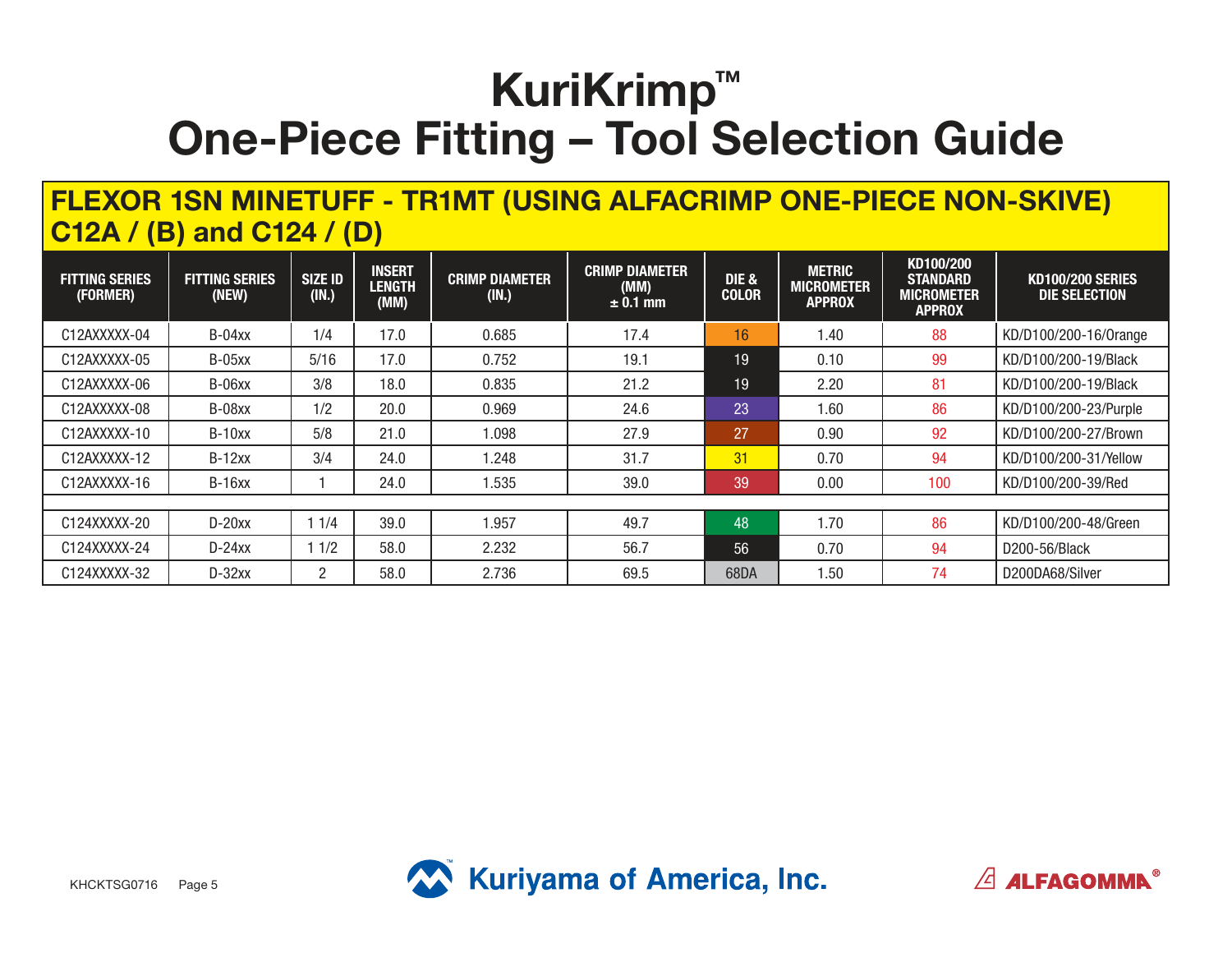#### **FLEXOR 1SN - TR1SN (MSHA Cover), TEMP TECH - T1SNTT (USING ALFACRIMP ONE-PIECE NON-SKIVE) C12A / (B) and C124 / (D)**

| <b>FITTING SERIES</b><br>(FORMER) | <b>FITTING SERIES</b><br>(NEW) | <b>SIZE ID</b><br>(IN.) | <b>INSERT</b><br><b>LENGTH</b><br>(MM) | <b>CRIMP DIAMETER</b><br>(IN.) | <b>CRIMP DIAMETER</b><br>(MM)<br>$\pm$ 0.1 mm | DIE &<br><b>COLOR</b> | <b>METRIC</b><br><b>MICROMETER</b><br><b>APPROX</b> | KD100/200<br><b>STANDARD</b><br><b>MICROMETER</b><br><b>APPROX</b> | <b>KD100/200 SERIES</b><br><b>DIE SELECTION</b> |
|-----------------------------------|--------------------------------|-------------------------|----------------------------------------|--------------------------------|-----------------------------------------------|-----------------------|-----------------------------------------------------|--------------------------------------------------------------------|-------------------------------------------------|
| C12AXXXXX-04                      | $B-04xx$                       | 1/4                     | 17.0                                   | 0.685                          | 17.4                                          | 16                    | 1.40                                                | 88                                                                 | KD/D100/200-16/0range                           |
| C12AXXXXX-05                      | $B-05xx$                       | 5/16                    | 17.0                                   | 0.760                          | 19.3                                          | 19                    | 0.30                                                | 97                                                                 | KD/D100/200-19/Black                            |
| C12AXXXXX-06                      | B-06xx                         | 3/8                     | 18.0                                   | 0.846                          | 21.5                                          | 19                    | 2.50                                                | 79                                                                 | KD/D100/200-19/Black                            |
| C12AXXXXX-08                      | B-08xx                         | 1/2                     | 20.0                                   | 0.980                          | 24.9                                          | 23                    | 1.90                                                | 84                                                                 | KD/D100/200-23/Purple                           |
| C12AXXXXX-10                      | $B-10xx$                       | 5/8                     | 21.0                                   | 1.059                          | 26.9                                          | 23                    | 3.90                                                | 67                                                                 | KD/D100/200-23/Purple                           |
| C12AXXXXX-12                      | $B-12xx$                       | 3/4                     | 24.0                                   | 1.264                          | 32.1                                          | 31                    | 1.10                                                | 91                                                                 | KD/D100/200-31/Yellow                           |
| C12AXXXXX-16                      | $B-16xx$                       |                         | 24.0                                   | 1.547                          | 39.3                                          | 39                    | 0.30                                                | 97                                                                 | KD/D100/200-39/Red                              |
|                                   |                                |                         |                                        |                                |                                               |                       |                                                     |                                                                    |                                                 |
| C124XXXXX-10                      | $D-10xx$                       | 5/8                     | 29.0                                   | 1.213                          | 30.8                                          | 27                    | 3.80                                                | 68                                                                 | KD/D100/200-27/Brown                            |
| C124XXXXX-12                      | $D-12xx$                       | 3/4                     | 32.0                                   | 1.386                          | 35.2                                          | 34                    | 1.20                                                | 90                                                                 | KD/D100/200-34/Red                              |
| C124XXXXX-16                      | $D-16xx$                       |                         | 39.0                                   | 1.697                          | 43.1                                          | 41                    | 2.10                                                | 82                                                                 | KD/D100/200-41/Silver                           |
| C124XXXXX-20                      | $D-20xx$                       | 11/4                    | 39.0                                   | 1.992                          | 50.6                                          | 49                    | 1.60                                                | 86                                                                 | KD/D100/200-49/Blue                             |
| C124XXXXX-24                      | $D-24xx$                       | 11/2                    | 58.0                                   | 2.232                          | 56.7                                          | 56                    | 0.70                                                | 94                                                                 | D200-56/Black                                   |
| C124XXXXX-32                      | $D-32xx$                       | $\overline{2}$          | 58.0                                   | 2.764                          | 70.2                                          | 68DA                  | 2.20                                                | 62                                                                 | D200DA68/Silver                                 |



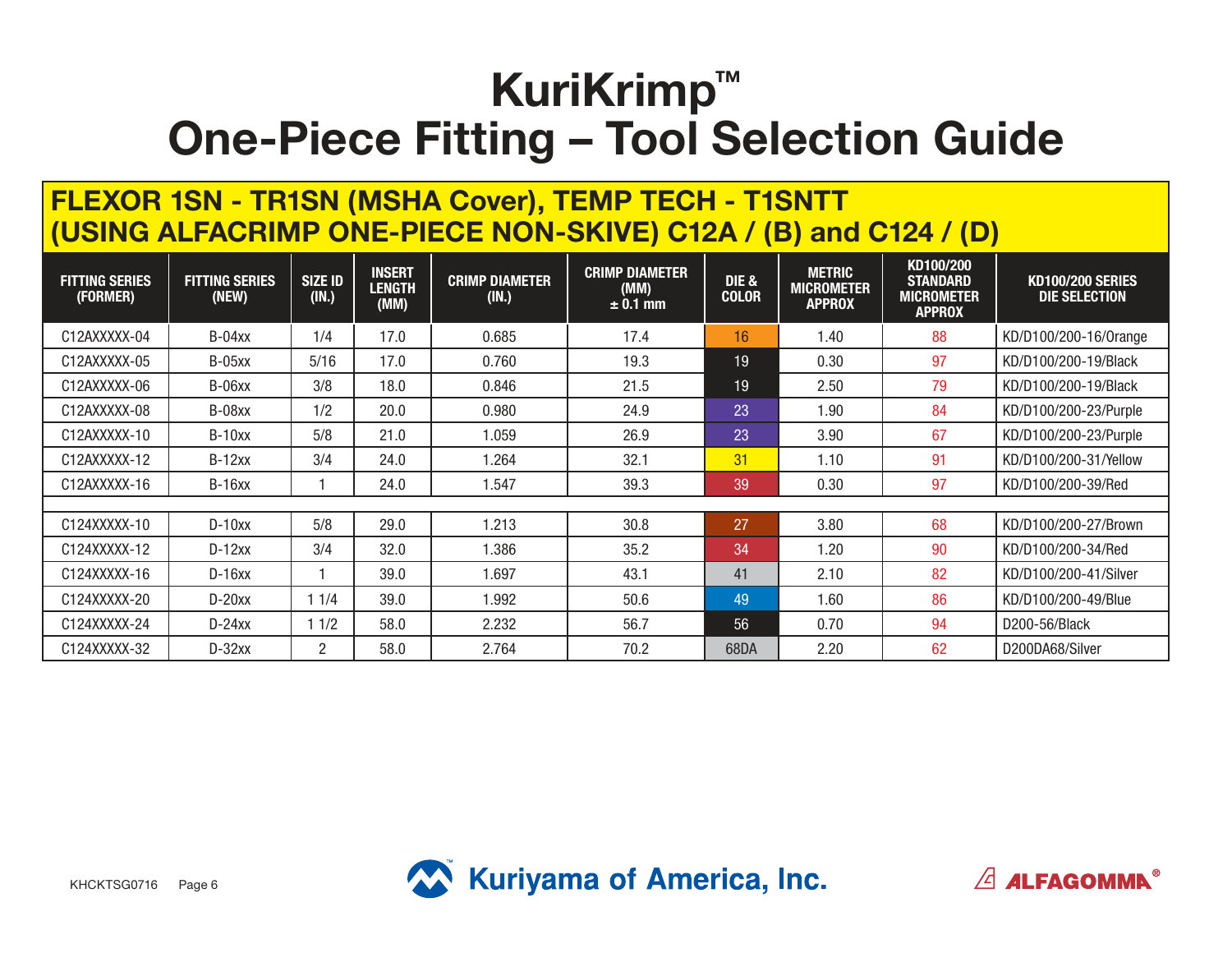#### **FLEXOR 1SN - TR1SN (MSHA Cover), TEMP TECH - T1SNTT (USING ALFACRIMP ONE-PIECE NON-SKIVE) C122 / (C) and C124 / (D)**

| <b>FITTING SERIES</b><br>(FORMER) | <b>FITTING SERIES</b><br>(NEW) | <b>SIZE ID</b><br>(IN.) | <b>INSERT</b><br><b>LENGTH</b><br>(MM) | <b>CRIMP DIAMETER</b><br>(IN.) | <b>CRIMP DIAMETER</b><br>(MM)<br>$± 0.1$ mm | <b>DIE &amp;</b><br><b>COLOR</b> | <b>METRIC</b><br><b>MICROMETER</b><br><b>APPROX</b> | KD100/200<br><b>STANDARD</b><br><b>MICROMETER</b><br><b>APPROX</b> | <b>KD100/200 SERIES</b><br>DIE SELECTION |
|-----------------------------------|--------------------------------|-------------------------|----------------------------------------|--------------------------------|---------------------------------------------|----------------------------------|-----------------------------------------------------|--------------------------------------------------------------------|------------------------------------------|
| C122XXXXX-04                      | $C-04xx$                       | 1/4                     | 20.0                                   | 0.665                          | 16.9                                        | 16                               | 0.90                                                | 92                                                                 | KD/D100/200-16/0range                    |
| C122XXXXX-05                      | $C-05xx$                       | 5/16                    | 20.0                                   | 0.780                          | 19.8                                        | 19                               | 0.80                                                | 93                                                                 | KD/D100/200-19/Black                     |
| C122XXXXX-06                      | C-06xx                         | 3/8                     | 21.0                                   | 0.811                          | 20.6                                        | 19                               | 1.60                                                | 86                                                                 | KD/D100/200-19/Black                     |
| C122XXXXX-08                      | C-08xx                         | 1/2                     | 26.0                                   | 0.933                          | 23.7                                        | 23                               | 0.70                                                | 94                                                                 | KD/D100/200-23/Purple                    |
| C122XXXXX-10                      | $C-10xx$                       | 5/8                     | 28.0                                   | 1.122                          | 28.5                                        | 27                               | 1.50                                                | 87                                                                 | KD/D100/200-27/Brown                     |
| C122XXXXX-12                      | $C-12xx$                       | 3/4                     | 32.0                                   | 1.272                          | 32.3                                        | 31                               | 1.30                                                | 89                                                                 | KD/D100/200-31/Yellow                    |
| C122XXXXX-16                      | $C-16xx$                       |                         | 38.0                                   | 1.701                          | 43.2                                        | 41                               | 2.20                                                | 81                                                                 | KD/D100/200-41/Silver                    |
|                                   |                                |                         |                                        |                                |                                             |                                  |                                                     |                                                                    |                                          |
| C124XXXXX-10                      | $D-10xx$                       | 5/8                     | 29.0                                   | 1.213                          | 30.8                                        | 27                               | 3.80                                                | 68                                                                 | KD/D100/200-27/Brown                     |
| C124XXXXX-12                      | $D-12xx$                       | 3/4                     | 32.0                                   | 1.386                          | 35.2                                        | 34                               | 1.20                                                | 90                                                                 | KD/D100/200-34/Red                       |
| C124XXXXX-16                      | $D-16xx$                       |                         | 39.0                                   | 1.697                          | 43.1                                        | 41                               | 2.10                                                | 82                                                                 | KD/D100/200-41/Silver                    |
| C124XXXXX-20                      | $D-20xx$                       | 1 1/4                   | 39.0                                   | 1.992                          | 50.6                                        | 49                               | 1.60                                                | 86                                                                 | KD/D100/200-49/Blue                      |
| C124XXXXX-24                      | $D-24xx$                       | 11/2                    | 58.0                                   | 2.232                          | 56.7                                        | 56                               | 0.70                                                | 94                                                                 | D200-56/Black                            |
| C124XXXXX-32                      | $D-32xx$                       | $\overline{2}$          | 58.0                                   | 2.764                          | 70.2                                        | 68DA                             | 2.20                                                | 62                                                                 | D200DA68/Silver                          |



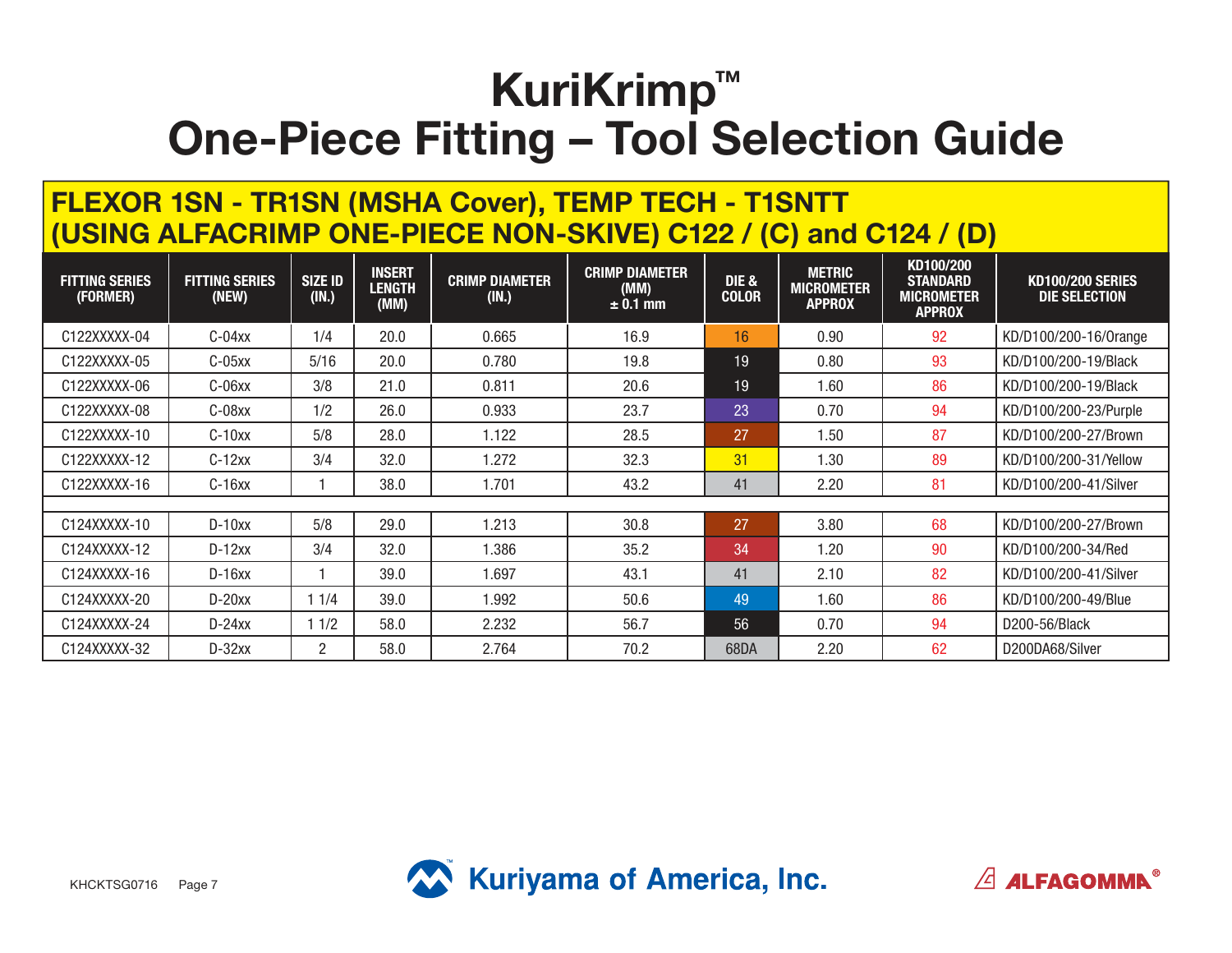#### **FLEXOR 2SN MINETUFF - TR2MT (USING ALFACRIMP ONE-PIECE NON-SKIVE) C12A / (B) and C124 / (D)**

| <b>FITTING SERIES</b><br>(FORMER) | <b>FITTING SERIES</b><br>(NEW) | <b>SIZE ID</b><br>(IN.) | <b>INSERT</b><br><b>LENGTH</b><br>(MM) | <b>CRIMP DIAMETER</b><br>(IN.) | <b>CRIMP DIAMETER</b><br>(MM)<br>$\pm$ 0.1 mm | <b>DIE &amp;</b><br><b>COLOR</b> | <b>METRIC</b><br><b>MICROMETER</b><br><b>APPROX</b> | KD100/200<br><b>STANDARD</b><br><b>MICROMETER</b><br><b>APPROX</b> | <b>KD100/200 SERIES</b><br>DIE SELECTION |
|-----------------------------------|--------------------------------|-------------------------|----------------------------------------|--------------------------------|-----------------------------------------------|----------------------------------|-----------------------------------------------------|--------------------------------------------------------------------|------------------------------------------|
| C12AXXXXX-04                      | $B-04xx$                       | 1/4                     | 17.0                                   | 0.717                          | 18.2                                          | 16                               | 2.20                                                | 81                                                                 | KD/D100/200-16/0range                    |
| C12AXXXXX-05                      | $B-05xx$                       | 5/16                    | 17.0                                   | 0.791                          | 20.1                                          | 19                               | 1.10                                                | 91                                                                 | KD/D100/200-19/Black                     |
| C12AXXXXX-06                      | B-06xx                         | 3/8                     | 18.0                                   | 0.878                          | 22.3                                          | 22                               | 0.30                                                | 97                                                                 | KD/D100/200-22/Blue                      |
| C12AXXXXX-08                      | B-08xx                         | 1/2                     | 20.0                                   | 1.016                          | 25.8                                          | 23                               | 2.80                                                | 76                                                                 | KD/D100/200-23/Purple                    |
| C12AXXXXX-10                      | $B-10xx$                       | 5/8                     | 21.0                                   | 1.130                          | 28.7                                          | 27                               | 1.70                                                | 86                                                                 | KD/D100/200-27/Brown                     |
| C12AXXXXX-12                      | $B-12xx$                       | 3/4                     | 24.0                                   | 1.276                          | 32.4                                          | 31                               | 1.40                                                | 88                                                                 | KD/D100/200-31/Yellow                    |
| C12AXXXXX-16                      | $B-16xx$                       |                         | 24.0                                   | 1.567                          | 39.8                                          | 39                               | 0.80                                                | 93                                                                 | KD/D100/200-39/Red                       |
|                                   |                                |                         |                                        |                                |                                               |                                  |                                                     |                                                                    |                                          |
| C124XXXXX-08                      | $D-08xx$                       | 1/2                     | 26.0                                   | 1.098                          | 27.9                                          | 27                               | 0.90                                                | 92                                                                 | KD/D100/200-27/Brown                     |
| C124XXXXX-10                      | $D-10xx$                       | 5/8                     | 29.0                                   | 1.228                          | 31.2                                          | 31                               | 0.20                                                | 98                                                                 | KD/D100/200-31/Yellow                    |
| C124XXXXX-12                      | $D-12xx$                       | 3/4                     | 32.0                                   | 1.406                          | 35.7                                          | 34                               | 1.70                                                | 86                                                                 | KD/D100/200-34/Red                       |
| C124XXXXX-16                      | $D-16xx$                       |                         | 39.0                                   | 1.709                          | 43.4                                          | 41                               | 2.40                                                | 80                                                                 | KD/D100/200-41/Silver                    |
| C124XXXXX-20                      | $D-20xx$                       | 11/4                    | 39.0                                   | 2.055                          | 52.2                                          | 52                               | 0.20                                                | 98                                                                 | KD/D100/200-52/Black                     |
| C124XXXXX-24                      | $D-24xx$                       | 11/2                    | 58.0                                   | 2.327                          | 59.1                                          | 56                               | 3.10                                                | 74                                                                 | D200-56/Black                            |
| C124XXXXX-32                      | $D-32xx$                       | 2                       | 58.0                                   | 2.835                          | 72.0                                          | 72DA                             | 0.00                                                | 100                                                                | D200DA72/Silver                          |



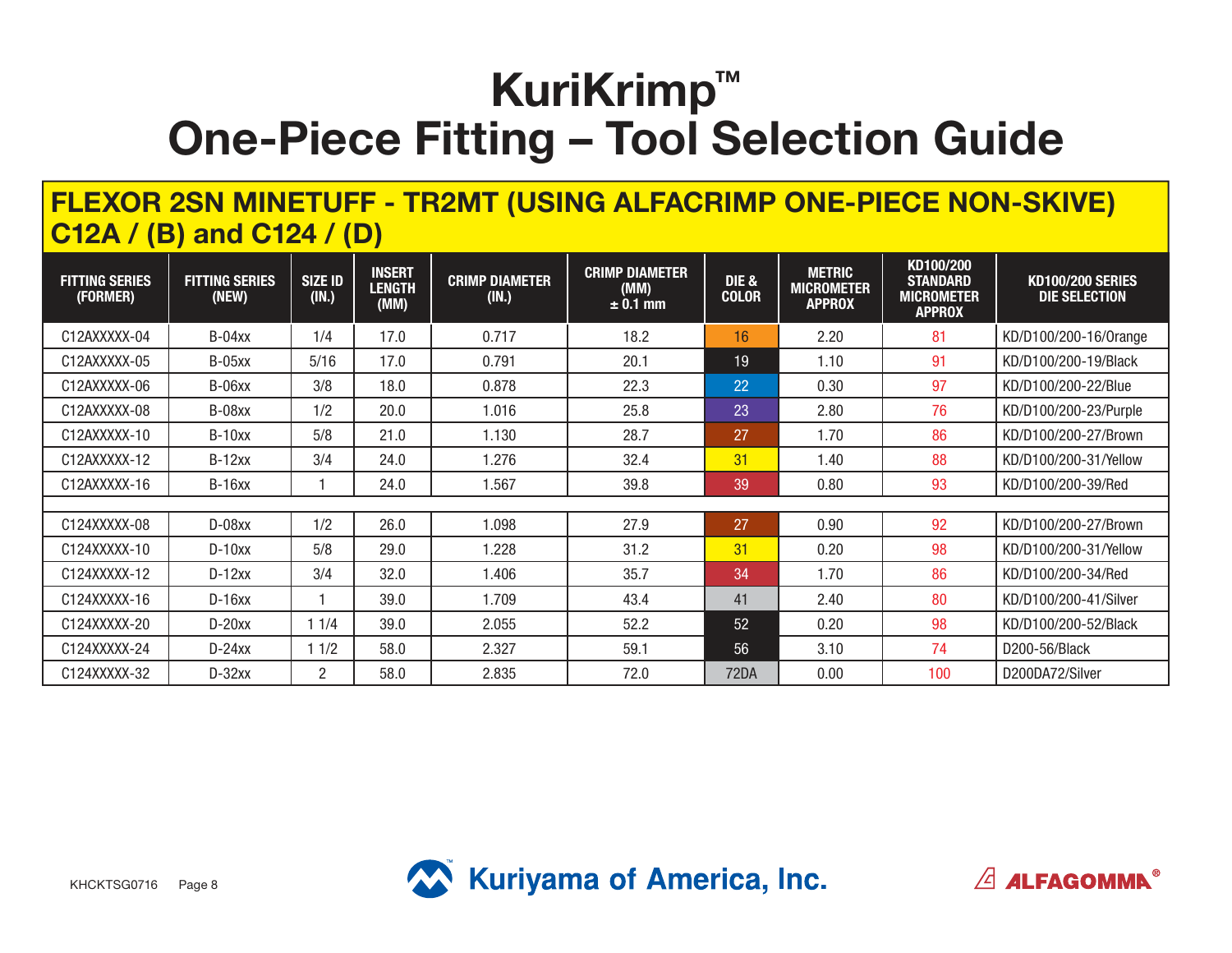#### **FLEXOR 2SN - TR2SN (MSHA Cover), TEMP TECH - T2SNTT (USING ALFACRIMP ONE-PIECE NON-SKIVE) C12A / (B) and C124 / (D)**

| <b>FITTING SERIES</b><br>(FORMER) | <b>FITTING SERIES</b><br>(NEW) | <b>SIZE ID</b><br>(IN.) | <b>INSERT</b><br><b>LENGTH</b><br>(MM) | <b>CRIMP DIAMETER</b><br>(IN.) | <b>CRIMP DIAMETER</b><br>(MM)<br>$\pm$ 0.1 mm | <b>DIE &amp;</b><br><b>COLOR</b> | <b>METRIC</b><br><b>MICROMETER</b><br><b>APPROX</b> | KD100/200<br><b>STANDARD</b><br><b>MICROMETER</b><br><b>APPROX</b> | <b>KD100/200 SERIES</b><br>DIE SELECTION |
|-----------------------------------|--------------------------------|-------------------------|----------------------------------------|--------------------------------|-----------------------------------------------|----------------------------------|-----------------------------------------------------|--------------------------------------------------------------------|------------------------------------------|
| C12AXXXXX-04                      | B-04xx                         | 1/4                     | 17.0                                   | 0.724                          | 18.4                                          | 16                               | 2.40                                                | 80                                                                 | KD/D100/200-16/0range                    |
| C12AXXXXX-05                      | <b>B-05xx</b>                  | 5/16                    | 17.0                                   | 0.803                          | 20.4                                          | 19                               | 1.40                                                | 88                                                                 | KD/D100/200-19/Black                     |
| C12AXXXXX-06                      | B-06xx                         | 3/8                     | 18.0                                   | 0.890                          | 22.6                                          | 22                               | 0.60                                                | 95                                                                 | KD/D100/200-22/Blue                      |
| C124XXXXX-08                      | $D-08$ xx                      | 1/2                     | 26.0                                   | 1.098                          | 27.9                                          | 27                               | 0.90                                                | 92                                                                 | KD/D100/200-27/Brown                     |
| C12AXXXXX-10                      | $B-10xx$                       | 5/8                     | 21.0                                   | 1.150                          | 29.2                                          | 27                               | 2.20                                                | 81                                                                 | KD/D100/200-27/Brown                     |
| C12AXXXXX-12                      | $B-12xx$                       | 3/4                     | 24.0                                   | 1.295                          | 32.9                                          | 31                               | 1.90                                                | 84                                                                 | KD/D100/200-31/Yellow                    |
| C12AXXXXX-16                      | $B-16xx$                       |                         | 24.0                                   | 1.583                          | 40.2                                          | 39                               | 1.20                                                | 90                                                                 | KD/D100/200-39/Red                       |
|                                   |                                |                         |                                        |                                |                                               |                                  |                                                     |                                                                    |                                          |
| C124XXXXX-06                      | $D-06xx$                       | 3/8                     | 21.0                                   | 0.945                          | 24.0                                          | 23                               | 1.00                                                | 91                                                                 | KD/D100/200-23/Purple                    |
| C124XXXXX-08                      | D-08xx                         | 1/2                     | 26.0                                   | 1.098                          | 27.9                                          | 27                               | 0.90                                                | 92                                                                 | KD/D100/200-27/Brown                     |
| C124XXXXX-10                      | $D-10xx$                       | 5/8                     | 29.0                                   | 1.240                          | 31.5                                          | 31                               | 0.50                                                | 96                                                                 | KD/D100/200-31/Yellow                    |
| C124XXXXX-12                      | $D-12xx$                       | 3/4                     | 32.0                                   | 1.413                          | 35.9                                          | 34                               | 1.90                                                | 84                                                                 | KD/D100/200-31/Red                       |
| C124XXXXX-16                      | $D-16xx$                       |                         | 39.0                                   | 1.720                          | 43.7                                          | 43                               | 0.70                                                | 94                                                                 | KD/D100/200-43/Yellow                    |
| C124XXXXX-20                      | $D-20xx$                       | 11/4                    | 39.0                                   | 2.079                          | 52.8                                          | 52                               | 0.80                                                | 93                                                                 | KD/D100/200-52/Black                     |
| C124XXXXX-24                      | $D-24xx$                       | 11/2                    | 58.0                                   | 2.346                          | 59.6                                          | 56                               | 3.60                                                | 69                                                                 | D200-56/Black                            |
| C124XXXXX-32                      | $D-32xx$                       | 2                       | 58.0                                   | 2.854                          | 72.5                                          | 72DA                             | 0.50                                                | 91                                                                 | D200DA72/Silver                          |



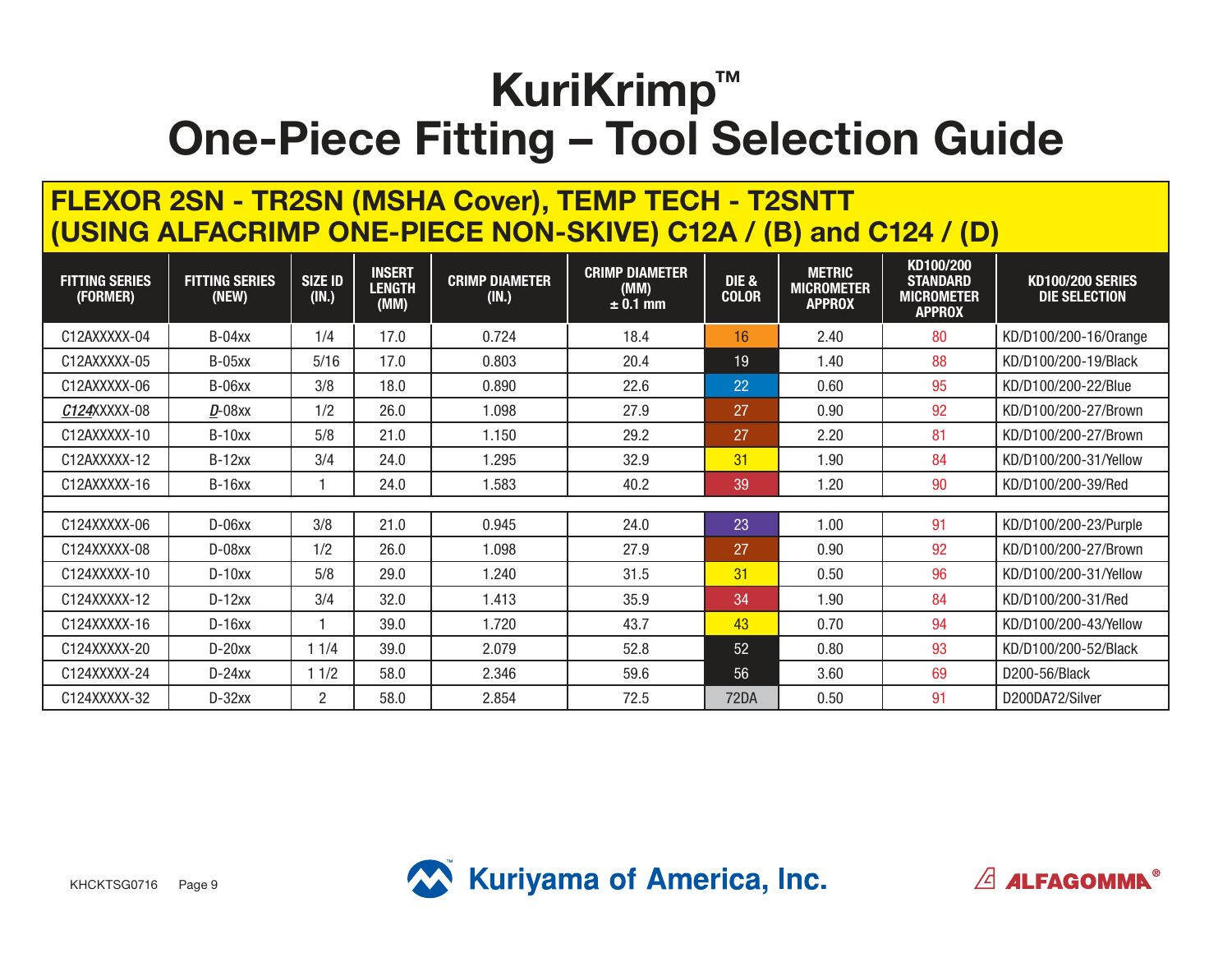#### **FLEXOR 2SN - TR2SN (MSHA Cover), TEMP TECH - T2SNTT (USING ALFACRIMP ONE-PIECE NON-SKIVE) C122 / (C) and C124 / (D)**

| <b>FITTING SERIES</b><br>(FORMER) | <b>FITTING SERIES</b><br>(NEW) | <b>SIZE ID</b><br>(IN.) | <b>INSERT</b><br><b>LENGTH</b><br>(MM) | <b>CRIMP DIAMETER</b><br>(IN.) | <b>CRIMP DIAMETER</b><br>(MM)<br>$\pm$ 0.1 mm | <b>DIE &amp;</b><br><b>COLOR</b> | <b>METRIC</b><br><b>MICROMETER</b><br><b>APPROX</b> | KD100/200<br><b>STANDARD</b><br><b>MICROMETER</b><br><b>APPROX</b> | <b>KD100/200 SERIES</b><br>DIE SELECTION |
|-----------------------------------|--------------------------------|-------------------------|----------------------------------------|--------------------------------|-----------------------------------------------|----------------------------------|-----------------------------------------------------|--------------------------------------------------------------------|------------------------------------------|
| C122XXXXX-04                      | $C-04xx$                       | 1/4                     | 20.0                                   | 0.697                          | 17.7                                          | 16                               | 1.70                                                | 86                                                                 | KD/D100/200-16/0range                    |
| C122XXXXX-05                      | $C-05xx$                       | 5/16                    | 20.0                                   | 0.819                          | 20.8                                          | 19                               | 1.80                                                | 85                                                                 | KD/D100/200-19/Black                     |
| C122XXXXX-06                      | C-06xx                         | 3/8                     | 21.0                                   | 0.846                          | 21.5                                          | 19                               | 2.50                                                | 79                                                                 | KD/D100/200-19/Black                     |
| C122XXXXX-08                      | C-08xx                         | 1/2                     | 26.0                                   | 0.969                          | 24.6                                          | 23                               | 1.60                                                | 86                                                                 | KD/D100/200-23/Purple                    |
| C122XXXXX-10                      | $C-10xx$                       | 5/8                     | 28.0                                   | 1.161                          | 29.5                                          | 27                               | 2.50                                                | 79                                                                 | KD/D100/200-27/Brown                     |
| C122XXXXX-12                      | $C-12xx$                       | 3/4                     | 32.0                                   | 1.307                          | 33.2                                          | 31                               | 2.20                                                | 81                                                                 | KD/D100/200-31/Yellow                    |
| C122XXXXX-16                      | $C-16xx$                       |                         | 38.0                                   | 1.736                          | 44.1                                          | 41                               | 3.10                                                | 74                                                                 | KD/D100/200-41/Silver                    |
|                                   |                                |                         |                                        |                                |                                               |                                  |                                                     |                                                                    |                                          |
| C124XXXXX-06                      | $D-06xx$                       | 3/8                     | 21.0                                   | 0.945                          | 24.0                                          | 23                               | 1.00                                                | 91                                                                 | KD/D100/200-23/Purple                    |
| C124XXXXX-08                      | D-08xx                         | 1/2                     | 26.0                                   | 1.098                          | 27.9                                          | 27                               | 0.90                                                | 92                                                                 | KD/D100/200-27/Brown                     |
| C124XXXXX-10                      | $D-10xx$                       | 5/8                     | 29.0                                   | 1.240                          | 31.5                                          | 31                               | 0.50                                                | 96                                                                 | KD/D100/200-31/Yellow                    |
| C124XXXXX-12                      | $D-12xx$                       | 3/4                     | 32.0                                   | 1.413                          | 35.9                                          | 34                               | 1.90                                                | 84                                                                 | KD/D100/200-34/Red                       |
| C124XXXXX-16                      | $D-16xx$                       |                         | 39.0                                   | 1.720                          | 43.7                                          | 41                               | 2.70                                                | 77                                                                 | KD/D100/200-41/Silver                    |
| C124XXXXX-20                      | $D-20xx$                       | 11/4                    | 39.0                                   | 2.079                          | 52.8                                          | 52                               | 0.80                                                | 93                                                                 | KD/D100/200-52/Black                     |
| C124XXXXX-24                      | $D-24xx$                       | 11/2                    | 58.0                                   | 2.343                          | 59.5                                          | 56                               | 3.50                                                | 70                                                                 | D200-56/Black                            |
| C124XXXXX-32                      | $D-32xx$                       | $\overline{2}$          | 58.0                                   | 2.854                          | 72.5                                          | 72DA                             | 0.50                                                | 91                                                                 | D200DA72/Silver                          |



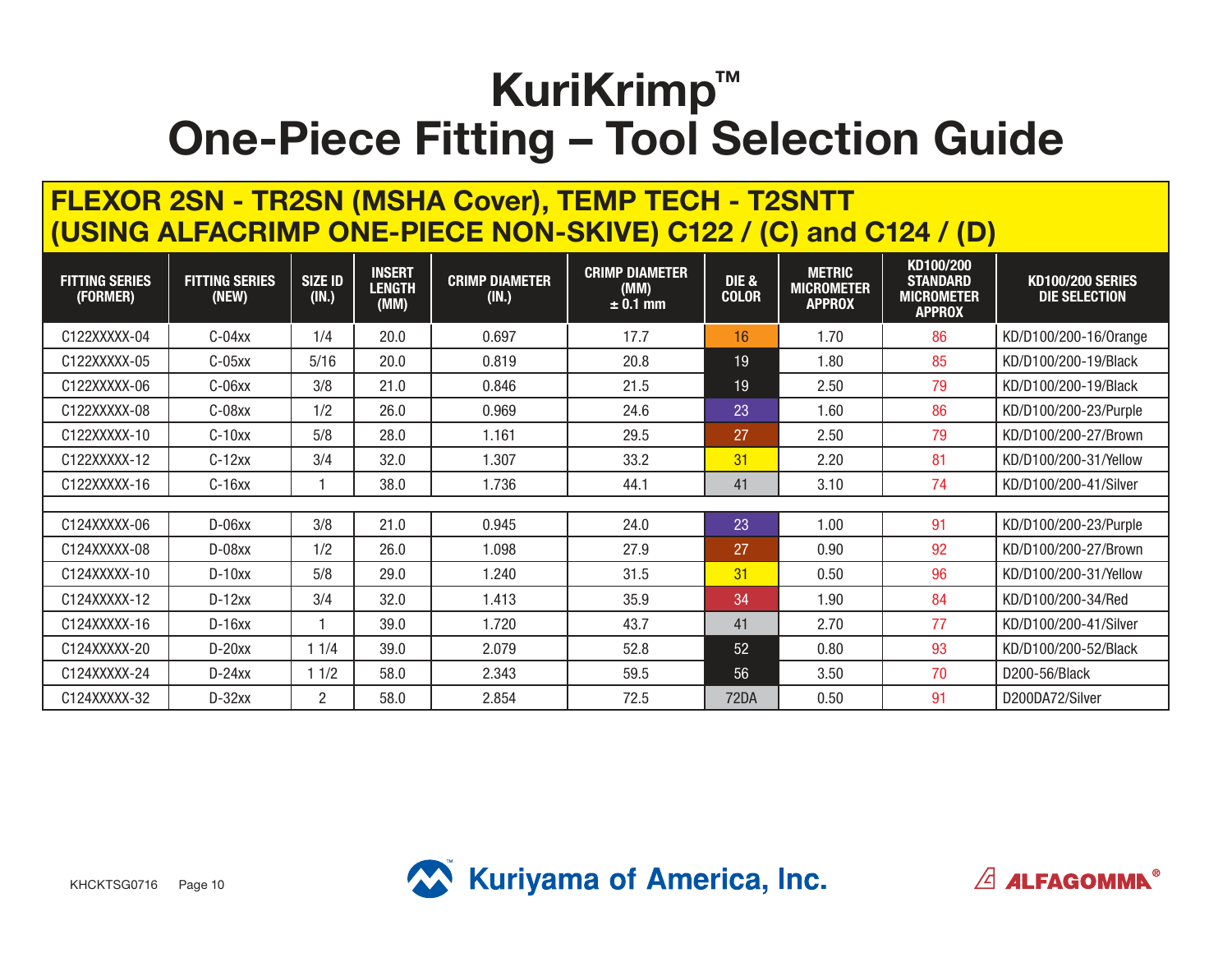#### **FLEXOPAK 2 - TF2MT, TF2ST, TF2LT (USING ALFACRIMP ONE-PIECE NON-SKIVE) C12A / (B) & C124 / (D)**

| <b>FITTING SERIES</b><br>(FORMER) | <b>FITTING SERIES</b><br>(NEW) | <b>SIZE ID</b><br>(IN.) | <b>INSERT</b><br><b>LENGTH</b><br>(MM) | <b>CRIMP DIAMETER</b><br>(N.) | <b>CRIMP DIAMETER</b><br>(MM)<br>$± 0.1$ mm | <b>DIE &amp;</b><br><b>COLOR</b> | <b>METRIC</b><br><b>MICROMETER</b><br><b>APPROX</b> | KD100/200<br><b>STANDARD</b><br><b>MICROMETER</b><br><b>APPROX</b> | <b>KD100/200 SERIES</b><br>DIE SELECTION |
|-----------------------------------|--------------------------------|-------------------------|----------------------------------------|-------------------------------|---------------------------------------------|----------------------------------|-----------------------------------------------------|--------------------------------------------------------------------|------------------------------------------|
| C12AXXXXX-04                      | $B-04xx$                       | 1/4                     | 17.0                                   | 0.693                         | 17.6                                        | 16                               | 1.60                                                | 86                                                                 | KD/D100/200-16/0range                    |
| C12AXXXXX-05                      | $B-05xx$                       | 5/16                    | 17.0                                   | 0.760                         | 19.3                                        | 19                               | 0.30                                                | 97                                                                 | KD/D100/200-19/Black                     |
| C12AXXXXX-06                      | $B-06xx$                       | 3/8                     | 18.0                                   | 0.843                         | 21.4                                        | 19                               | 2.40                                                | 80                                                                 | KD/D100/200-19/Black                     |
| C12AXXXXX-08                      | B-08xx                         | 1/2                     | 20.0                                   | 0.996                         | 25.3                                        | 23                               | 2.30                                                | 80                                                                 | KD/D100/200-23/Purple                    |
| C12AXXXXX-10                      | $B-10xx$                       | 5/8                     | 21.0                                   | 1.106                         | 28.1                                        | 27                               | 1.10                                                | 91                                                                 | KD/D100/200-27/Brown                     |
| C12AXXXXX-12                      | $B-12xx$                       | 3/4                     | 24.0                                   | .260                          | 32.0                                        | 31                               | 1.00                                                | 91                                                                 | KD/D100/200-31/Yellow                    |
| C12AXXXXX-16                      | $B-16xx$                       |                         | 24.0                                   | 1.551                         | 39.4                                        | 39                               | 0.40                                                | 97                                                                 | KD/D100/200-39/Red                       |
|                                   |                                |                         |                                        |                               |                                             |                                  |                                                     |                                                                    |                                          |
| C124XXXXX-16                      | $D-16xx$                       |                         | 39.0                                   | 1.701                         | 43.2                                        | 43                               | 0.20                                                | 98                                                                 | KD/D100/200-43/Yellow                    |
| C124XXXXX-20                      | $D-20xx$                       | 11/4                    | 39.0                                   | 1.937                         | 49.2                                        | 49                               | 0.20                                                | 98                                                                 | KD/D100/200-49/Blue                      |
| C124XXXXX-24                      | $D-24xx$                       | 11/2                    | 58.0                                   | 2.244                         | 57.0                                        | 56                               | 1.00                                                | 91                                                                 | D200-56/Black                            |
| C124XXXXX-32                      | $D-32xx$                       | 2                       | 58.0                                   | 2.764                         | 70.2                                        | 68DA                             | 2.20                                                | 62                                                                 | D200DA68/Silver                          |



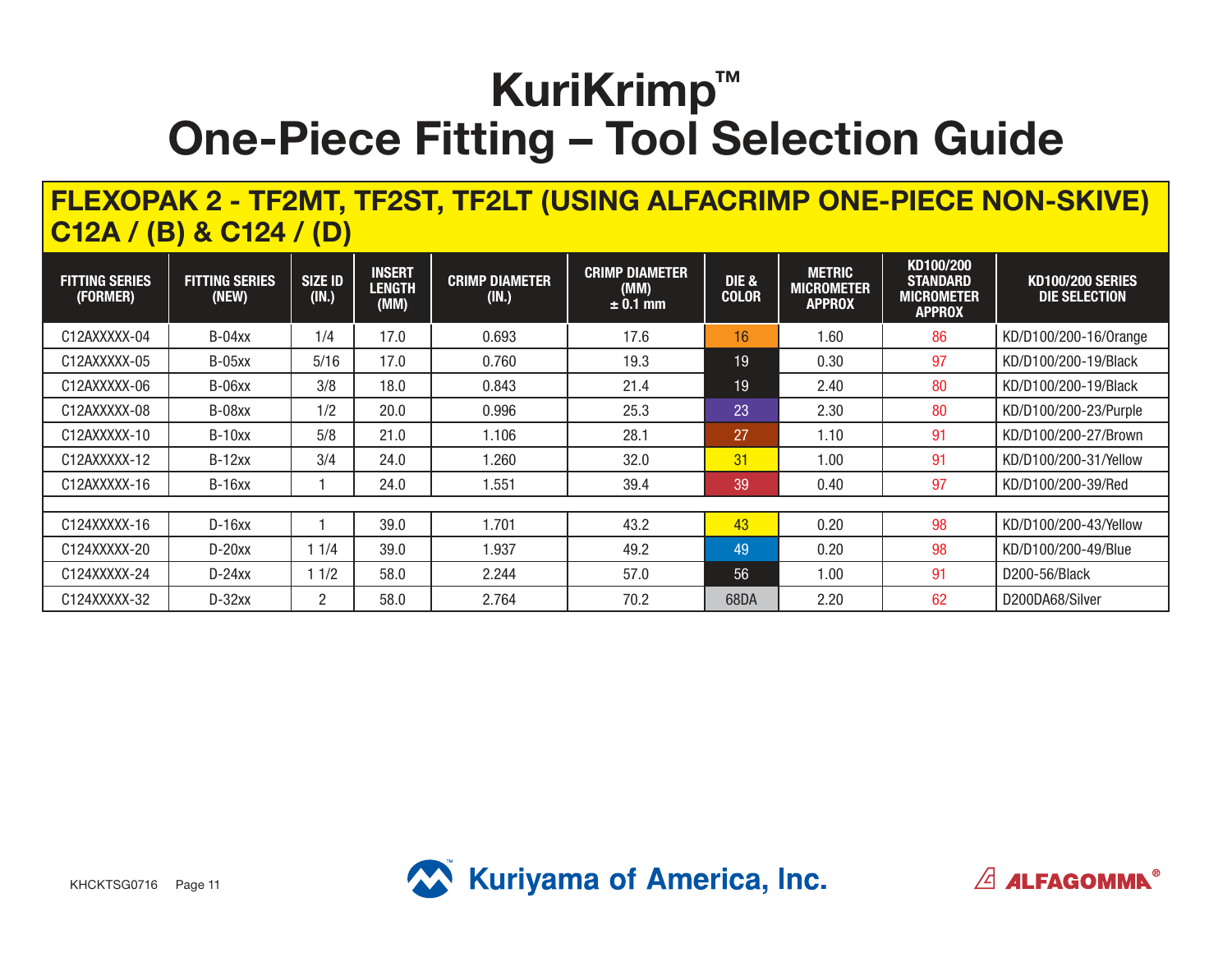#### **FLEXOPAK 2 - TF2MT, TF2ST, TF2LT (USING ALFACRIMP ONE-PIECE NON-SKIVE) C122 / (C) & C124 / (D)**

| <b>FITTING SERIES</b><br>(FORMER) | <b>FITTING SERIES</b><br>(NEW) | <b>SIZE ID</b><br>(IN.) | <b>INSERT</b><br><b>LENGTH</b><br>(MM) | <b>CRIMP DIAMETER</b><br>(N.) | <b>CRIMP DIAMETER</b><br>(MM)<br>$± 0.1$ mm | <b>DIE &amp;</b><br><b>COLOR</b> | <b>METRIC</b><br><b>MICROMETER</b><br><b>APPROX</b> | KD100/200<br><b>STANDARD</b><br><b>MICROMETER</b><br><b>APPROX</b> | <b>KD100/200 SERIES</b><br>DIE SELECTION |
|-----------------------------------|--------------------------------|-------------------------|----------------------------------------|-------------------------------|---------------------------------------------|----------------------------------|-----------------------------------------------------|--------------------------------------------------------------------|------------------------------------------|
| C122XXXXX-04                      | $C-04xx$                       | 1/4                     | 20.0                                   | 0.677                         | 17.2                                        | 16                               | 1.20                                                | 90                                                                 | KD/D100/200-16/0range                    |
| C122XXXXX-05                      | $C-05xx$                       | 5/16                    | 20.0                                   | 0.780                         | 19.8                                        | 19                               | 0.80                                                | 93                                                                 | KD/D100/200-19/Black                     |
| C122XXXXX-06                      | $C-06xx$                       | 3/8                     | 21.0                                   | 0.811                         | 20.6                                        | 19                               | 1.60                                                | 86                                                                 | KD/D100/200-19/Black                     |
| C122XXXXX-08                      | C-08xx                         | 1/2                     | 26.0                                   | 0.945                         | 24.0                                        | 23                               | 1.00                                                | 91                                                                 | KD/D100/200-23/Purple                    |
| C122XXXXX-10                      | $C-10xx$                       | 5/8                     | 28.0                                   | 1.122                         | 28.5                                        | 27                               | 1.50                                                | 87                                                                 | KD/D100/200-27/Brown                     |
| C122XXXXX-12                      | $C-12xx$                       | 3/4                     | 32.0                                   | 1.272                         | 32.3                                        | 31                               | 1.30                                                | 89                                                                 | KD/D100/200-31/Yellow                    |
| C122XXXXX-16                      | $C-16xx$                       |                         | 38.0                                   | 1.705                         | 43.3                                        | 41                               | 2.30                                                | 80                                                                 | KD/D100/200-41/Silver                    |
|                                   |                                |                         |                                        |                               |                                             |                                  |                                                     |                                                                    |                                          |
| C124XXXXX-16                      | $D-16xx$                       |                         | 39.0                                   | 1.701                         | 43.2                                        | 43                               | 0.20                                                | 98                                                                 | KD/D100/200-43/Yellow                    |
| C124XXXXX-20                      | $D-20xx$                       | 11/4                    | 39.0                                   | 1.937                         | 49.2                                        | 49                               | 0.20                                                | 98                                                                 | KD/D100/200-49/Blue                      |
| C124XXXXX-24                      | $D-24xx$                       | 11/2                    | 58.0                                   | 2.244                         | 57.0                                        | 56                               | 1.00                                                | 91                                                                 | D200-56/Black                            |
| C124XXXXX-32                      | $D-32xx$                       | $\overline{2}$          | 58.0                                   | 2.764                         | 70.2                                        | 68DA                             | 2.20                                                | 62                                                                 | D200DA68/Silver                          |



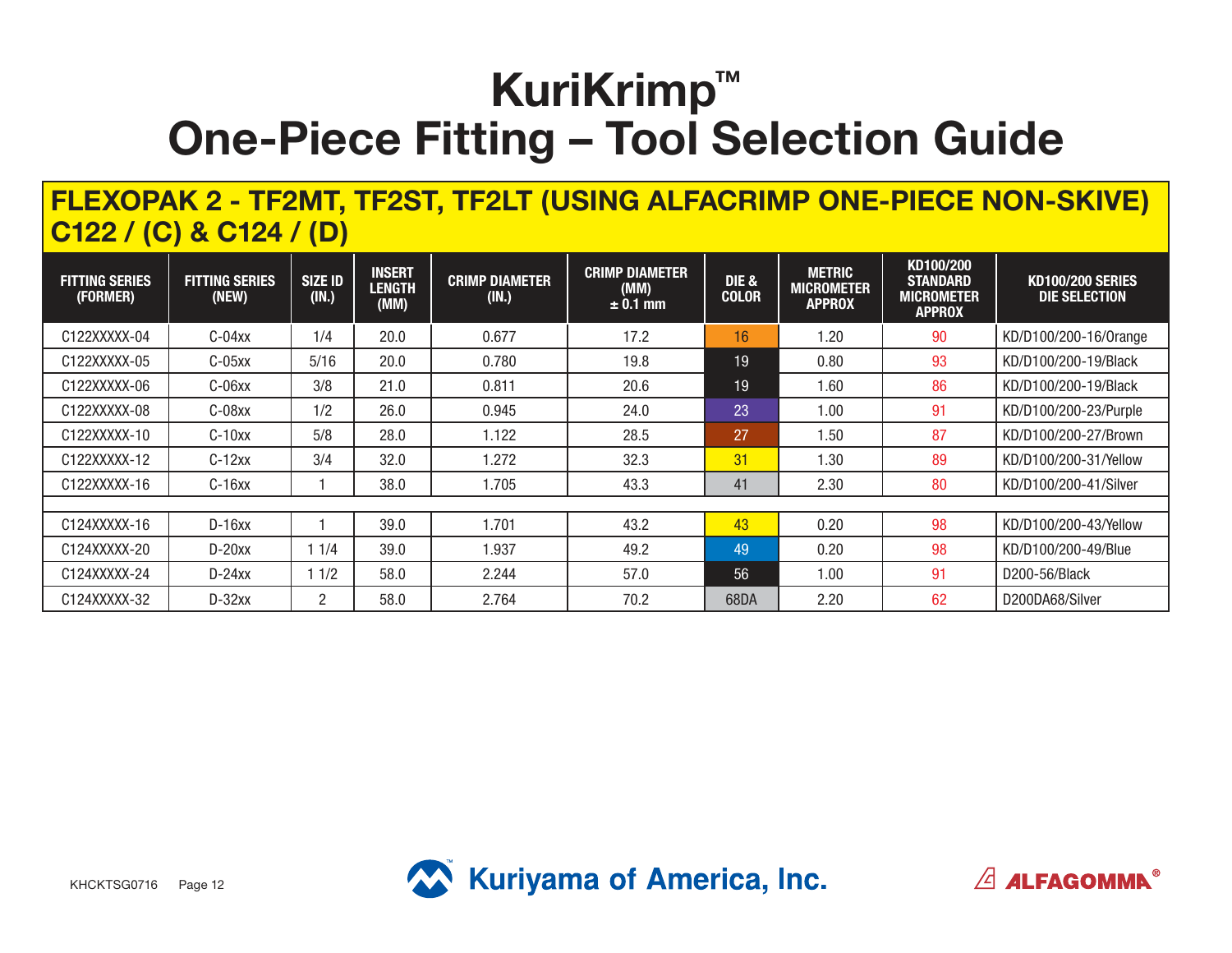### **ALFATECH 3000 - AT3KMT & AT3KST (USING ALFACRIMP ONE-PIECE NON-SKIVE) C12A / (B)**

| <b>FITTING SERIES</b><br>(FORMER) | <b>FITTING SERIES</b><br>(NEW) | <b>SIZE ID</b><br>(IN.) | <b>INSERT</b><br><b>LENGTH</b><br>(MM) | <b>CRIMP DIAMETER</b><br>(IN.) | <b>CRIMP DIAMETER</b><br>(MM)<br>$\pm$ 0.1 mm | <b>DIE &amp;</b><br><b>COLOR</b> | <b>METRIC</b><br><b>MICROMETER</b><br><b>APPROX</b> | KD100/200<br><b>STANDARD</b><br><b>MICROMETER</b><br><b>APPROX</b> | <b>KD100/200 SERIES</b><br>DIE SELECTION |
|-----------------------------------|--------------------------------|-------------------------|----------------------------------------|--------------------------------|-----------------------------------------------|----------------------------------|-----------------------------------------------------|--------------------------------------------------------------------|------------------------------------------|
| C12AXXXXX-04                      | B-04xx                         | 1/4                     | 17.0                                   | 0.661                          | 16.8                                          | 16                               | 0.80                                                | 93                                                                 | KD/D100/200-16/0range                    |
| C12AXXXXX-05                      | $B-05xx$                       | 5/16                    | 17.0                                   | 0.728                          | 18.5                                          | 16                               | 2.50                                                | 79                                                                 | KD/D100/200-16/0range                    |
| C12AXXXXX-06                      | B-06xx                         | 3/8                     | 18.0                                   | 0.811                          | 20.6                                          | 19                               | 1.60                                                | 86                                                                 | KD/D100/200-19/Black                     |
| C12AXXXXX-08                      | B-08xx                         | 1/2                     | 26.0                                   | 0.937                          | 23.8                                          | 23                               | 0.80                                                | 93                                                                 | KD/D100/200-23/Purple                    |
| C12AXXXXX-10                      | $B-10xx$                       | 5/8                     | 24.0                                   | 1.106                          | 28.1                                          | 27                               | 1.10                                                | 91                                                                 | KD/D100/200-27/Brown                     |
| C12AXXXXX-12                      | $B-12xx$                       | 3/4                     | 28.0                                   | 1.260                          | 32.0                                          | 31                               | 1.00                                                | 91                                                                 | KD/D100/200-31/Yellow                    |
| C12AXXXXX-16                      | <b>B-16xx</b>                  |                         | 36.0                                   | .551                           | 39.4                                          | 39                               | 0.40                                                | 97                                                                 | KD/D100/200-39/Red                       |

### **ALFATECH 3000 - AT3KMT & AT3KST (USING ALFACRIMP ONE-PIECE NON-SKIVE) C121 / (Q)**

| <b>FITTING SERIES</b><br>(FORMER) | <b>FITTING SERIES</b><br>(NEW) | <b>SIZE ID</b><br>(IN.) | <b>INSERT</b><br><b>LENGTH</b><br>(MM) | <b>CRIMP DIAMETER</b><br>(IN.) | <b>CRIMP DIAMETER</b><br>(MM)<br>$\pm$ 0.1 mm | <b>DIE &amp;</b><br><b>COLOR</b> | <b>METRIC</b><br>MICROMETER<br><b>APPROX</b> | KD100/200<br><b>STANDARD</b><br><b>MICROMETER</b><br><b>APPROX</b> | <b>KD100/200 SERIES</b><br>DIE SELECTION |
|-----------------------------------|--------------------------------|-------------------------|----------------------------------------|--------------------------------|-----------------------------------------------|----------------------------------|----------------------------------------------|--------------------------------------------------------------------|------------------------------------------|
| C121XXXXX-04+                     | $Q-04$ xx $\dagger$            | 1/4                     | 21.0                                   | 0.614                          | 15.6                                          | 14                               | .60                                          | 86                                                                 | KD/D100/200-14/Yellow                    |
| C121XXXXX-05+                     | $Q-05$ xx $\dagger$            | 5/16                    | 21.0                                   | 0.681                          | 17.3                                          | 16                               | .30                                          | 89                                                                 | KD/D100/200-16/Orange                    |
| C121XXXXX-06+                     | $Q-06$ xx $\dagger$            | 3/8                     | 22.0                                   | 0.764                          | 19.4                                          | 19                               | 0.40                                         | 97                                                                 | KD/D100/200-19/Black                     |
| C121XXXXX-08+                     | Q-08xx+                        | 1/2                     | 26.0                                   | 0.906                          | 23.0                                          | 22                               | 0.00                                         | 91                                                                 | KD/D100/200-22/Blue                      |
| C122XXXXX-10                      | $C-10xx$                       | 5/8                     | 28.0                                   | 1.122                          | 28.5                                          | 27                               | .50                                          | 87                                                                 | KD/D100/200-27/Brown                     |
| C122XXXXX-12                      | $C-12xx$                       | 3/4                     | 32.0                                   | 1.272                          | 32.3                                          | 31                               | .30                                          | 89                                                                 | KD/D100/200-31/Yellow                    |
| C122XXXXX-16                      | $C-16xx$                       |                         | 38.0                                   | .705                           | 43.3                                          | 41                               | 2.30                                         | 80                                                                 | KD/D100/200-41/Silver                    |

 $\sqrt{2}$  ALFAGOMMA<sup>®</sup>

†Indicates C121 / (Q) Fitting for Alfatech 3000 Hose

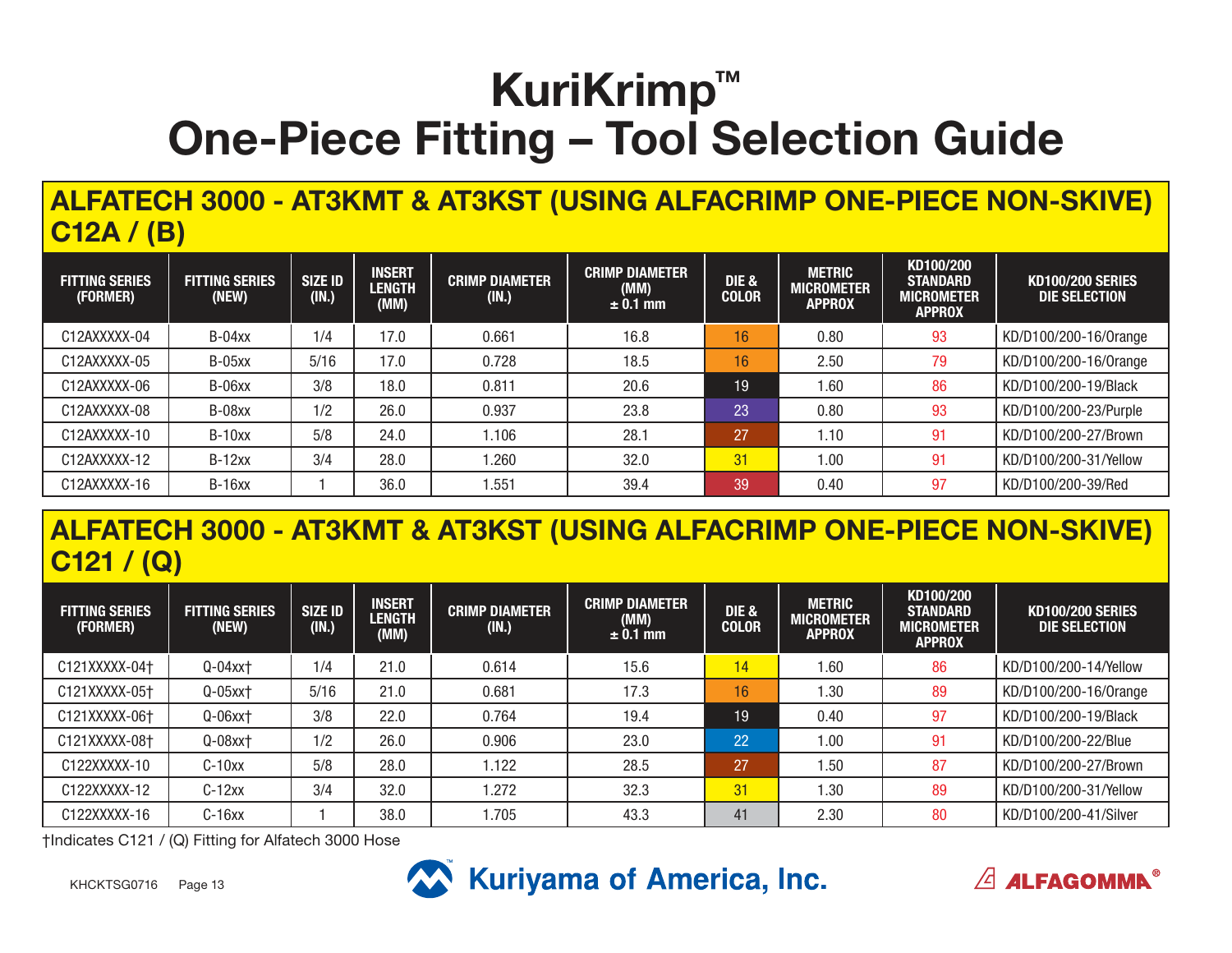#### **FLEXOR 12 - TR12 (USING ALFACRIMP ONE-PIECE NON-SKIVE) C124 / (D)**

| <b>FITTING SERIES</b><br>(FORMER) | <b>FITTING SERIES</b><br>(NEW) | <b>SIZE ID</b><br>(IN.) | <b>INSERT</b><br><b>LENGTH</b><br>(MM) | <b>CRIMP DIAMETER</b><br>(IN.) | <b>CRIMP DIAMETER</b><br>(MM)<br>$± 0.1$ mm | <b>DIE &amp;</b><br><b>COLOR</b> | <b>METRIC</b><br><b>MICROMETER</b><br><b>APPROX</b> | KD100/200<br><b>STANDARD</b><br><b>MICROMETER</b><br><b>APPROX</b> | <b>KD100/200 SERIES</b><br>DIE SELECTION |
|-----------------------------------|--------------------------------|-------------------------|----------------------------------------|--------------------------------|---------------------------------------------|----------------------------------|-----------------------------------------------------|--------------------------------------------------------------------|------------------------------------------|
| C124XXXXX-06                      | $D-06xx$                       | 3/8                     | 21.0                                   | 0.961                          | 24.4                                        | 23                               | 1.40                                                | 88                                                                 | KD/D100/200-23/Purple                    |
| C124XXXXX-08                      | $D-08xx$                       | 1/2                     | 26.0                                   | 1.122                          | 28.5                                        | 27                               | 1.50                                                | 87                                                                 | KD/D100/200-27/Brown                     |
| C124XXXXX-10                      | $D-10xx$                       | 5/8                     | 29.0                                   | 1.287                          | 32.7                                        | 31                               | 1.70                                                | 86                                                                 | KD/D100/200-31/Yellow                    |
| C124XXXXX-12                      | $D-12xx$                       | 3/4                     | 32.0                                   | 1.429                          | 36.3                                        | 34                               | 2.30                                                | 80                                                                 | KD/D100/200-34/Red                       |
| C124XXXXX-16                      | $D-16xx$                       |                         | 39.0                                   | 1.728                          | 43.9                                        | 41                               | 2.90                                                | 75                                                                 | KD/D100/200-41/Silver                    |
| C124XXXXX-20                      | $D-20xx$                       | 1/4                     | 39.0                                   | 2.028                          | 51.5                                        | 51                               | 0.50                                                | 96                                                                 | KD/D100/200-51/0range                    |
| C124XXXXX-24                      | $D-24xx$                       | 1/2                     | 58.0                                   | 2.339                          | 59.4                                        | 56                               | 3.40                                                | 71                                                                 | D200-56/Black                            |
| C124XXXXX-32                      | $D-32xx$                       | 2                       | 58.0                                   | 2.858                          | 72.6                                        | 72DA                             | 0.60                                                | 90                                                                 | D200DA72/Silver                          |

#### **ALFATECH 4K - AT4KMT, AT4KST (USING ALFACRIMP ONE-PIECE NON-SKIVE) C124 / (D)**

| <b>FITTING SERIES</b><br>(FORMER) | <b>FITTING SERIES</b><br>(NEW) | <b>SIZE ID</b><br>(IN.) | <b>INSERT</b><br><b>LENGTH</b><br>(MM) | <b>CRIMP DIAMETER</b><br>(IN.) | <b>CRIMP DIAMETER</b><br>(MM)<br>$\pm$ 0.1 mm | <b>DIE &amp;</b><br><b>COLOR</b> | <b>METRIC</b><br>MICROMETER<br><b>APPROX</b> | KD100/200<br><b>STANDARD</b><br><b>MICROMETER</b><br><b>APPROX</b> | <b>KD100/200 SERIES</b><br>DIE SELECTION |
|-----------------------------------|--------------------------------|-------------------------|----------------------------------------|--------------------------------|-----------------------------------------------|----------------------------------|----------------------------------------------|--------------------------------------------------------------------|------------------------------------------|
| C124XXXXX-08                      | D-08xx                         | 1/2                     | 26.0                                   | .122                           | 28.5                                          | 27                               | .50                                          | 87                                                                 | KD/D100/200-27/Brown                     |
| C124XXXXX-10                      | $D-10xx$                       | 5/8                     | 29.0                                   | .287                           | 32.7                                          | 31                               | .70                                          | 86                                                                 | KD/D100/200-31/Yellow                    |
| C124XXXXX-12                      | $D-12xx$                       | 3/4                     | 32.0                                   | .429                           | 36.3                                          | 34                               | 2.30                                         | 80                                                                 | KD/D100/200-34/Red                       |
| C124XXXXX-16                      | $D-16xx$                       |                         | 39.0                                   | .728                           | 43.9                                          | 41                               | 2.90                                         | 75                                                                 | KD/D100/200-41/Silver                    |



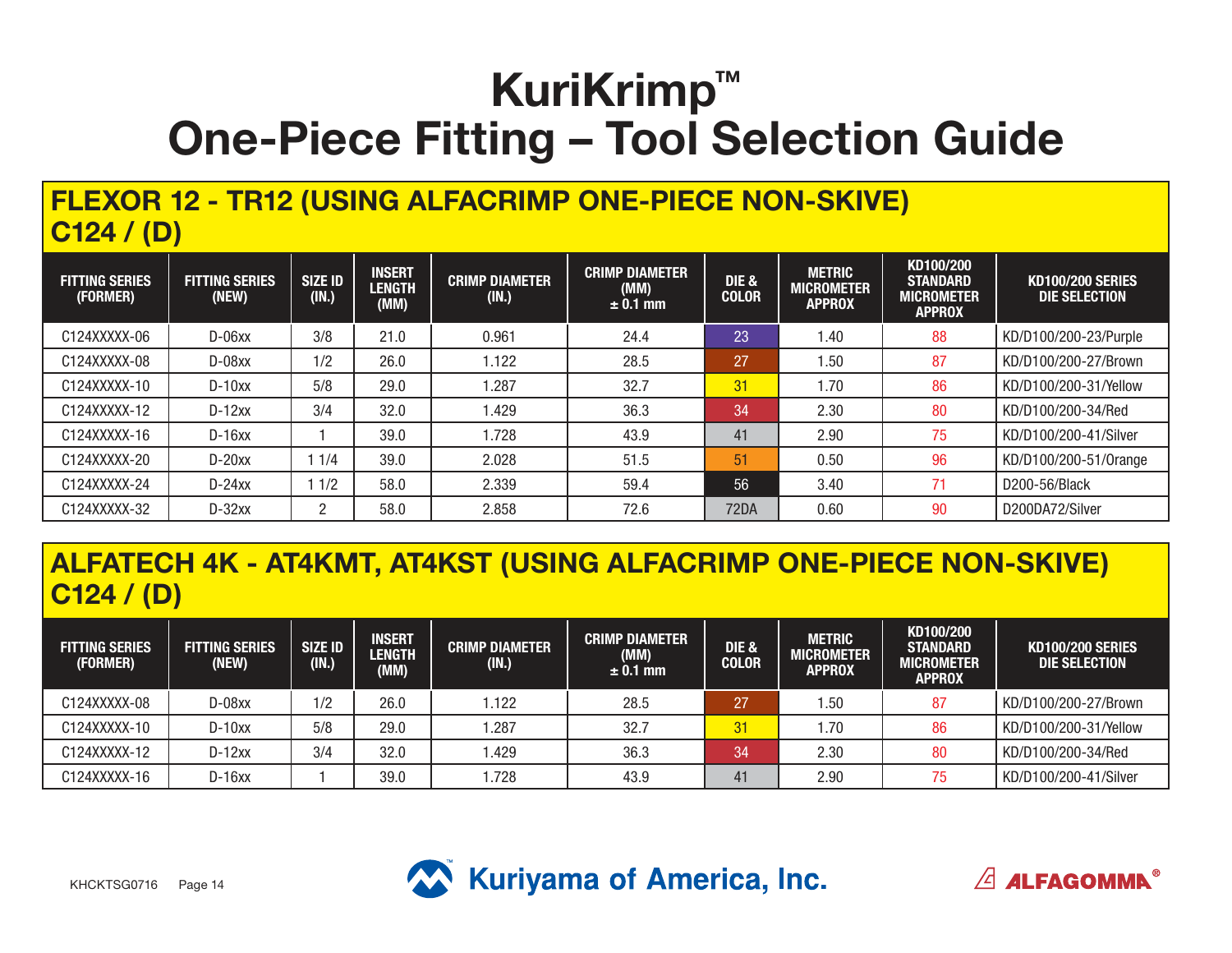### **FLEXOR 4SH - T4SH (USING C126 ALFACRIMP ONE-PIECE NON-SKIVE) C126 / (F) and C12H / (H)**

| <b>FITTING SERIES</b><br>(FORMER) | <b>FITTING SERIES</b><br>(NEW) | <b>SIZE ID</b><br>(IN.) | <b>INSERT</b><br><b>LENGTH</b><br>(MM) | <b>CRIMP DIAMETER</b><br>(IN.) | <b>CRIMP DIAMETER</b><br>(MM)<br>$\pm$ 0.1 mm | DIE &<br><b>COLOR</b> | <b>METRIC</b><br>MICROMETER<br><b>APPROX</b> | KD100/200<br><b>STANDARD</b><br><b>MICROMETER</b><br><b>APPROX</b> | <b>KD100/200 SERIES</b><br>DIE SELECTION |
|-----------------------------------|--------------------------------|-------------------------|----------------------------------------|--------------------------------|-----------------------------------------------|-----------------------|----------------------------------------------|--------------------------------------------------------------------|------------------------------------------|
| C126XXXXX-12                      | $F-12xx$                       | 3/4                     | 49.0                                   | 1.457                          | 37.0                                          | 34                    | 3.00                                         | 74                                                                 | KD/D100/200-34/Red                       |
| C126XXXXX-16                      | $F-16xx$                       |                         | 56.0                                   | 1.728                          | 43.9                                          | 41                    | 2.90                                         | 75                                                                 | KD/D100/200-41/Silver                    |
| C126XXXXX-20                      | $F-20xx$                       | 1/4                     | 84.0                                   | 2.122                          | 53.9                                          | 52                    | .90                                          | 84                                                                 | D200-52/Black                            |
| C126XXXXX-24                      | $F-24xx$                       | 1/2                     | 75.0                                   | 2.374                          | 60.3                                          | <b>58DA</b>           | 2.30                                         | 60                                                                 | D200DA58/Red                             |
|                                   |                                |                         |                                        |                                |                                               |                       |                                              |                                                                    |                                          |
| C12HXXXXX-32*                     | $H-32xx$                       |                         | 86.0                                   | 3.043                          | 77.3                                          | <b>76DA</b>           | 1.30                                         | 78                                                                 | D200DA76/Yellow                          |

\*C12H / (H) use with Flexor 4SH only.

#### **ALFATECH 4K - AT4KMT, AT4KST (USING ALFACRIMP ONE-PIECE NON-SKIVE) C126 / (F) and C12H / (H)**

| <b>FITTING SERIES</b><br>(FORMER) | <b>FITTING SERIES</b><br>(NEW) | SIZE ID<br>(IN.) | <b>INSERT</b><br><b>LENGTH</b><br>(MM) | <b>CRIMP DIAMETER</b><br>(IN.) | <b>CRIMP DIAMETER</b><br>(MM)<br>$\pm$ 0.1 mm | DIE &<br><b>COLOR</b> | <b>METRIC</b><br>MICROMETER<br><b>APPROX</b> | KD100/200<br><b>STANDARD</b><br><b>MICROMETER</b><br><b>APPROX</b> | <b>KD100/200 SERIES</b><br><b>DIE SELECTION</b> |
|-----------------------------------|--------------------------------|------------------|----------------------------------------|--------------------------------|-----------------------------------------------|-----------------------|----------------------------------------------|--------------------------------------------------------------------|-------------------------------------------------|
| C126XXXXX-24                      | $F-24xx$                       | 1/2              | 75.0                                   | 2.374                          | 60.3                                          | <b>58DA</b>           | 2.30                                         | 60                                                                 | D200DA58/Red                                    |
|                                   |                                |                  |                                        |                                |                                               |                       |                                              |                                                                    |                                                 |
| C12HXXXXX-32*                     | H-32xx                         |                  | 86.0                                   | 3.043                          | 77.3                                          | <b>76DA</b>           | 1.30                                         | 78                                                                 | D200DA76/Yellow                                 |

\*C12H / (H) use with Flexor 4SH only.



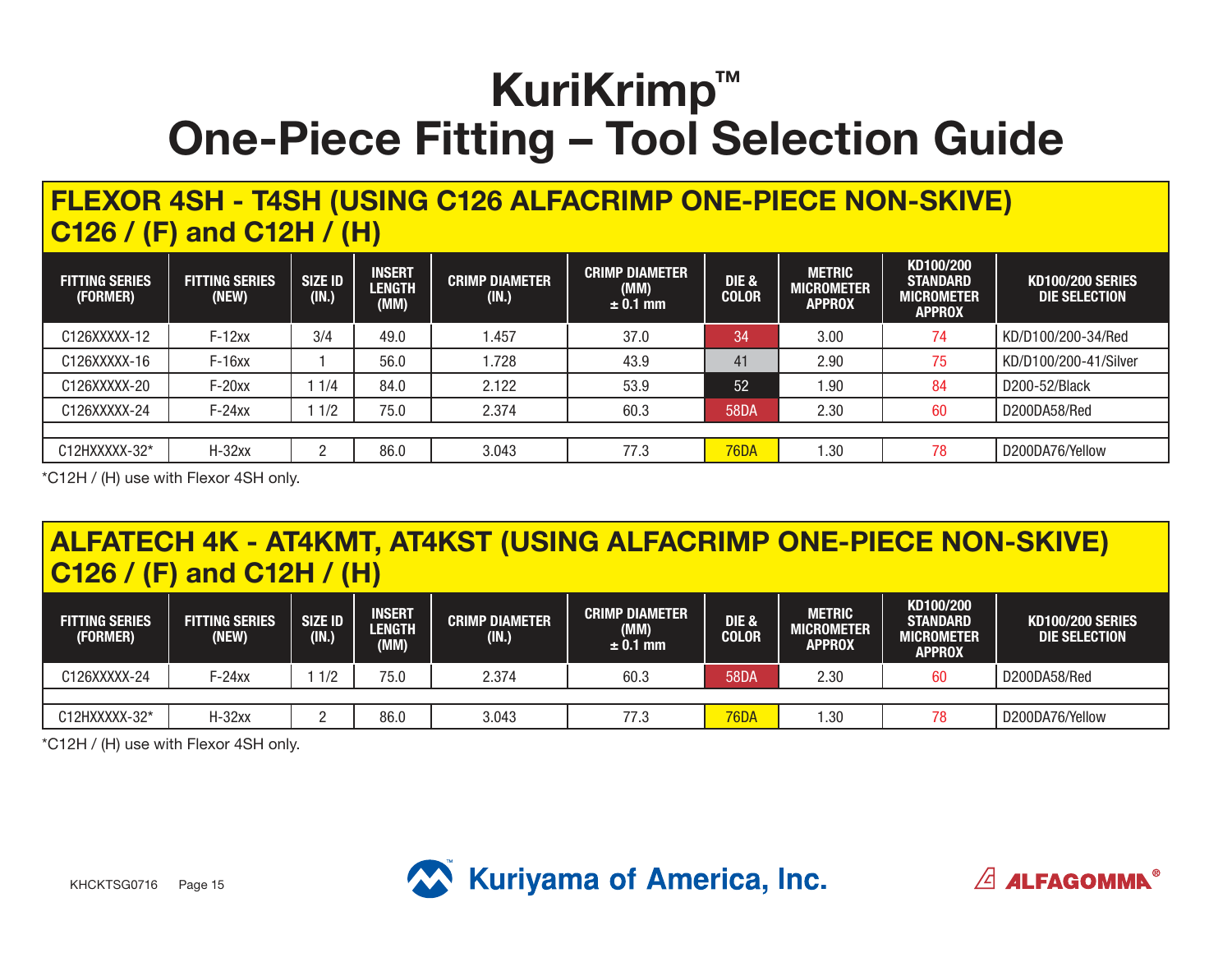### **FLEXOR 13 - TR13 (USING ALFACRIMP ONE-PIECE NON-SKIVE) C126 / (F) and C12R / (M)**

| <b>FITTING SERIES</b><br>(FORMER) | <b>FITTING SERIES</b><br>(NEW) | <b>SIZE ID</b><br>(IN.) | <b>INSERT</b><br><b>LENGTH</b><br>(MM) | <b>CRIMP DIAMETER</b><br>(IN.) | <b>CRIMP DIAMETER</b><br>(MM)<br>$\pm$ 0.1 mm | DIE &<br><b>COLOR</b> | <b>METRIC</b><br><b>MICROMETER</b><br><b>APPROX</b> | KD100/200<br><b>STANDARD</b><br><b>MICROMETER</b><br><b>APPROX</b> | <b>KD100/200 SERIES</b><br>DIE SELECTION |
|-----------------------------------|--------------------------------|-------------------------|----------------------------------------|--------------------------------|-----------------------------------------------|-----------------------|-----------------------------------------------------|--------------------------------------------------------------------|------------------------------------------|
| C126XXXXX-12                      | $F-12xx$                       | 3/4                     | 49.0                                   | .469                           | 37.3                                          | 34                    | 3.30                                                | 72                                                                 | KD/D100/200-34/Red                       |
| C126XXXXX-16                      | $F-16xx$                       |                         | 56.0                                   | .728                           | 43.9                                          | 41                    | 2.90                                                | 75                                                                 | KD/D100/200-41/Silver                    |
| C126XXXXX-20                      | $F-20xx$                       | 1/4                     | 84.0                                   | 2.272                          | 57.7                                          | 55DA                  | 2.70                                                | 53                                                                 | D200DA55/Blue                            |
| C126XXXXX-24                      | $F-24xx$                       | 1/2                     | 75.0                                   | 2.528                          | 64.2                                          | 62DA                  | 2.20                                                | 62                                                                 | D200DA62/Black                           |
|                                   |                                |                         |                                        |                                |                                               |                       |                                                     |                                                                    |                                          |
| C12RXXXXX-20*                     | $M-20xx$                       | 1/4                     | 75.0                                   | 2.205                          | 56.0                                          | 55DA                  | 1.00                                                | 83                                                                 | D200DA55/Blue                            |
| C12RXXXXX-32*                     | $M-32xx$                       |                         | 88.0                                   | 3.071                          | 78.0                                          | <b>76DA</b>           | 2.00                                                | 65                                                                 | D200DA76/Yellow                          |

\*C12R / (M) use with Flexor 13 only.

#### **ALFATECH 5K - AT5KMT, AT5KST (USING ALFACRIMP ONE-PIECE NON-SKIVE) C126 / (F) and C12R / (M)**

| <b>FITTING SERIES</b><br>(FORMER) | <b>FITTING SERIES</b><br>(NEW) | SIZE ID<br>(IN.) | <b>INSERT</b><br><b>LENGTH</b><br>(MM) | <b>CRIMP DIAMETER</b><br>(IN.) | <b>CRIMP DIAMETER</b><br>(MM)<br>$\pm$ 0.1 mm | DIE &<br><b>COLOR</b> | <b>METRIC</b><br><b>MICROMETER</b><br><b>APPROX</b> | KD100/200<br><b>STANDARD</b><br><b>MICROMETER</b><br><b>APPROX</b> | <b>KD100/200 SERIES</b><br>DIE SELECTION |
|-----------------------------------|--------------------------------|------------------|----------------------------------------|--------------------------------|-----------------------------------------------|-----------------------|-----------------------------------------------------|--------------------------------------------------------------------|------------------------------------------|
| C126XXXXX-16                      | $F-16xx$                       |                  | 56.0                                   | .728                           | 43.9                                          | 41                    | 2.90                                                | 75                                                                 | KD/D100/200-41/Silver                    |
| C126XXXXX-20                      | $F-20xx$                       | 1/4              | 84.0                                   | 2.272                          | 57.7                                          | 55DA                  | 2.70                                                | 53                                                                 | D200DA55/Blue                            |
| C126XXXXX-24                      | $F-24xx$                       | 1/2              | 75.0                                   | 2.528                          | 64.2                                          | 62DA                  | 2.20                                                | 62                                                                 | D200DA62/Black                           |
|                                   |                                |                  |                                        |                                |                                               |                       |                                                     |                                                                    |                                          |
| C12RXXXXX-20*                     | $M-20xx$                       | 1/4              | 75.0                                   | 2.205                          | 56.0                                          | 55DA                  | .00.                                                | 83                                                                 | D200DA55/Blue                            |
| C12RXXXXX-32*                     | $M-32xx$                       | n                | 88.0                                   | 3.071                          | 78.0                                          | 76DA                  | 2.00                                                | 65                                                                 | D200DA76/Yellow                          |



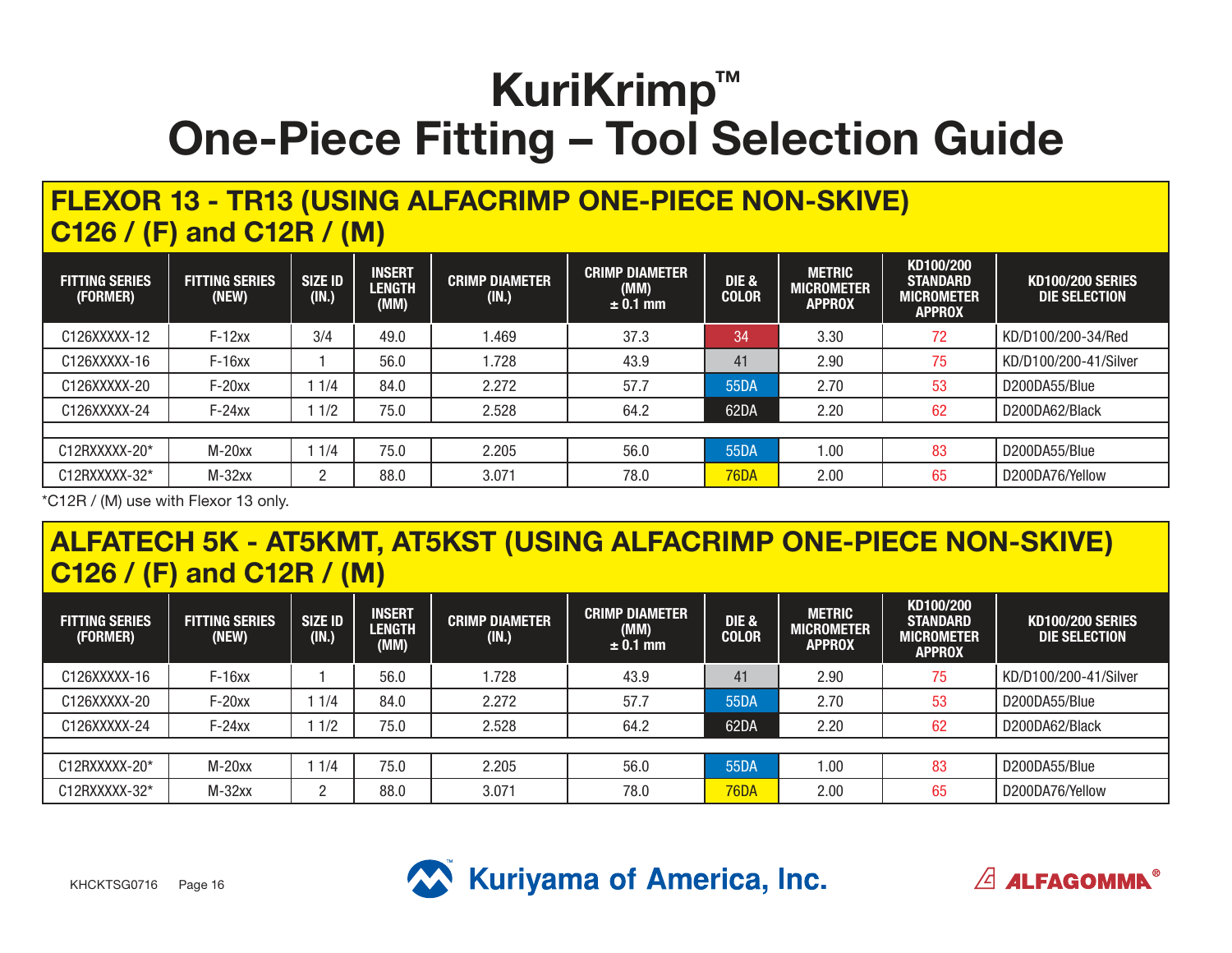**ALFATECH 6K - AT6KMT, AT6KST (USING ALFACRIMP ONE-PIECE NON-SKIVE) C126 / (F)**

| <b>FITTING SERIES</b><br>(FORMER) | <b>FITTING SERIES</b><br>(NEW) | <b>SIZE ID</b><br>(1N) | <b>INSERT</b><br>LENGTH<br>(MM) | <b>CRIMP DIAMETER</b><br>(IN.) | <b>CRIMP DIAMETER</b><br>(MM)<br>± 0.1 mm | DIE &<br><b>COLOR</b> | METRIC<br><b>MICROMETER</b><br>APPROX | KD100/200<br><b>STANDARD</b><br>MICROMETER .<br>APPROX | <b>KD100/200 SERIES</b><br>DIE SELECTION |
|-----------------------------------|--------------------------------|------------------------|---------------------------------|--------------------------------|-------------------------------------------|-----------------------|---------------------------------------|--------------------------------------------------------|------------------------------------------|
| C126XXXXX-12                      | F-12xx                         | 3/4                    | 49.0                            | .457                           | 37.0                                      | 34                    | 3.00                                  |                                                        | KD/D100/200-34/Red                       |



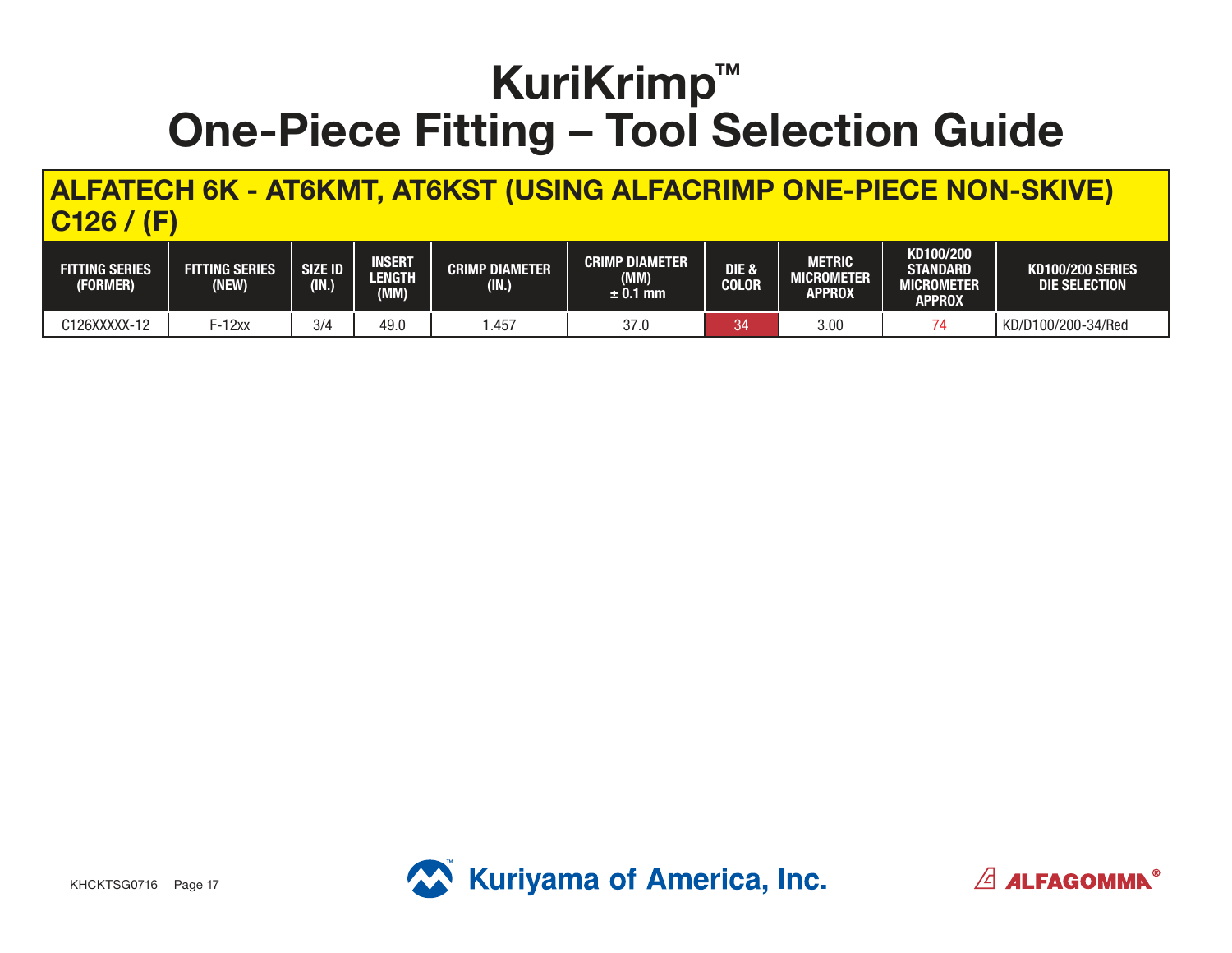### **ALFABIOTECH 3K - ABT3K (USING ALFACRIMP ONE-PIECE NON-SKIVE) C124 / (D)**

| <b>FITTING SERIES</b><br>(FORMER) | <b>FITTING SERIES</b><br>(NEW) | <b>SIZE ID</b><br>(IN.) | <b>INSERT</b><br><b>LENGTH</b><br>(MM) | <b>CRIMP DIAMETER</b><br>(IN.) | <b>CRIMP DIAMETER</b><br>(MM)<br>$\pm$ 0.1 mm | <b>DIE &amp;</b><br><b>COLOR</b> | <b>METRIC</b><br>MICROMETER<br><b>APPROX</b> | KD100/200<br><b>STANDARD</b><br><b>MICROMETER</b><br><b>APPROX</b> | <b>KD100/200 SERIES</b><br>DIE SELECTION |
|-----------------------------------|--------------------------------|-------------------------|----------------------------------------|--------------------------------|-----------------------------------------------|----------------------------------|----------------------------------------------|--------------------------------------------------------------------|------------------------------------------|
| C124XXXXX-20                      | $D-20xx$                       | 1/4                     | 39.0                                   | 2.039                          | 51.8                                          | 51                               | 0.80                                         | 93                                                                 | KD/D100/200-51/0range                    |
| C124XXXXX-24                      | $D-24xx$                       | 1/2                     | 58.0                                   | 2.299                          | 58.4                                          | <b>58DA</b>                      | 0.40                                         | 93                                                                 | D200DA58/Red                             |
| C124XXXXX-32                      | $D-32xx$                       |                         | 58.0                                   | 2.886                          | 73.3                                          | 72DA                             | .30                                          | 78                                                                 | D200DA72/Silver                          |

#### **ALFABIOTECH 4K - ABT4K (USING ALFACRIMP ONE-PIECE NON-SKIVE) C124 / (D)**

| <b>FITTING SERIES</b><br>(FORMER) | <b>FITTING SERIES</b><br>(NEW) | SIZE ID<br>(IN.) | <b>INSERT</b><br><b>LENGTH</b><br>(MM) | <b>CRIMP DIAMETER</b><br>(IN.) | <b>CRIMP DIAMETER</b><br>(MM)<br>$\pm$ 0.1 mm | <b>DIE &amp;</b><br><b>COLOR</b> | <b>METRIC</b><br><b>MICROMETER</b><br>APPROX | KD100/200<br><b>STANDARD</b><br><b>MICROMETER</b><br><b>APPROX</b> | KD100/200 SERIES<br>DIE SELECTION |
|-----------------------------------|--------------------------------|------------------|----------------------------------------|--------------------------------|-----------------------------------------------|----------------------------------|----------------------------------------------|--------------------------------------------------------------------|-----------------------------------|
| C124XXXXX-08                      | D-08xx                         | 1/2              | 26.0                                   | 1.110                          | 28.2                                          | 27                               | .20                                          | 90                                                                 | KD/D100/200-27/Brown              |
| C124XXXXX-12                      | $D-12xx$                       | 3/4              | 32.0                                   | .406                           | 35.7                                          | 34                               | . .70                                        | 86                                                                 | KD/D100/200-34/Red                |
| C124XXXXX-16                      | $D-16xx$                       |                  | 39.0                                   | .720                           | 43.7                                          | 41                               | 2.70                                         |                                                                    | KD/D100/200-41/Silver             |



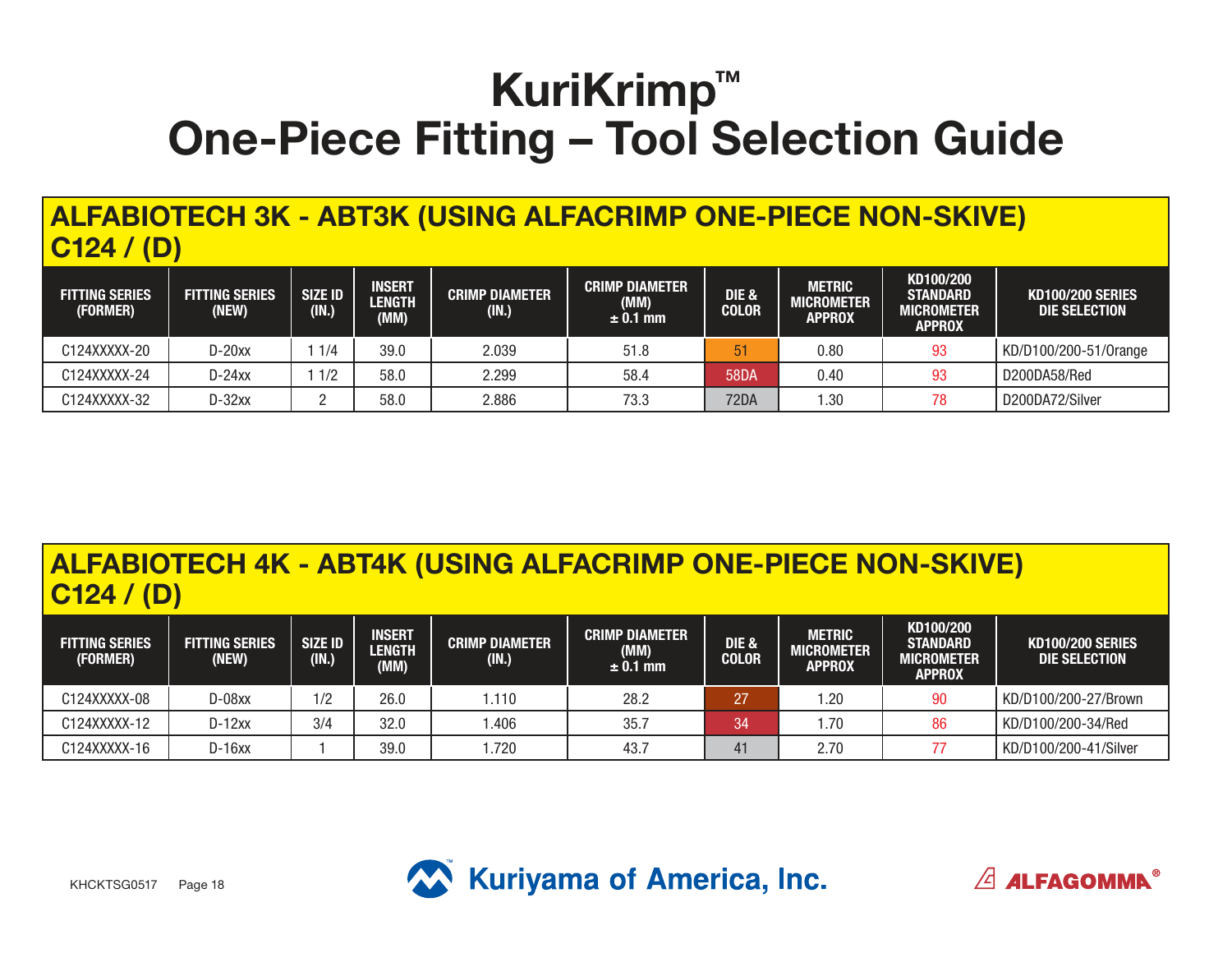#### **ALFABIOTECH 5K - ABT5K (USING ALFACRIMP ONE-PIECE NON-SKIVE) C124 / (D) and C126 / (F) and C12R / (M)**

| <b>FITTING SERIES</b><br>(FORMER) | <b>FITTING SERIES</b><br>(NEW) | <b>SIZE ID</b><br>(IN.) | <b>INSERT</b><br><b>LENGTH</b><br>(MM) | <b>CRIMP DIAMETER</b><br>(IN.) | <b>CRIMP DIAMETER</b><br>(MM)<br>$± 0.1$ mm | <b>DIE &amp;</b><br><b>COLOR</b> | <b>METRIC</b><br><b>MICROMETER</b><br><b>APPROX</b> | KD100/200<br><b>STANDARD</b><br><b>MICROMETER</b><br><b>APPROX</b> | <b>KD100/200 SERIES</b><br><b>DIE SELECTION</b> |
|-----------------------------------|--------------------------------|-------------------------|----------------------------------------|--------------------------------|---------------------------------------------|----------------------------------|-----------------------------------------------------|--------------------------------------------------------------------|-------------------------------------------------|
| C124XXXXX-10*                     | $D-10xx*$                      | 5/8                     | 29.0                                   | .256                           | 31.9                                        | 31                               | 0.90                                                | 92                                                                 | KD/D100/200-31/Yellow                           |
|                                   |                                |                         |                                        |                                |                                             |                                  |                                                     |                                                                    |                                                 |
| C126XXXXX-12                      | $F-12xx$                       | 3/4                     | 49.0                                   | 1.429                          | 36.3                                        | 34                               | 2.30                                                | 80                                                                 | KD/D100/200-34/Red                              |
| C126XXXXX-16                      | $F-16xx$                       |                         | 56.0                                   | .697                           | 43.1                                        | 41                               | 2.10                                                | 82                                                                 | KD/D100/200-41/Silver                           |
| C126XXXXX-20 <sup>‡</sup>         | $F-20xx^{\ddagger}$            | 1/4                     | 84.0                                   | 2.071                          | 52.6                                        | 52                               | 0.60                                                | 95                                                                 | D200DA52/Orange And Die<br>from 56DA to just 56 |
| C126XXXXX-20 <sup>+</sup>         | $F-20xx$ <sup>+</sup>          | 1/4                     | 84.0                                   | 2.142                          | 54.4                                        | 52                               | 2.40                                                | 80                                                                 | D200DA52/Orange                                 |
|                                   |                                |                         |                                        |                                |                                             |                                  |                                                     |                                                                    |                                                 |
| C126XXXXX-24                      | $F-24xx$                       | 1/2                     | 75.0                                   | 2.492                          | 63.3                                        | 62DA                             | l.30                                                | 78                                                                 | D200DA62/Black                                  |
|                                   |                                |                         |                                        |                                |                                             |                                  |                                                     |                                                                    |                                                 |
| C12RXXXXX-32                      | $M-32xx$                       | $\overline{2}$          | 88.0                                   | 3.059                          | 77.7                                        | <b>76DA</b>                      | 1.70                                                | 71                                                                 | D200DA76/Yellow                                 |

\* -10 Size Only Validated at 4,000 PSI Using C124 / (D) Fittings

‡ Crimp Diameter Valid for Hose Marked Until End 2016

† Crimp Diameter Valid for Hose Marked From 2017



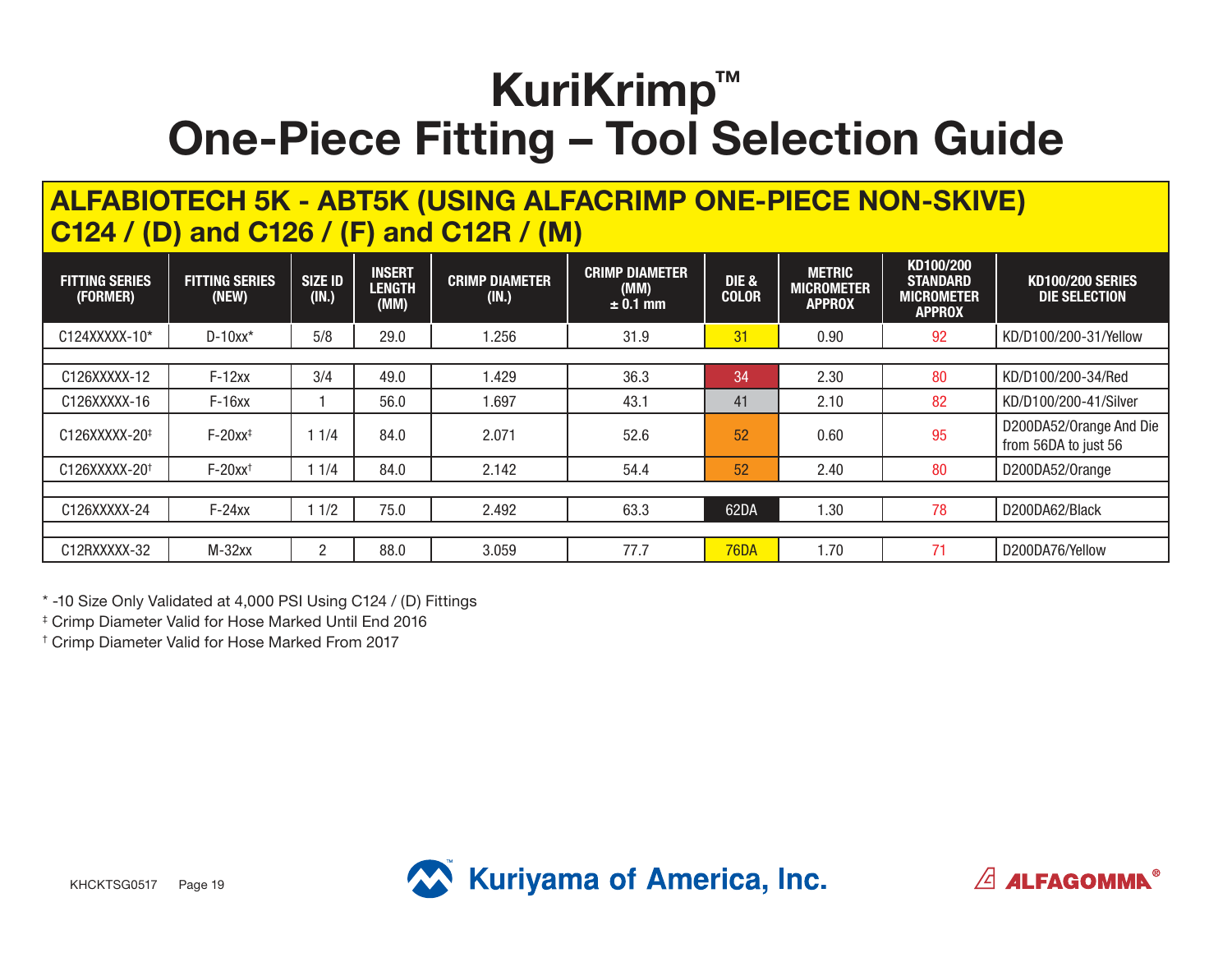#### **ALFABIOTECH 6K - ABT6K (USING ALFACRIMP ONE-PIECE NON-SKIVE) C124 / (D) and C126 / (F)**

| <b>FERRULE SERIES</b><br>(FORMER) | <b>FITTING SERIES</b><br>(NEW) | <b>SIZE ID</b><br>(IN.) | <b>INSERT</b><br><b>LENGTH</b><br>(MM) | <b>CRIMP DIAMETER</b><br>(IN.) | <b>CRIMP DIAMETER</b><br>(MM)<br>$\pm$ 0.1 mm | DIE &<br><b>COLOR</b> | <b>METRIC</b><br><b>MICROMETER</b><br><b>APPROX</b> | KD100/200<br><b>STANDARD</b><br><b>MICROMETER</b><br><b>APPROX</b> | <b>KD100/200 SERIES</b><br>DIE SELECTION |
|-----------------------------------|--------------------------------|-------------------------|----------------------------------------|--------------------------------|-----------------------------------------------|-----------------------|-----------------------------------------------------|--------------------------------------------------------------------|------------------------------------------|
| C124XXXXX-06*                     | $D-06xx*$                      | 3/8                     | 21.0                                   | 0.965                          | 24.5                                          | 23                    | 1.50                                                | 87                                                                 | KD/D100/200-23/Purple                    |
| C124XXXXX-08*                     | $D-08xx*$                      | 1/2                     | 26.0                                   | 1.110                          | 28.2                                          | 27                    | . 20                                                | 90                                                                 | KD/D100/200-27/Brown                     |
|                                   |                                |                         |                                        |                                |                                               |                       |                                                     |                                                                    |                                          |
| C126XXXXX-12                      | $F-12xx$                       | 3/4                     | 49.0                                   | 1.453                          | 36.9                                          | 34                    | 2.90                                                | 75                                                                 | KD/D100/200-34/Red                       |
| C126XXXXX-16                      | $F-16xx$                       |                         | 56.0                                   | 1.732                          | 44.0                                          | 41                    | 3.00                                                | 74                                                                 | KD/D100/200-41/Silver                    |
| C126XXXXX-20                      | $F-20xx$                       | 1/4                     | 84.0                                   | 2.236                          | 56.8                                          | 56                    | 0.80                                                | 93                                                                 | D200-56/Black                            |

\* -06 and -08 Sizes Only Validated at 4,000 PSI Using C124 / (D) Fittings



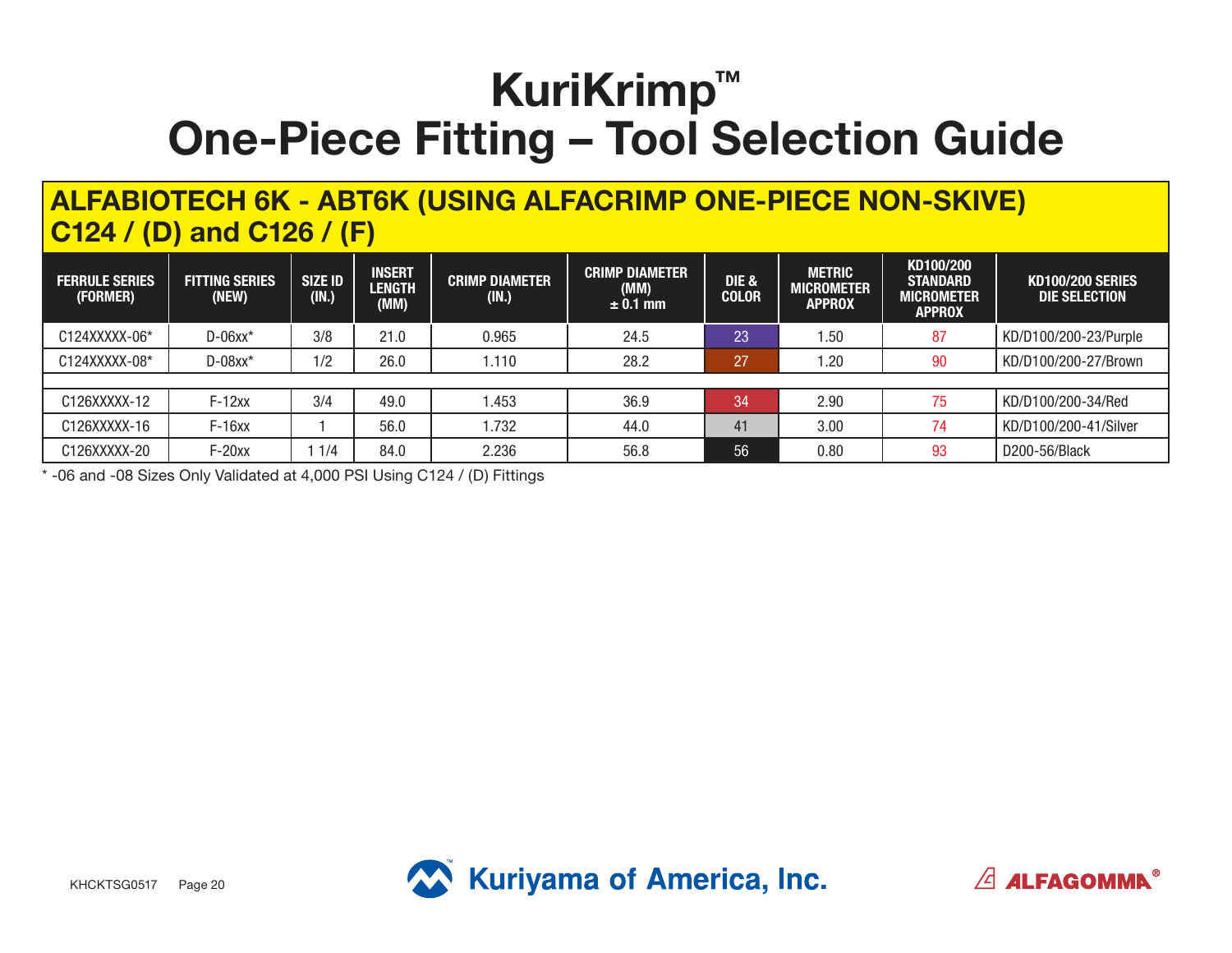**ALFAJET 210 - TAJ3BK, TAJ3BU (USING ALFACRIMP ONE-PIECE NON-SKIVE) C12A / (B)**

| <b>FITTING SERIES</b><br>(FORMER) | <b>FITTING SERIES</b><br>(NEW) | <b>SIZE ID</b><br>(IN.) | <b>INSERT</b><br><b>LENGTH</b><br>(MM) | <b>CRIMP DIAMETER</b><br>(IN.) | <b>CRIMP DIAMETER</b><br>(MM)<br>$± 0.1$ mm | DIE &<br><b>COLOR</b> | <b>METRIC</b><br><b>MICROMETER</b><br><b>APPROX</b> | KD100/200<br><b>STANDARD</b><br><b>MICROMETER</b><br><b>APPROX</b> | <b>KD100/200 SERIES</b><br>DIE SELECTION |
|-----------------------------------|--------------------------------|-------------------------|----------------------------------------|--------------------------------|---------------------------------------------|-----------------------|-----------------------------------------------------|--------------------------------------------------------------------|------------------------------------------|
| C12AXXXXX-04                      | $B-04xx$                       | 1/4                     | 17.0                                   | 0.661                          | 16.8                                        | 16                    | 0.80                                                | 93                                                                 | KD/D100/200-16/0range                    |
| C12AXXXXX-05                      | $B-05xx$                       | 5/16                    | 17.0                                   | 0.728                          | 18.5                                        | 16                    | 2.50                                                | 79                                                                 | KD/D100/200-16/0range                    |
| C12AXXXXX-06                      | B-06xx                         | 3/8                     | 18.0                                   | 0.811                          | 20.6                                        | 19                    | .60                                                 | 86                                                                 | KD/D100/200-19/Black                     |
| C12AXXXXX-08                      | B-08xx                         | 1/2                     | 26.0                                   | 0.937                          | 23.8                                        | 23                    | 0.80                                                | 93                                                                 | KD/D100/200-23/Purple                    |

### **ALFAJET 400 - TAJ5BK, TAJ5BU (USING ALFACRIMP ONE-PIECE NON-SKIVE) C12A / (B)**

| <b>FITTING SERIES</b><br>(FORMER) | <b>FITTING SERIES</b><br>(NEW) | <b>SIZE ID</b><br>(IN.) | <b>INSERT</b><br><b>LENGTH</b><br>(MM) | <b>CRIMP DIAMETER</b><br>(IN.) | <b>CRIMP DIAMETER</b><br>(MM)<br>$\pm$ 0.1 mm | <b>DIE &amp;</b><br><b>COLOR</b> | <b>METRIC</b><br>MICROMETER<br><b>APPROX</b> | KD100/200<br><b>STANDARD</b><br><b>MICROMETER</b><br><b>APPROX</b> | <b>KD100/200 SERIES</b><br>DIE SELECTION |
|-----------------------------------|--------------------------------|-------------------------|----------------------------------------|--------------------------------|-----------------------------------------------|----------------------------------|----------------------------------------------|--------------------------------------------------------------------|------------------------------------------|
| C12AXXXXX-04                      | $B-04xx$                       | 1/4                     | 7.0                                    | 0.697                          | 17.7                                          | 16                               | .70.،                                        | 86                                                                 | KD/D100/200-16/0range                    |
| C12AXXXXX-05                      | $B-05xx$                       | 5/16                    | 17.0                                   | 0.768                          | 19.5                                          | 19                               | 0.50                                         | 96                                                                 | KD/D100/200-19/Black                     |
| C12AXXXXX-06                      | B-06xx                         | 3/8                     | 18.0                                   | 0.835                          | 21.2                                          | 19                               | 2.20                                         |                                                                    | KD/D100/200-19/Black                     |
| C12AXXXXX-08                      | B-08xx                         | 1/2                     | 20.0                                   | 0.976                          | 24.8                                          | 23                               | .80                                          | 85                                                                 | KD/D100/200-23/Purple                    |



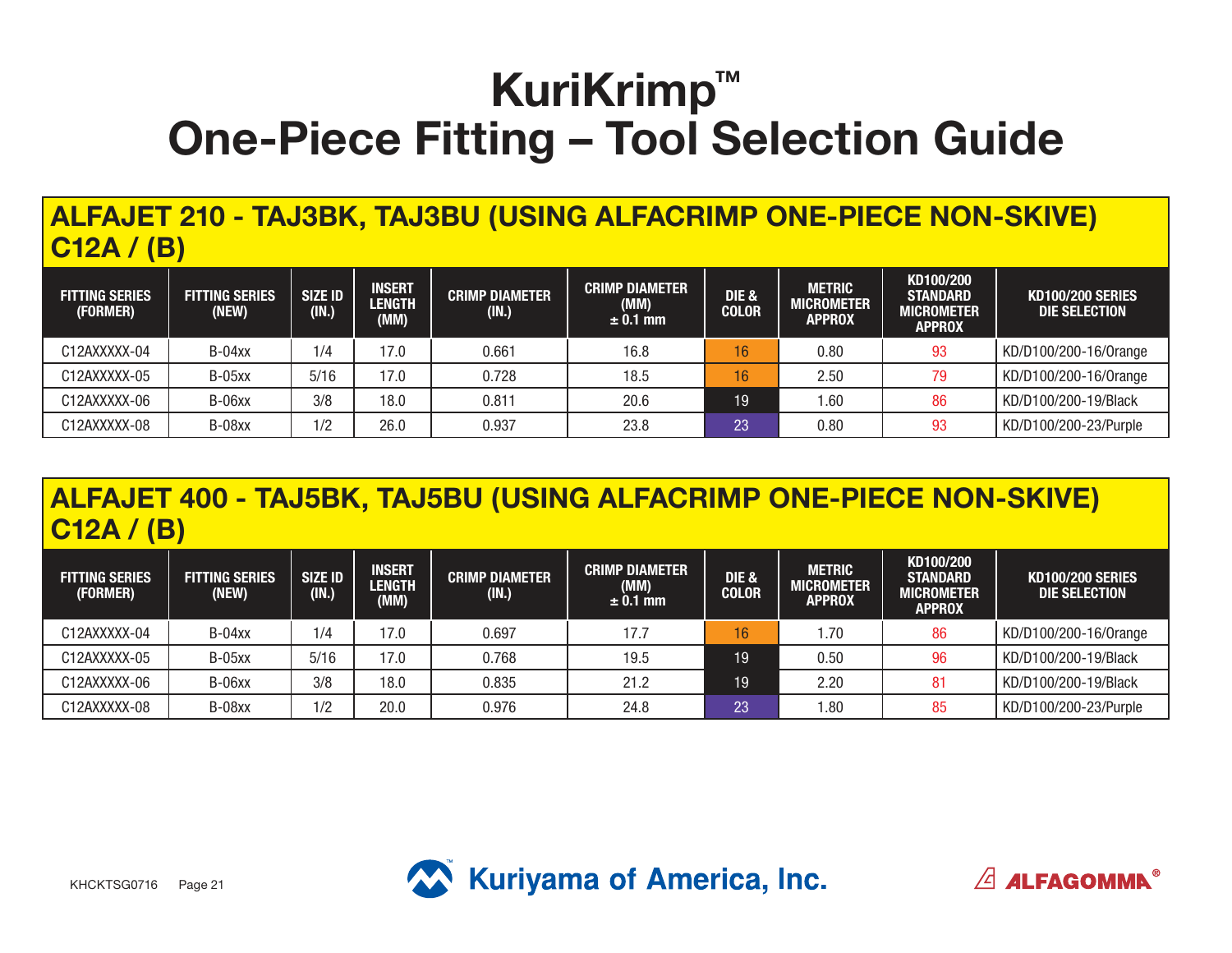**ALFAJET 210 - TAJ3BK, TAJ3BU (USING ALFACRIMP ONE-PIECE NON-SKIVE) C121 / (Q)**

| <b>FITTING SERIES</b><br>(FORMER) | <b>FITTING SERIES</b><br>(NEW) | SIZE ID<br>(IN.) | <b>INSERT</b><br><b>LENGTH</b><br>(MM) | <b>CRIMP DIAMETER</b><br>(IN.) | <b>CRIMP DIAMETER</b><br>(MM)<br>$\pm$ 0.1 mm | <b>DIE &amp;</b><br><b>COLOR</b> | <b>METRIC</b><br>MICROMETER<br><b>APPROX</b> | KD100/200<br><b>STANDARD</b><br><b>MICROMETER</b><br><b>APPROX</b> | <b>KD100/200 SERIES</b><br>DIE SELECTION |
|-----------------------------------|--------------------------------|------------------|----------------------------------------|--------------------------------|-----------------------------------------------|----------------------------------|----------------------------------------------|--------------------------------------------------------------------|------------------------------------------|
| C121XXXXX-04†                     | $Q-04$ xx $\dagger$            | 1/4              | 21.0                                   | 0.614                          | 15.6                                          | 14                               | .60                                          | 86                                                                 | KD/D100/200-14/Yellow                    |
| C121XXXXX-05†                     | $Q-05$ $x$ $t$                 | 5/16             | 21.0                                   | 0.681                          | 17.3                                          | 16 <sup>°</sup>                  | .30                                          | 89                                                                 | KD/D100/200-16/0range                    |
| C121XXXXX-06†                     | $Q-06$ xx <sup>+</sup>         | 3/8              | 22.0                                   | 0.764                          | 19.4                                          | 19                               | 0.40                                         | 97                                                                 | KD/D100/200-19/Black                     |
| C121XXXXX-08+                     | $Q-08$ xx $\dagger$            | 1/2              | 26.0                                   | 0.906                          | 23.0                                          | 22                               | $\mathord{\text{.00}}$                       | 91                                                                 | KD/D100/200-22/Blue                      |

†Indicates C121 / (Q) Fitting for Alfatech 3000 Hose



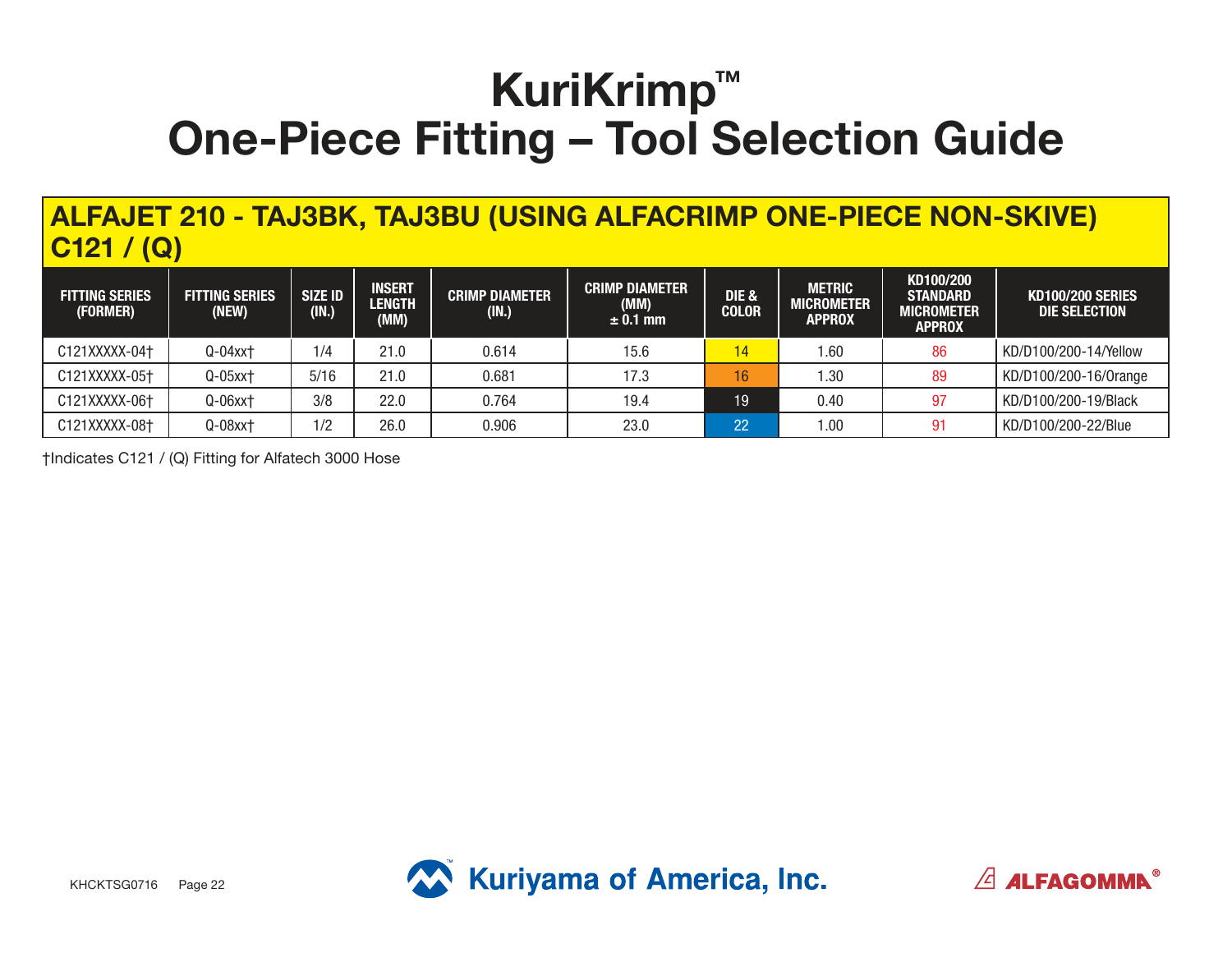#### **FLEXOR RIG - (USING ALFACRIMP ONE-PIECE NON-SKIVE) C126 / (F) and C12R / (M)**

| <b>FITTING SERIES</b><br>(FORMER) | <b>FITTING SERIES</b><br>(NEW) | <b>SIZE ID</b><br>(IN.) | <b>INSERT</b><br><b>LENGTH</b><br>(MM) | <b>CRIMP DIAMETER</b><br>(IN.) | <b>CRIMP DIAMETER</b><br>(MM)<br>$± 0.1$ mm | <b>DIE &amp;</b><br><b>COLOR</b> | <b>METRIC</b><br><b>MICROMETER</b><br><b>APPROX</b> | KD100/200<br><b>STANDARD</b><br><b>MICROMETER</b><br><b>APPROX</b> | <b>KD100/200 SERIES</b><br>DIE SELECTION |
|-----------------------------------|--------------------------------|-------------------------|----------------------------------------|--------------------------------|---------------------------------------------|----------------------------------|-----------------------------------------------------|--------------------------------------------------------------------|------------------------------------------|
| C126XXXXX-16                      | $F-16xx$                       |                         | 56.0                                   | 1.728                          | 43.9                                        | 41                               | 2.90                                                | 75                                                                 | KD/D100/200-41/Silver                    |
| C126XXXXX-20+                     | F-20xx+                        | 1/4                     | 84.0                                   | 2.071                          | 52.6                                        | <b>52DA</b>                      | 0.60                                                | 90                                                                 | D200DA52/Orange                          |
| C126XXXXX-20‡                     | $F-20xx$                       | 1/4                     | 84.0                                   | 2.272                          | 57.7                                        | 55DA                             | 2.70                                                | 53                                                                 | D200DA55/Blue                            |
| C126XXXXX-24+                     | $F-24xx$                       | 1/2                     | 75.0                                   | 2.492                          | 63.3                                        | 62DA                             | 1.30                                                | 78                                                                 | D200DA62/Black                           |
| C126XXXXX-24‡                     | $F-24xx$                       | 1/2                     | 75.0                                   | 2.528                          | 64.2                                        | 62DA                             | 2.20                                                | 62                                                                 | D200DA62/Black                           |
|                                   |                                |                         |                                        |                                |                                             |                                  |                                                     |                                                                    |                                          |
| C12RXXXXX-32*                     | $M-32xx$                       |                         | 88.0                                   | 3.071                          | 78.0                                        | <b>76DA</b>                      | 2.00                                                | 65                                                                 | D200DA76/Yellow                          |

\*C12R / (M) use with FLEXOR RIG -32 only.

† Crimp Dimensions Used for Hose Produced After 05/2016

‡ Crimp Dimensions Used for Hose Produced Before 05/2016



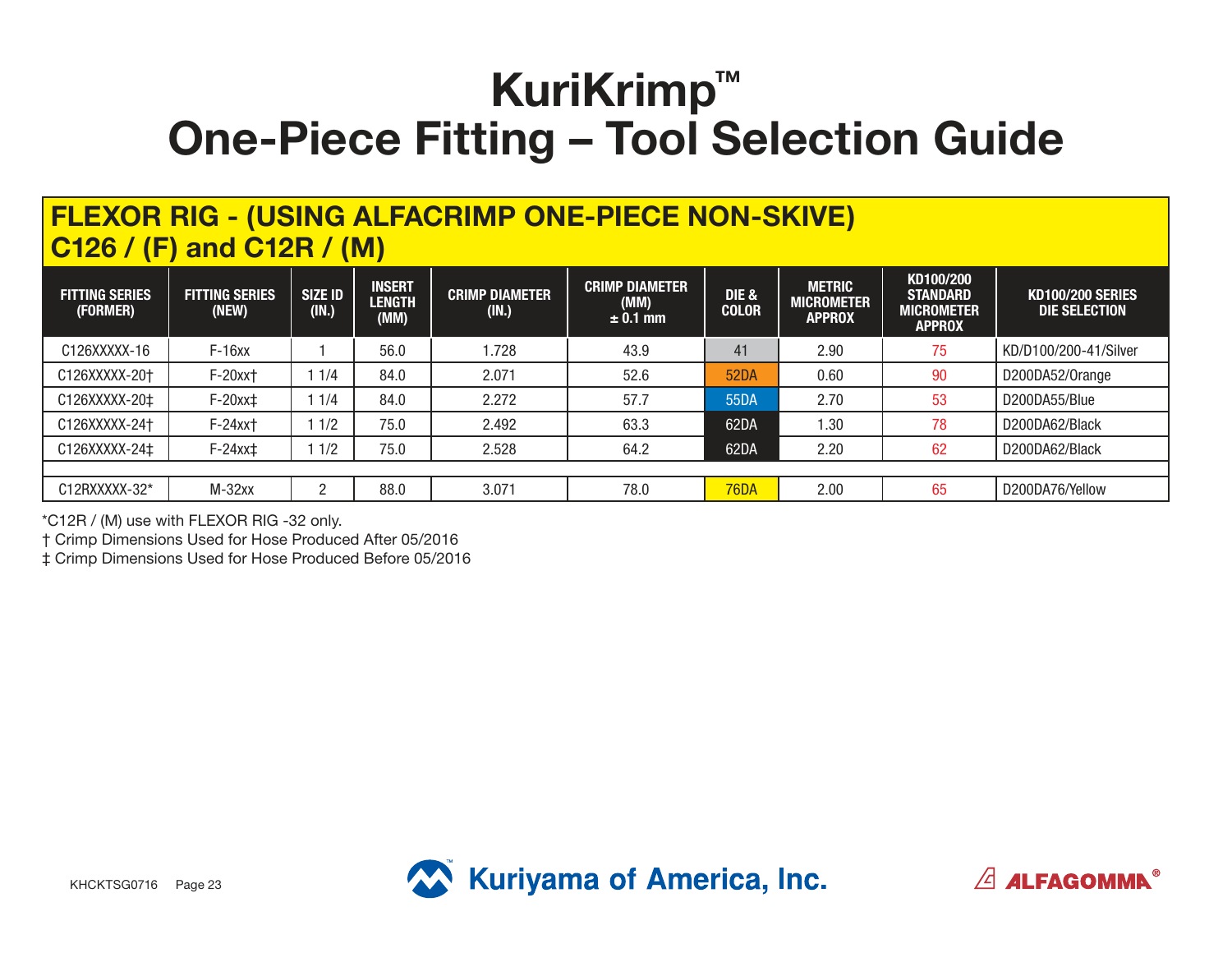#### **FLEXOR 1SN - TR1MT MINETUFF (USING TWO-PIECE) H12 / (A) INSERT + H1200AD1 / (AF1) FERRULE**

| <b>FERRULE NUMBER</b><br>(FORMER)     | <b>FERRULE NUMBER</b><br>(NEW) | <b>SIZE ID</b><br>(IN.) | <b>CRIMP DIAMETER</b><br>(IN.) | <b>CRIMP DIAMETER</b><br>(MM)<br>$± 0.1$ mm | <b>DIE &amp;</b><br><b>COLOR</b> | <b>METRIC</b><br><b>MICROMETER</b><br><b>APPROX</b> | KD100/200<br><b>STANDARD</b><br><b>MICROMETER</b><br><b>APPROX</b> | <b>KD100/200 SERIES</b><br><b>DIE SELECTION</b> |
|---------------------------------------|--------------------------------|-------------------------|--------------------------------|---------------------------------------------|----------------------------------|-----------------------------------------------------|--------------------------------------------------------------------|-------------------------------------------------|
| H1200AD1-03                           | AF1-03                         | 3/16                    | 0.583                          | 14.8                                        | 14                               | 0.80                                                | 93                                                                 | KD/D100/200-14/Yellow                           |
| H1200AD1-04                           | AF1-04                         | 1/4                     | 0.677                          | 17.2                                        | 16                               | 1.20                                                | 90                                                                 | KD/D100/200-16/0range                           |
| H1200AD1-05                           | AF1-05                         | 5/16                    | 0.744                          | 18.9                                        | 16                               | 2.90                                                | 75                                                                 | KD/D100/200-16/0range                           |
| H1200AD1-06                           | AF1-06                         | 3/8                     | 0.843                          | 21.4                                        | 19                               | 2.40                                                | 80                                                                 | KD/D100/200-19/Black                            |
| H1200AD1-08                           | AF1-08                         | 1/2                     | 0.972                          | 24.7                                        | 23                               | 1.70                                                | 86                                                                 | KD/D100/200-23/Purple                           |
| H1200AD1-10                           | AF1-10                         | 5/8                     | 1.094                          | 27.8                                        | 27                               | 0.80                                                | 93                                                                 | KD/D100/200-27/Brown                            |
| H <sub>1200</sub> AD <sub>1</sub> -12 | AF1-12                         | 3/4                     | 1.248                          | 31.7                                        | 31                               | 0.70                                                | 94                                                                 | KD/D100/200-31/Yellow                           |
| H1200AD1-16                           | AF1-16                         |                         | 1.551                          | 39.4                                        | 39                               | 0.40                                                | 97                                                                 | KD/D100/200-39/Red                              |
| H1200AD1-20                           | AF1-20                         | 1/4                     | 1.870                          | 47.5                                        | 43                               | 4.50                                                | 62                                                                 | KD/D100/200-43/Yellow                           |
| H1200AD1-24                           | AF1-24                         | 1/2                     | 2.142                          | 54.4                                        | 52                               | 2.40                                                | 80                                                                 | D200-52/Black                                   |
| H1200AD1-32                           | AF1-32                         | 2                       | 2.677                          | 68.0                                        | 68DA                             | 0.00                                                | 100                                                                | D200DA68/Silver                                 |



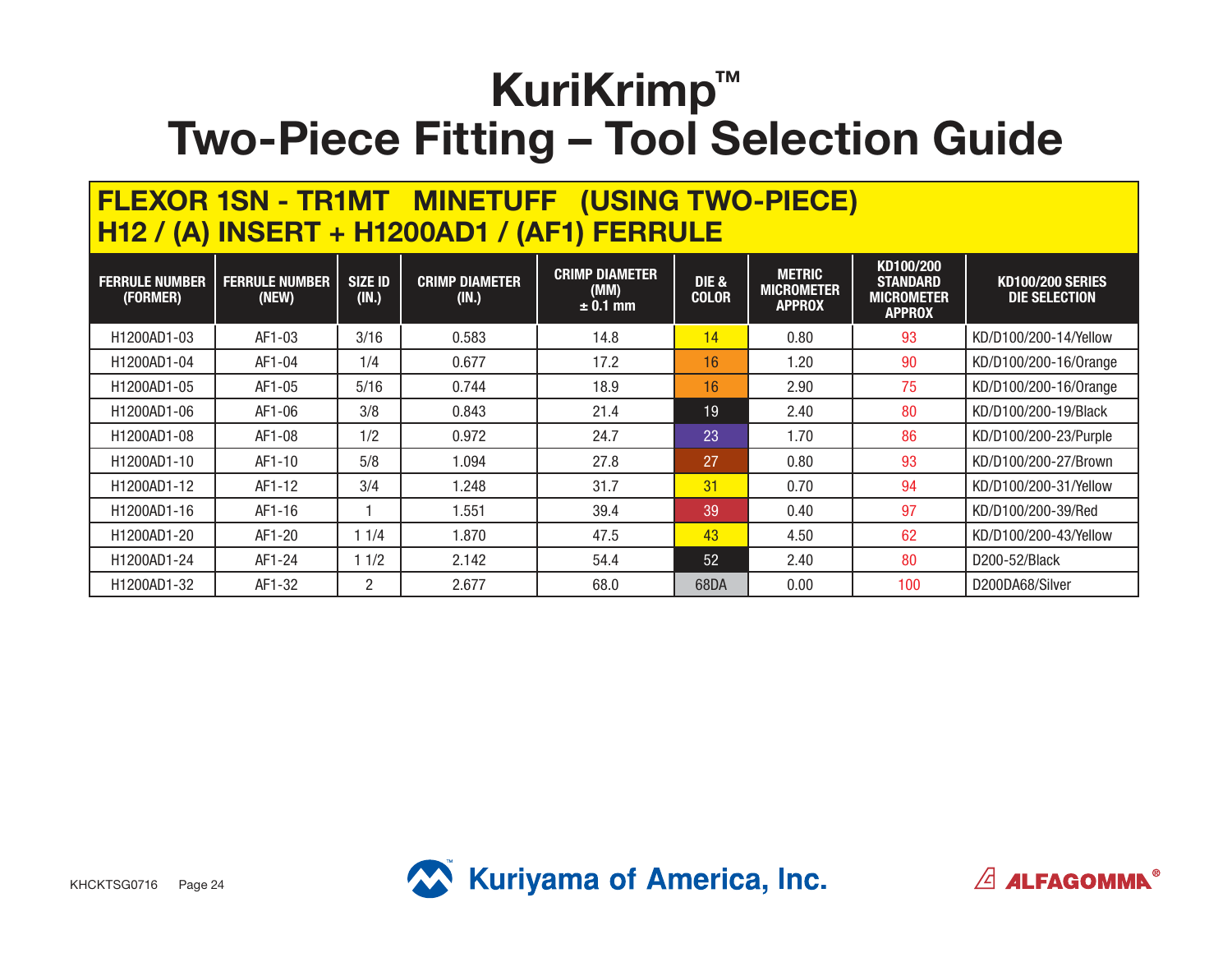#### **FLEXOR 1SN - TR1SN (MSHA COVER), TEMP TECH - T1SNTT (USING TWO-PIECE) H12 / (A) INSERT + H1200AD1 / (AF1) FERRULE**

| <b>FERRULE NUMBER</b><br>(FORMER) | <b>FERRULE NUMBER</b><br>(NEW) | <b>SIZE ID</b><br>(IN.) | <b>CRIMP DIAMETER</b><br>(IN.) | <b>CRIMP DIAMETER</b><br>(MM)<br>$\pm 0.1$ mm | DIE &<br><b>COLOR</b> | <b>METRIC</b><br><b>MICROMETER</b><br><b>APPROX</b> | KD100/200<br><b>STANDARD</b><br><b>MICROMETER</b><br><b>APPROX</b> | <b>KD100/200 SERIES</b><br><b>DIE SELECTION</b> |
|-----------------------------------|--------------------------------|-------------------------|--------------------------------|-----------------------------------------------|-----------------------|-----------------------------------------------------|--------------------------------------------------------------------|-------------------------------------------------|
| H1200AD1-03                       | AF1-03                         | 3/16                    | 0.587                          | 14.9                                          | 14                    | 0.90                                                | 92                                                                 | KD/D100/200-14/Yellow                           |
| H1200AD1-04                       | AF1-04                         | 1/4                     | 0.677                          | 17.2                                          | 16                    | 1.20                                                | 90                                                                 | KD/D100/200-16/0range                           |
| H1200AD1-05                       | AF1-05                         | $5/16$                  | 0.752                          | 19.1                                          | 19                    | 0.10                                                | 99                                                                 | KD/D100/200-19/Black                            |
| H1200AD1-06                       | AF1-06                         | 3/8                     | 0.850                          | 21.6                                          | 19                    | 2.60                                                | 78                                                                 | KD/D100/200-19/Black                            |
| H1200AD1-08                       | AF1-08                         | 1/2                     | 0.984                          | 25.0                                          | 23                    | 2.00                                                | 83                                                                 | KD/D100/200-23/Purple                           |
| H1200AD1-10                       | AF1-10                         | 5/8                     | 1.106                          | 28.1                                          | 27                    | 1.10                                                | 91                                                                 | KD/D100/200-27/Brown                            |
| H1200AD1-12                       | AF1-12                         | 3/4                     | 1.264                          | 32.1                                          | 31                    | 1.10                                                | 91                                                                 | KD/D100/200-31/Yellow                           |
| H1200AD1-16                       | AF1-16                         |                         | 1.563                          | 39.7                                          | 39                    | 0.70                                                | 94                                                                 | KD/D100/200-39/Red                              |
| H1200AD1-20                       | AF1-20                         | 11/4                    | 1.894                          | 48.1                                          | 48                    | 0.10                                                | 99                                                                 | KD/D100/200-48/Green                            |
| H1200AD1-24                       | AF1-24                         | 11/2                    | 2.150                          | 54.6                                          | 52                    | 2.60                                                | 78                                                                 | D200-52/Black                                   |
| H1200AD1-32                       | AF1-32                         | $\overline{2}$          | 2.717                          | 69.0                                          | 68DA                  | 1.00                                                | 83                                                                 | D200DA68/Silver                                 |
|                                   |                                |                         |                                |                                               |                       |                                                     |                                                                    |                                                 |
| H1200203-03                       | AF3-03                         | 3/16                    | 0.563                          | 14.3                                          | 14                    | 0.30                                                | 97                                                                 | KD/D100/200-14/Yellow                           |
| H1200212-08                       | AFC-08                         | 1/2                     | 0.933                          | 23.7                                          | 23                    | 0.70                                                | 94                                                                 | KD/D100/200-23/Purple                           |
| H1200202-10                       | AFB-10                         | 5/8                     | 1.122                          | 28.5                                          | 27                    | 1.50                                                | 87                                                                 | KD/D100/200-27/Brown                            |
| H1200202-12                       | AFB-12                         | 3/4                     | 1.272                          | 32.3                                          | 31                    | 1.30                                                | 89                                                                 | KD/D100/200-31/Yellow                           |
| H1200202-16                       | $AFB-16$                       |                         | 1.701                          | 43.2                                          | 41                    | 2.20                                                | 81                                                                 | KD/D100/200-41/Silver                           |



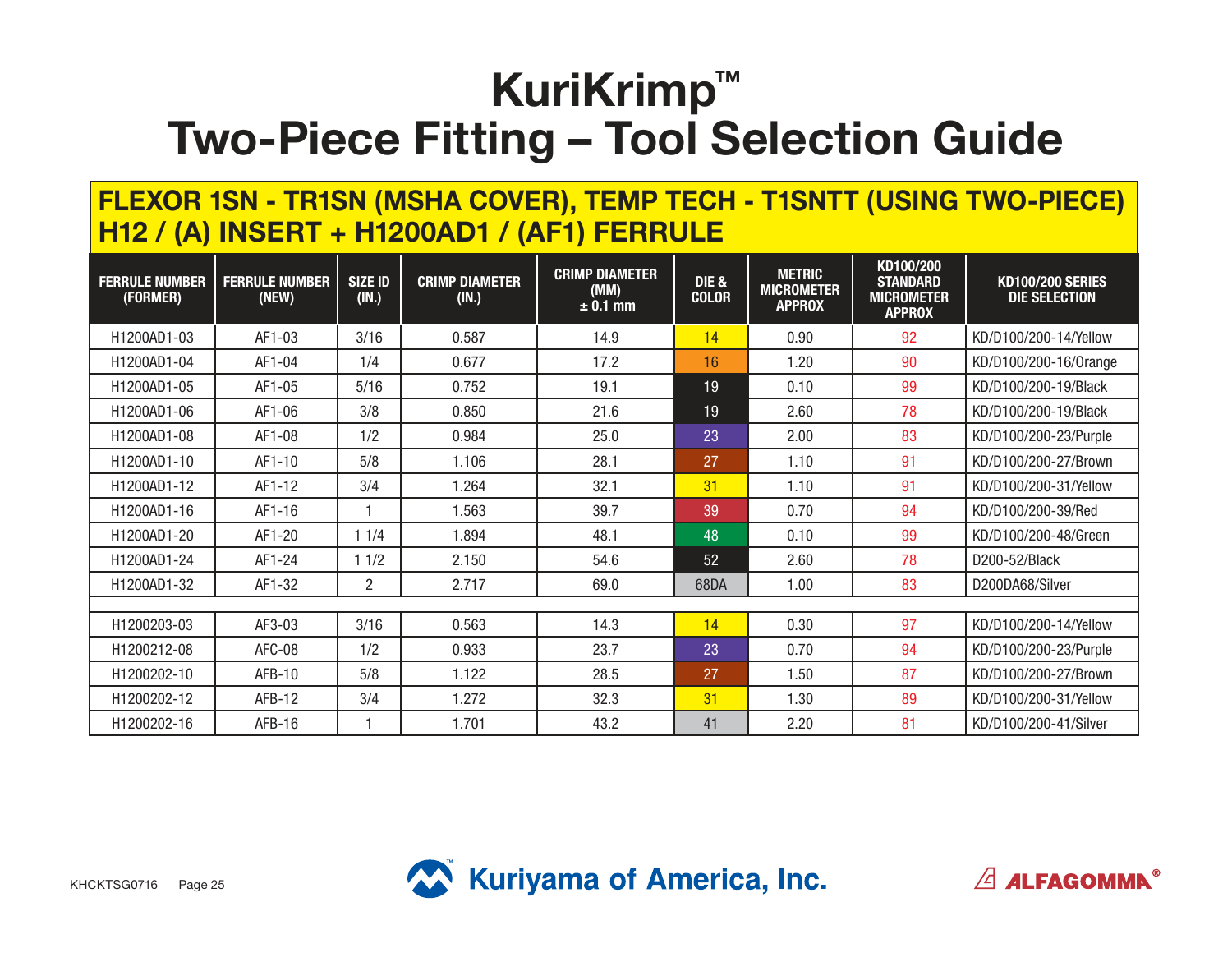### **FLEXOR 2SN - TR2MT MINETUFF (USING TWO-PIECE) H12 / (A) INSERT + H1200AD2 / (AF2) FERRULE**

| <b>FERRULE NUMBER</b><br>(FORMER) | <b>FERRULE NUMBER</b><br>(NEW) | <b>SIZE ID</b><br>(IN.) | <b>CRIMP DIAMETER</b><br>(IN.) | <b>CRIMP DIAMETER</b><br>(MM)<br>$± 0.1$ mm | DIE &<br><b>COLOR</b> | <b>METRIC</b><br><b>MICROMETER</b><br><b>APPROX</b> | KD100/200<br><b>STANDARD</b><br><b>MICROMETER</b><br><b>APPROX</b> | <b>KD100/200 SERIES</b><br>DIE SELECTION |
|-----------------------------------|--------------------------------|-------------------------|--------------------------------|---------------------------------------------|-----------------------|-----------------------------------------------------|--------------------------------------------------------------------|------------------------------------------|
| H1200AD2-03                       | AF2-03                         | 3/16                    | 0.642                          | 16.3                                        | 16                    | 0.30                                                | 97                                                                 | KD/D100/200-16\0range                    |
| H1200AD2-04                       | AF2-04                         | 1/4                     | 0.717                          | 18.2                                        | 16                    | 2.20                                                | 81                                                                 | KD/D100/200-16\0range                    |
| H1200AD2-05                       | AF2-05                         | 5/16                    | 0.791                          | 20.1                                        | 19                    | 1.10                                                | 91                                                                 | KD/D100/200-19\Black                     |
| H1200AD2-06                       | AF2-06                         | 3/8                     | 0.878                          | 22.3                                        | 22                    | 0.30                                                | 97                                                                 | KD/D100/200-22\Blue                      |
| H1200AD2-08                       | AF2-08                         | 1/2                     | 1.000                          | 25.4                                        | 23                    | 2.40                                                | 80                                                                 | KD/D100/200-23/Purple                    |
| H1200AD2-10                       | AF2-10                         | 5/8                     | 1.134                          | 28.8                                        | 27                    | 1.80                                                | 85                                                                 | KD/D100/200-27\Brown                     |
| H1200AD2-12                       | AF2-12                         | 3/4                     | 1.280                          | 32.5                                        | 31                    | 1.50                                                | 87                                                                 | KD/D100/200-31\Yellow                    |
| H1200AD2-16                       | AF2-16                         |                         | 1.571                          | 39.9                                        | 39                    | 0.90                                                | 92                                                                 | KD/D100/200-39\Red                       |
| H1200AD2-20                       | AF2-20                         | 1/4                     | 1.953                          | 49.6                                        | 49                    | 0.60                                                | 95                                                                 | KD/D100/200-49\Blue                      |
| H1200AD2-24                       | AF2-24                         | 1/2                     | 2.232                          | 56.7                                        | 56                    | 0.70                                                | 94                                                                 | $D200 - 56$ Black                        |
| H1200AD2-32                       | AF2-32                         | 2                       | 2.787                          | 70.8                                        | 68DA                  | 2.80                                                | 52                                                                 | D200DA68\Silver                          |



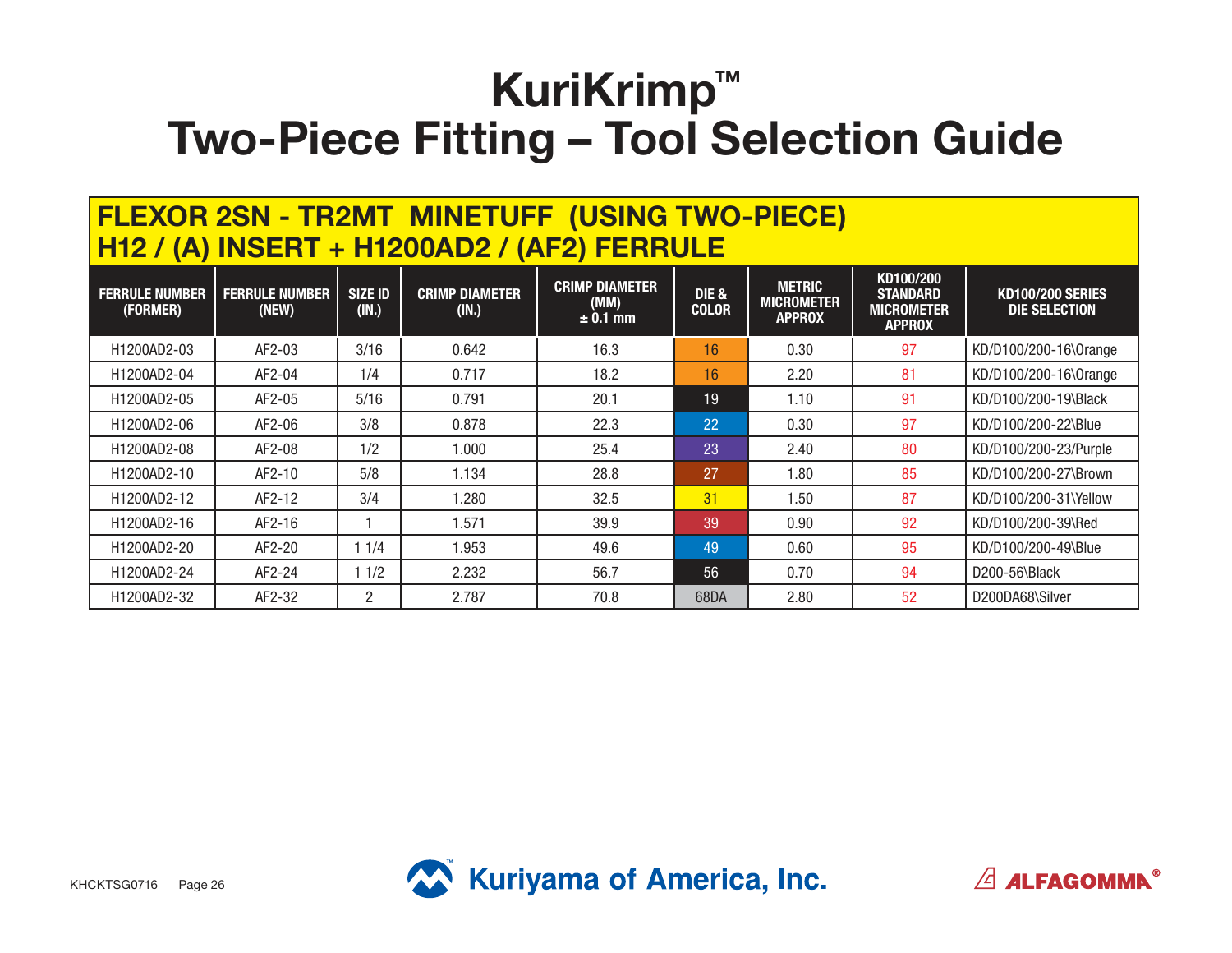#### **FLEXOR 2SN - TR2SN (MSHA COVER), TEMP TECH - T2SNTT (USING TWO-PIECE) H12 / (A) INSERT + H1200AD2 / (AF2) FERRULE**

| <b>FERRULE NUMBER</b><br>(FORMER) | <b>FERRULE NUMBER</b><br>(NEW) | <b>SIZE ID</b><br>(IN.) | <b>CRIMP DIAMETER</b><br>(IN.) | <b>CRIMP DIAMETER</b><br>(MM)<br>$\pm 0.1$ mm | DIE &<br><b>COLOR</b> | <b>METRIC</b><br><b>MICROMETER</b><br><b>APPROX</b> | KD100/200<br><b>STANDARD</b><br><b>MICROMETER</b><br><b>APPROX</b> | <b>KD100/200 SERIES</b><br><b>DIE SELECTION</b> |
|-----------------------------------|--------------------------------|-------------------------|--------------------------------|-----------------------------------------------|-----------------------|-----------------------------------------------------|--------------------------------------------------------------------|-------------------------------------------------|
| H1200AD2-04                       | AF2-04                         | 1/4                     | 0.724                          | 18.4                                          | 16                    | 2.40                                                | 80                                                                 | KD/D100/200-16\0range                           |
| H1200AD2-05                       | AF2-05                         | 5/16                    | 0.803                          | 20.4                                          | 19                    | 1.40                                                | 88                                                                 | KD/D100/200-19\Black                            |
| H1200AD2-06                       | AF2-06                         | 3/8                     | 0.890                          | 22.6                                          | 22                    | 0.60                                                | 95                                                                 | KD/D100/200-22\Blue                             |
| H1200AD2-08                       | AF2-08                         | 1/2                     | 1.016                          | 25.8                                          | 23                    | 2.80                                                | 76                                                                 | KD/D100/200-23/Purple                           |
| H1200AD2-10                       | AF2-10                         | 5/8                     | 1.150                          | 29.2                                          | 27                    | 2.20                                                | 81                                                                 | KD/D100/200-27\Brown                            |
| H1200AD2-12                       | AF2-12                         | 3/4                     | 1.299                          | 33.0                                          | 31                    | 2.00                                                | 83                                                                 | KD/D100/200-31\Yellow                           |
| H1200AD2-16                       | AF2-16                         |                         | 1.583                          | 40.2                                          | 39                    | 1.20                                                | 90                                                                 | KD/D100/200-39\Red                              |
| H1200AD2-20                       | AF2-20                         | 11/4                    | 1.976                          | 50.2                                          | 48                    | 2.20                                                | 81                                                                 | KD/D100/200-48\Green                            |
| H1200AD2-24                       | AF2-24                         | 11/2                    | 2.248                          | 57.1                                          | 56                    | 1.10                                                | 91                                                                 | D200-56\Black                                   |
| H1200AD2-32                       | AF2-32                         | $\overline{2}$          | 2.803                          | 71.2                                          | 68DA                  | 3.20                                                | 45                                                                 | D200DA68\Silver                                 |
|                                   |                                |                         |                                |                                               |                       |                                                     |                                                                    |                                                 |
| H1200203-03                       | AF3-03                         | 3/16                    | 0.606                          | 15.4                                          | 14                    | 1.40                                                | 88                                                                 | KD/D100/200-14/Yellow                           |
| H1200212-08                       | AFC-08                         | 1/2                     | 0.969                          | 24.6                                          | 23                    | 1.60                                                | 86                                                                 | KD/D100/200-23/Purple                           |
| H1200202-10                       | AFB-10                         | 5/8                     | 1.161                          | 29.5                                          | 27                    | 2.50                                                | 79                                                                 | KD/D100/200-27/Brown                            |
| H1200202-12                       | $AFB-12$                       | 3/4                     | 1.307                          | 33.2                                          | 31                    | 2.20                                                | 81                                                                 | KD/D100/200-31/Yellow                           |
| H1200202-16                       | AFB-16                         |                         | 1.736                          | 44.1                                          | 41                    | 3.10                                                | 74                                                                 | KD/D100/200-41/Silver                           |
| H1200202-20                       | AFB-20                         | 1 1/4                   | 2.091                          | 53.1                                          | 52                    | 1.10                                                | 91                                                                 | KD/D100/200-52/Black                            |



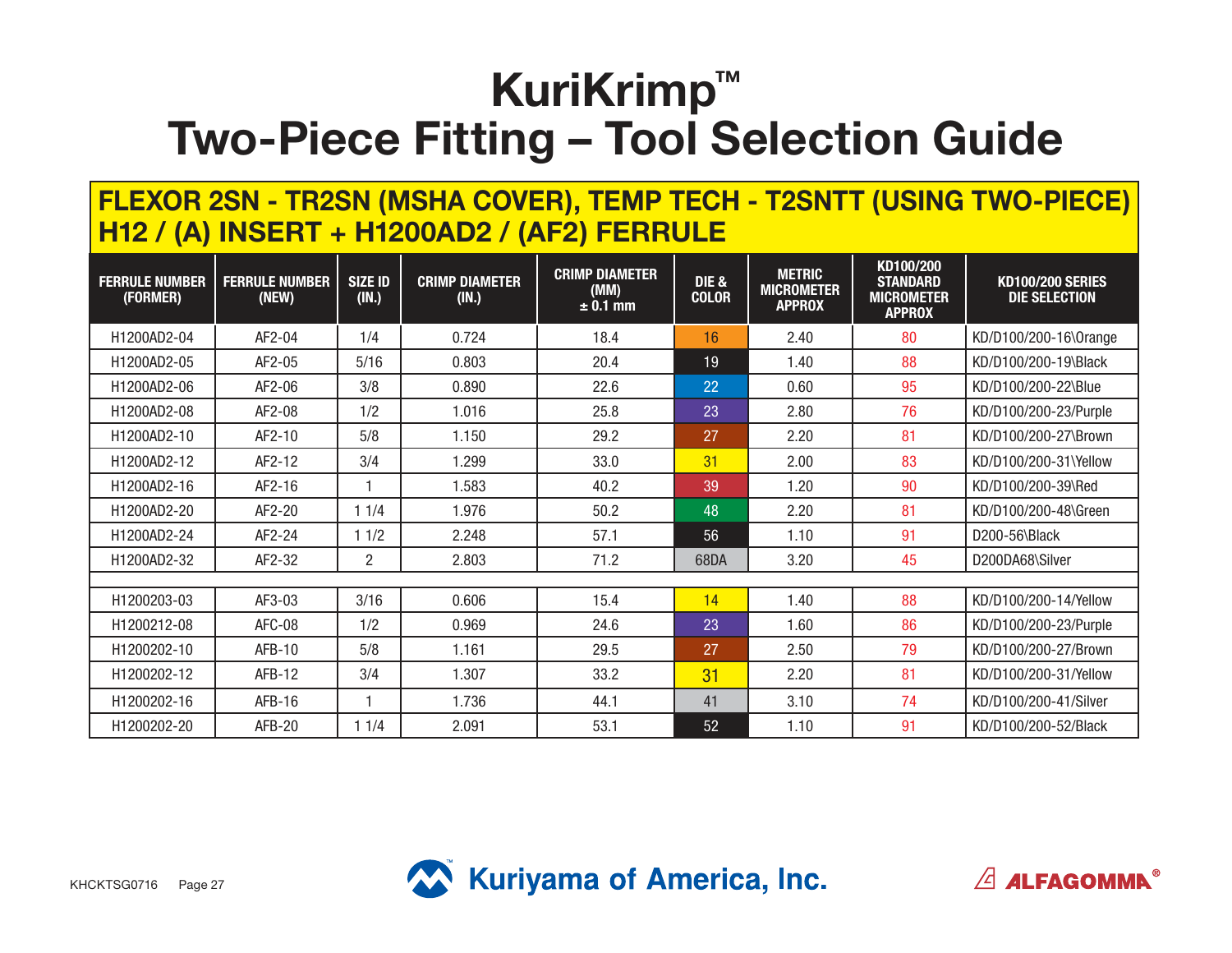#### **FLEXOR 6 - TR6 (USING TWO-PIECE NON-SKIVE) H12 / (A) INSERT + H1100204 / (AS2) FERRULE**

| <b>FERRULE NUMBER</b><br>(FORMER) | <b>FERRULE NUMBER</b><br>(NEW) | <b>SIZE ID</b><br>(IN.) | <b>CRIMP DIAMETER</b><br>(IN.) | <b>CRIMP DIAMETER</b><br>(MM)<br>$\pm$ 0.1 mm | <b>DIE &amp;</b><br><b>COLOR</b> | <b>METRIC</b><br><b>MICROMETER</b><br><b>APPROX</b> | KD100/200<br><b>STANDARD</b><br><b>MICROMETER</b><br><b>APPROX</b> | <b>KD100/200 SERIES</b><br>DIE SELECTION |
|-----------------------------------|--------------------------------|-------------------------|--------------------------------|-----------------------------------------------|----------------------------------|-----------------------------------------------------|--------------------------------------------------------------------|------------------------------------------|
| H1100204-04                       | AS2-04                         | 1/4                     | 0.732                          | 18.6                                          | 16                               | 2.60                                                | 78                                                                 | KD/D100/200-16/0range                    |
| H1100204-05                       | AS2-05                         | 5/16                    | 0.772                          | 19.6                                          | 19                               | 0.60                                                | 95                                                                 | KD/D100/200-19/Black                     |
| H1100204-06                       | AS2-06                         | 3/8                     | 0.866                          | 22.0                                          | 22                               | 0.00                                                | 100                                                                | KD/D100/200-22/Blue                      |
| H1100204-08                       | AS2-08                         | 1/2                     | 1.016                          | 25.8                                          | 23                               | 2.80                                                | 76                                                                 | KD/D100/200-23/Purple                    |
| H1100204-10                       | AS2-10                         | 5/8                     | 1.142                          | 29.0                                          | 27                               | 2.00                                                | 83                                                                 | KD/D100/200-27/Brown                     |
| H1100204-12                       | AS2-12                         | 3/4                     | 1.295                          | 32.9                                          | 31                               | 1.90                                                | 84                                                                 | KD/D100/200-31/Yellow                    |
| H1100204-16                       | AS2-16                         |                         | 1.618                          | 41.1                                          | 41                               | 0.10                                                | 99                                                                 | KD/D100/200-41/Silver                    |

#### **FLEXOR 3 - TR3 (USING TWO-PIECE NON-SKIVE) H12 / (A) INSERT + H1200203 / (AF3) FERRULE**

| <b>FERRULE NUMBER</b><br>(FORMER) | <b>FERRULE NUMBER</b><br>(NEW) | <b>SIZE ID</b><br>(IN.) | <b>CRIMP DIAMETER</b><br>(IN.) | <b>CRIMP DIAMETER</b><br>(MM)<br>$\pm$ 0.1 mm | <b>DIE &amp;</b><br><b>COLOR</b> | <b>METRIC</b><br><b>MICROMETER</b><br><b>APPROX</b> | KD100/200<br><b>STANDARD</b><br><b>MICROMETER</b><br><b>APPROX</b> | <b>KD100/200 SERIES</b><br><b>DIE SELECTION</b> |
|-----------------------------------|--------------------------------|-------------------------|--------------------------------|-----------------------------------------------|----------------------------------|-----------------------------------------------------|--------------------------------------------------------------------|-------------------------------------------------|
| H1200203-04                       | AF3-04                         | 1/4                     | 0.697                          | 17.7                                          | 16                               | 1.70                                                | 86                                                                 | KD/D100/200-16/0range                           |
| H1200203-05                       | AF3-05                         | $5/16$                  | 0.846                          | 21.5                                          | 19                               | 2.50                                                | 79                                                                 | KD/D100/200-19/Black                            |
| H1200203-06                       | AF3-06                         | 3/8                     | 0.815                          | 20.7                                          | 19                               | 1.70                                                | 86                                                                 | KD/D100/200-19/Black                            |
| H1200203-08                       | AF3-08                         | 1/2                     | 1.012                          | 25.7                                          | 23                               | 2.70                                                | 77                                                                 | KD/D100/200-23/Purple                           |
| H1200203-10                       | AF3-10                         | 5/8                     | .209                           | 30.7                                          | 27                               | 3.70                                                | 68                                                                 | KD/D100/200-27/Brown                            |
| H1200203-12                       | AF3-12                         | 3/4                     | 1.370                          | 34.8                                          | 31                               | 3.80                                                | 68                                                                 | KD/D100/200-31/Yellow                           |
| H1200203-16                       | AF3-16                         |                         | .677                           | 42.6                                          | 41                               | 1.60                                                | 86                                                                 | KD/D100/200-41/Silver                           |
| H1200203-20                       | AF3-20                         | 1/4                     | .835                           | 46.6                                          | 43                               | 3.60                                                | 69                                                                 | KD/D100/200-43/Yellow                           |





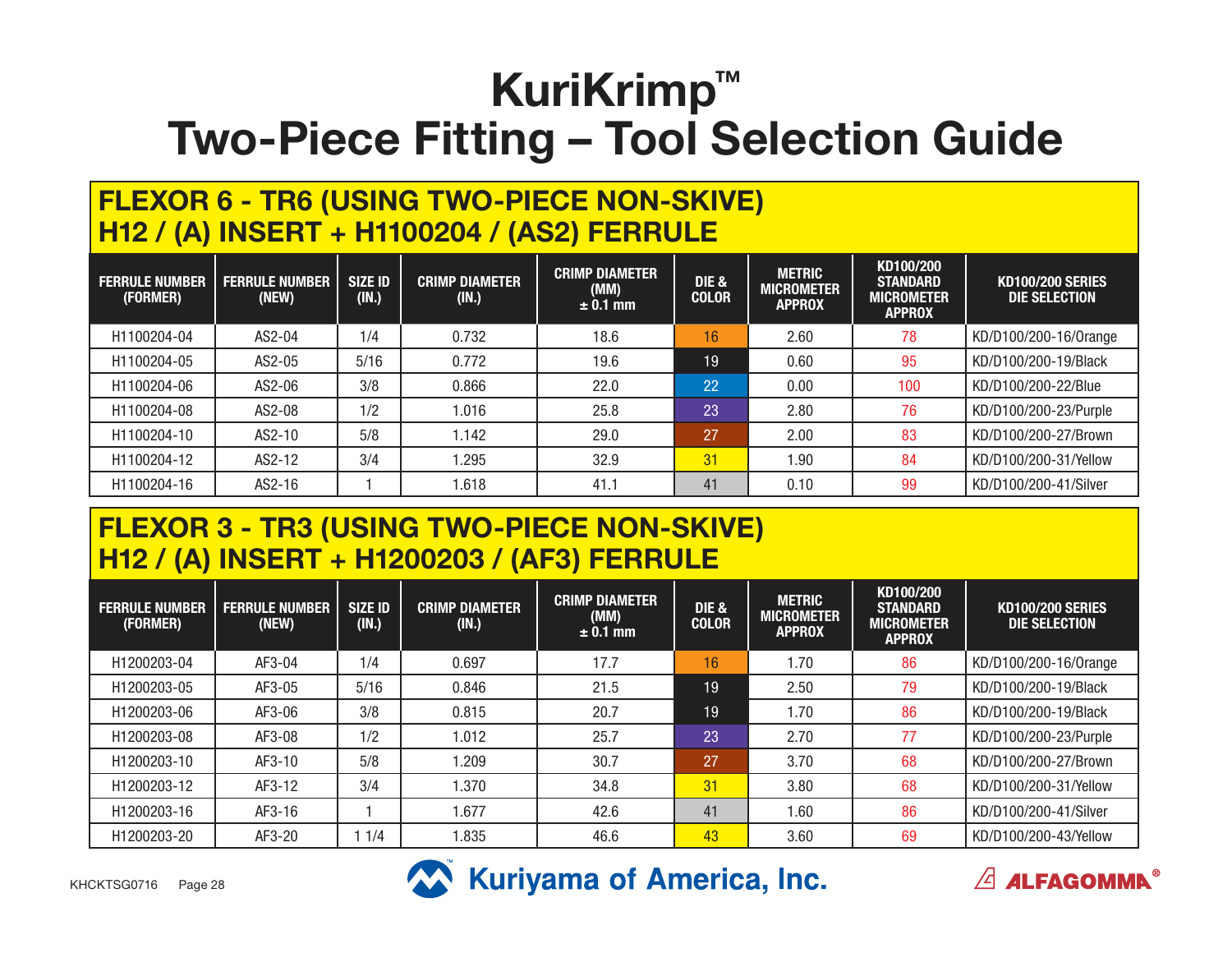|                                             |  | <b>FLEXOR 4 TR4XF (T634AA) and T604AA (USING TWO-PIECE NON-SKIVE)</b> |
|---------------------------------------------|--|-----------------------------------------------------------------------|
| H12 / (A) INSERT + H1200203 / (AF3) FERRULE |  |                                                                       |

| H1200203-12 | AF3-12 | 3/4  | .299  | 33.0 | 31    | 2.00 | 83  | KD/D100/200-31/Yellow |
|-------------|--------|------|-------|------|-------|------|-----|-----------------------|
| H1200203-16 | AF3-16 |      | .618  | 41.1 | 39    | 2.10 | 82  | KD/D100/200-39/Red    |
| H1200203-20 | AF3-20 | 1/4  | .752  | 44.5 | 43    | .50  | -87 | KD/D100/200-43/Yellow |
| H1200203-24 | AF3-24 | 1/2  | 2.039 | 51.8 | 50    | .80  | 85  | D200-50/Black         |
| H1200203-32 | AF3-32 |      | 2.583 | 65.6 | 64DA  | .60  | 72  | D200DA-64/Silver      |
| H1200203-40 | AF3-40 | 21/2 | 3.142 | 79.8 | 78DA' | .80  | 69  | D200DA-78/Black       |



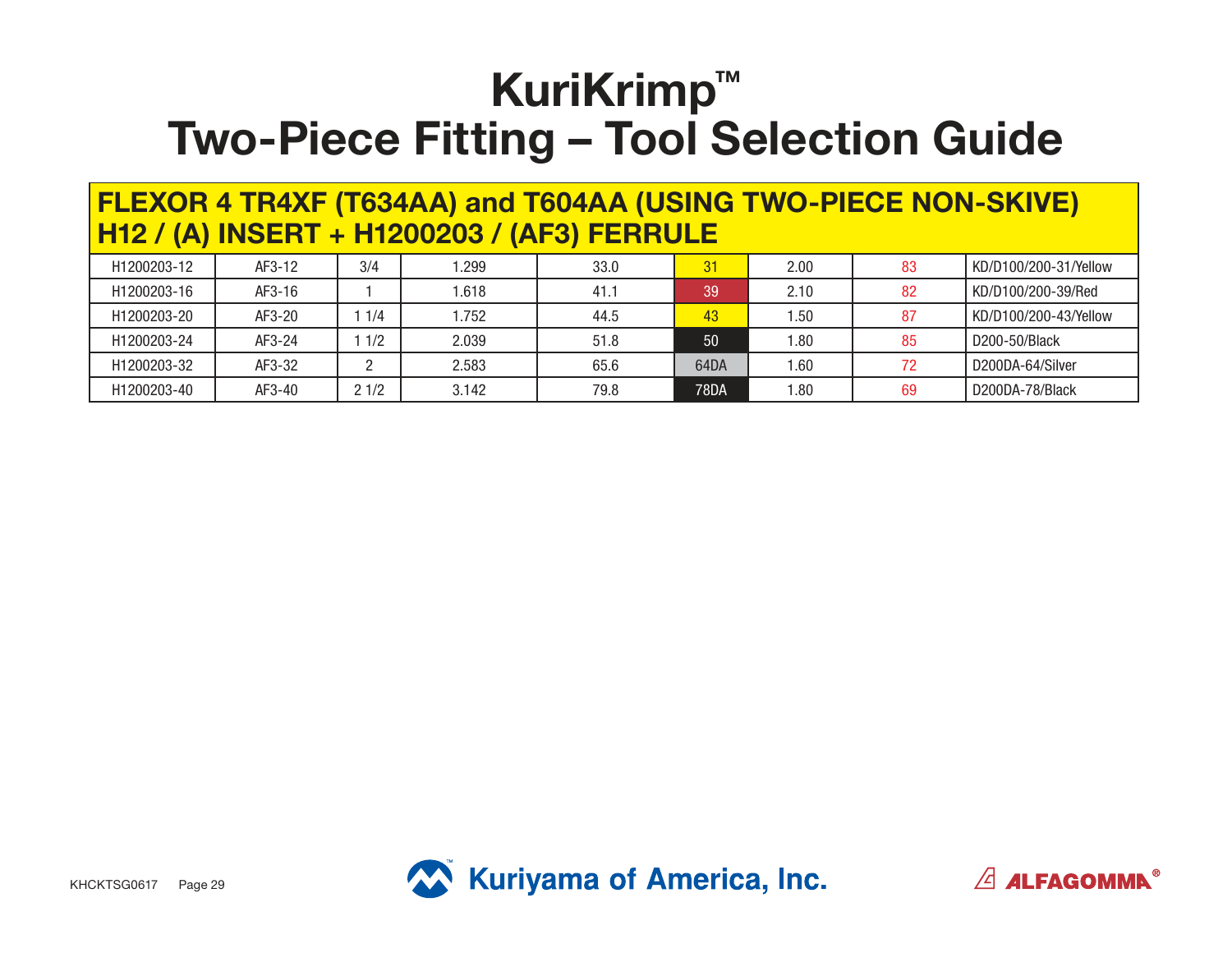#### **FLEXOR 4 TR4XF (T634AA) and T604AA (USING TWO-PIECE NON-SKIVE) H12 / (A) INSERT + H1200TX2 / (AFX) FERRULE**

| <b>FERRULE NUMBER</b><br>(FORMER) | <b>FERRULE NUMBER</b><br>(NEW) | <b>SIZE ID</b><br>(IN.) | <b>EXTERNAL</b><br><b>DIAMETER</b><br><b>HOSE</b> | <b>CRIMP</b><br><b>DIAMETER</b><br>(IN.) | <b>CRIMP</b><br><b>DIAMETER</b><br>(MM)<br>$± 0.1$ mm | <b>DIE &amp;</b><br><b>COLOR</b> | <b>METRIC</b><br><b>MICROMETER</b><br><b>APPROX</b> | KD100/200<br><b>STANDARD</b><br><b>MICROMETER</b><br><b>APPROX</b> | <b>KD100/200 SERIES</b><br><b>DIE SELECTION</b> |
|-----------------------------------|--------------------------------|-------------------------|---------------------------------------------------|------------------------------------------|-------------------------------------------------------|----------------------------------|-----------------------------------------------------|--------------------------------------------------------------------|-------------------------------------------------|
|                                   |                                |                         | 27.5                                              | 1.268                                    | 32.2                                                  |                                  | 1.20                                                | 90                                                                 |                                                 |
|                                   |                                |                         | 28.0                                              | 1.283                                    | 32.6                                                  |                                  | 1.60                                                | 86                                                                 |                                                 |
|                                   |                                |                         | 28.5                                              | 1.295                                    | 32.9                                                  | 31                               | 1.90                                                | 84                                                                 | KD/D100/200-31/Yellow                           |
| H1200TX2-12                       | <b>AFX-12</b>                  | 3/4                     | 29.0                                              | 1.311                                    | 33.3                                                  |                                  | 2.30<br>80                                          |                                                                    |                                                 |
|                                   |                                |                         | 29.5                                              | 1.327                                    | 33.7                                                  |                                  | 2.70                                                | 77                                                                 |                                                 |
|                                   |                                |                         | 30.0                                              | 1.343                                    | 34.1                                                  | 34                               | 0.10                                                | 99                                                                 |                                                 |
|                                   |                                |                         | 30.5                                              | 1.354                                    | 34.4                                                  |                                  | 0.40                                                | 97                                                                 | KD/D100/200-34/Red                              |
|                                   |                                |                         |                                                   |                                          |                                                       |                                  |                                                     |                                                                    |                                                 |
|                                   |                                |                         | 33.5                                              | 1.531                                    | 39.0                                                  | 0.00<br>0.30                     |                                                     | 100                                                                |                                                 |
|                                   |                                |                         | 34.0                                              | 1.547                                    | 39.3                                                  |                                  | 97                                                  |                                                                    |                                                 |
|                                   |                                |                         | 34.5                                              | 1.559                                    | 39.6                                                  |                                  | 0.60                                                | 95                                                                 |                                                 |
| H1200TX2-16                       | AFX-16                         | 1                       | 35.0                                              | 1.575                                    | 40.0                                                  | 39                               | 1.00                                                | 91                                                                 | KD/D100/200-39/Red                              |
|                                   |                                |                         | 35.5                                              | 1.591                                    | 40.4                                                  |                                  | 1.40                                                | 88                                                                 |                                                 |
|                                   |                                |                         | 36.0                                              | 1.606                                    | 40.8                                                  |                                  | 1.80                                                | 85                                                                 |                                                 |
|                                   |                                |                         | 36.5                                              | 1.618                                    | 41.1                                                  |                                  | 2.10                                                | 82                                                                 |                                                 |
|                                   |                                |                         |                                                   |                                          |                                                       |                                  |                                                     |                                                                    |                                                 |
|                                   |                                |                         | 40.5                                              | 1.768                                    | 44.9                                                  |                                  | 0.00                                                | 100                                                                |                                                 |
|                                   |                                |                         | 41.0                                              | 1.783                                    | 45.3                                                  |                                  | 0.30                                                | 97                                                                 |                                                 |
|                                   |                                |                         | 41.5                                              | 1.795                                    | 45.6                                                  |                                  | 0.60                                                | 95                                                                 |                                                 |
| H1200TX2-20                       | <b>AFX-20</b>                  | 11/4                    | 42.0                                              | 1.811                                    | 46.0                                                  | 45                               | 1.00                                                | 91                                                                 | KD/D100/200-45/Green                            |
|                                   |                                |                         | 42.5                                              | 1.827                                    | 46.4                                                  |                                  | 1.40                                                | 88                                                                 |                                                 |
|                                   |                                |                         | 43.0                                              | 1.843                                    | 46.8                                                  |                                  | 1.80                                                | 85                                                                 |                                                 |
|                                   |                                |                         | 43.5                                              | 1.854                                    | 47.1                                                  |                                  | 2.10                                                | 82                                                                 |                                                 |



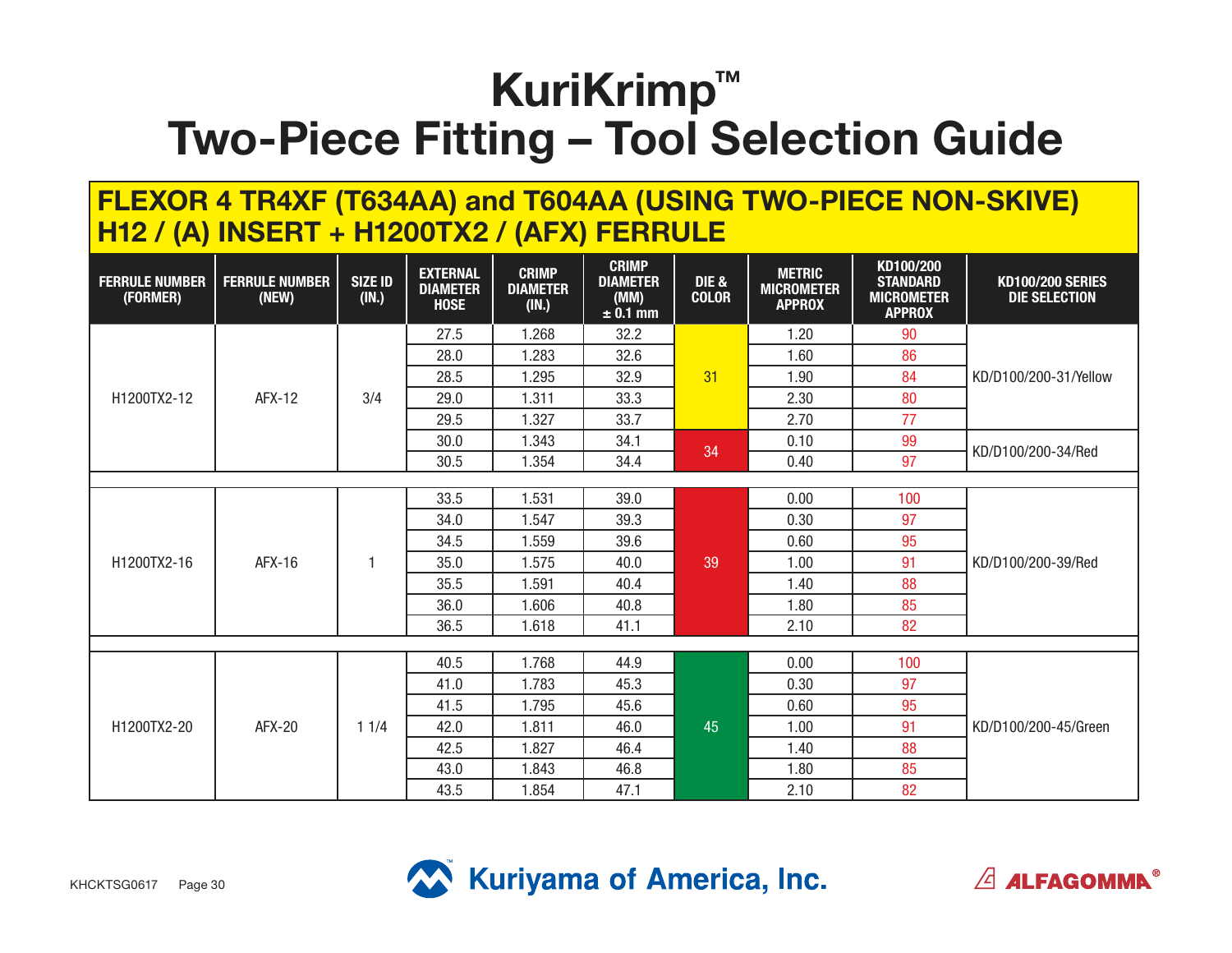#### **FLEXOR 4 TR4XF (T634AA) and T604AA (USING TWO-PIECE NON-SKIVE) H12 / (A) INSERT + H1200TX2 / (AFX) FERRULE (***continued***)**

| <b>FERRULE NUMBER</b><br>(FORMER) | <b>FERRULE NUMBER</b><br>(NEW) | <b>SIZE ID</b><br>(IN.) | <b>EXTERNAL</b><br><b>DIAMETER</b><br><b>HOSE</b> | <b>CRIMP</b><br><b>DIAMETER</b><br>(IN.) | <b>CRIMP</b><br><b>DIAMETER</b><br>(MM)<br>$\pm$ 0.1 mm                                                                                            | <b>DIE &amp;</b><br><b>COLOR</b> | <b>METRIC</b><br><b>MICROMETER</b><br><b>APPROX</b> | KD100/200<br><b>STANDARD</b><br><b>MICROMETER</b><br><b>APPROX</b>               | <b>KD100/200 SERIES</b><br><b>DIE SELECTION</b>              |
|-----------------------------------|--------------------------------|-------------------------|---------------------------------------------------|------------------------------------------|----------------------------------------------------------------------------------------------------------------------------------------------------|----------------------------------|-----------------------------------------------------|----------------------------------------------------------------------------------|--------------------------------------------------------------|
|                                   |                                |                         | 46.5                                              | 2.016                                    | 51.2                                                                                                                                               |                                  | 0.20                                                | 98                                                                               | KD/D100/200-51/0range<br>D200DA-64/Silver<br>D200DA-78/Black |
|                                   |                                |                         | 47.0                                              | 2.031                                    | 51.6                                                                                                                                               |                                  | 0.60                                                | 95                                                                               |                                                              |
|                                   |                                |                         | 47.5                                              | 2.043                                    | 51.9                                                                                                                                               |                                  | 0.90                                                | 92                                                                               |                                                              |
| H1200TX2-24                       | <b>AFX-24</b>                  | 11/2                    | 48.0                                              | 2.059                                    | 52.3                                                                                                                                               | 51                               | 1.30                                                | 89                                                                               |                                                              |
|                                   |                                |                         | 48.5                                              | 2.075                                    | 52.7                                                                                                                                               |                                  | 1.70                                                | 86<br>82<br>80<br>91<br>88<br>86<br>82<br>79<br>75<br>73<br>84<br>79<br>72<br>67 |                                                              |
|                                   |                                |                         | 49.0                                              | 2.091                                    | 53.1                                                                                                                                               |                                  | 2.10                                                |                                                                                  |                                                              |
|                                   |                                |                         | 49.5                                              | 2.102                                    | 53.4                                                                                                                                               |                                  | 2.40                                                |                                                                                  |                                                              |
|                                   |                                |                         |                                                   |                                          |                                                                                                                                                    |                                  |                                                     |                                                                                  |                                                              |
|                                   |                                |                         | 59.5                                              | 2.559                                    |                                                                                                                                                    |                                  |                                                     |                                                                                  |                                                              |
|                                   |                                |                         | 60.0                                              | 2.575                                    |                                                                                                                                                    |                                  |                                                     |                                                                                  |                                                              |
|                                   |                                |                         | 60.5                                              | 2.587                                    | 65.7                                                                                                                                               |                                  | 1.70                                                |                                                                                  |                                                              |
| H1200TX2-32                       | AFX-32                         | $\overline{c}$          | 61.0                                              | 2.602                                    | 66.1                                                                                                                                               | 64                               | 2.10                                                |                                                                                  |                                                              |
|                                   |                                |                         | 61.5                                              | 2.618                                    | 66.5                                                                                                                                               |                                  | 2.50                                                |                                                                                  |                                                              |
|                                   |                                |                         | 62.0                                              | 2.634                                    | 66.9                                                                                                                                               |                                  | 2.90                                                |                                                                                  |                                                              |
|                                   |                                |                         | 62.5                                              | 2.646                                    | 67.2                                                                                                                                               |                                  | 3.20                                                |                                                                                  |                                                              |
|                                   |                                |                         |                                                   |                                          |                                                                                                                                                    |                                  |                                                     |                                                                                  |                                                              |
|                                   |                                |                         | 73.5                                              | 3.106                                    |                                                                                                                                                    |                                  |                                                     |                                                                                  |                                                              |
|                                   |                                |                         | 74.0                                              | 3.118                                    | 65.0<br>1.00<br>65.4<br>1.40<br>78.9<br>0.90<br>79.2<br>1.20<br>1.60<br>79.6<br>78<br>79.9<br>1.90<br>80.3<br>2.30<br>80.6<br>2.60<br>81.0<br>3.00 |                                  |                                                     |                                                                                  |                                                              |
|                                   |                                |                         | 74.5                                              | 3.134                                    |                                                                                                                                                    |                                  |                                                     |                                                                                  |                                                              |
| H1200TX2-40                       | <b>AFX-40</b>                  | 21/2                    | 75.0                                              | 3.146                                    |                                                                                                                                                    |                                  |                                                     |                                                                                  |                                                              |
|                                   |                                |                         | 75.5                                              | 3.161                                    |                                                                                                                                                    |                                  |                                                     | 60                                                                               |                                                              |
|                                   |                                |                         | 76.0                                              | 3.173                                    |                                                                                                                                                    |                                  |                                                     | 55                                                                               |                                                              |
|                                   |                                |                         | 75.6                                              | 3.189                                    |                                                                                                                                                    |                                  |                                                     | 48                                                                               |                                                              |



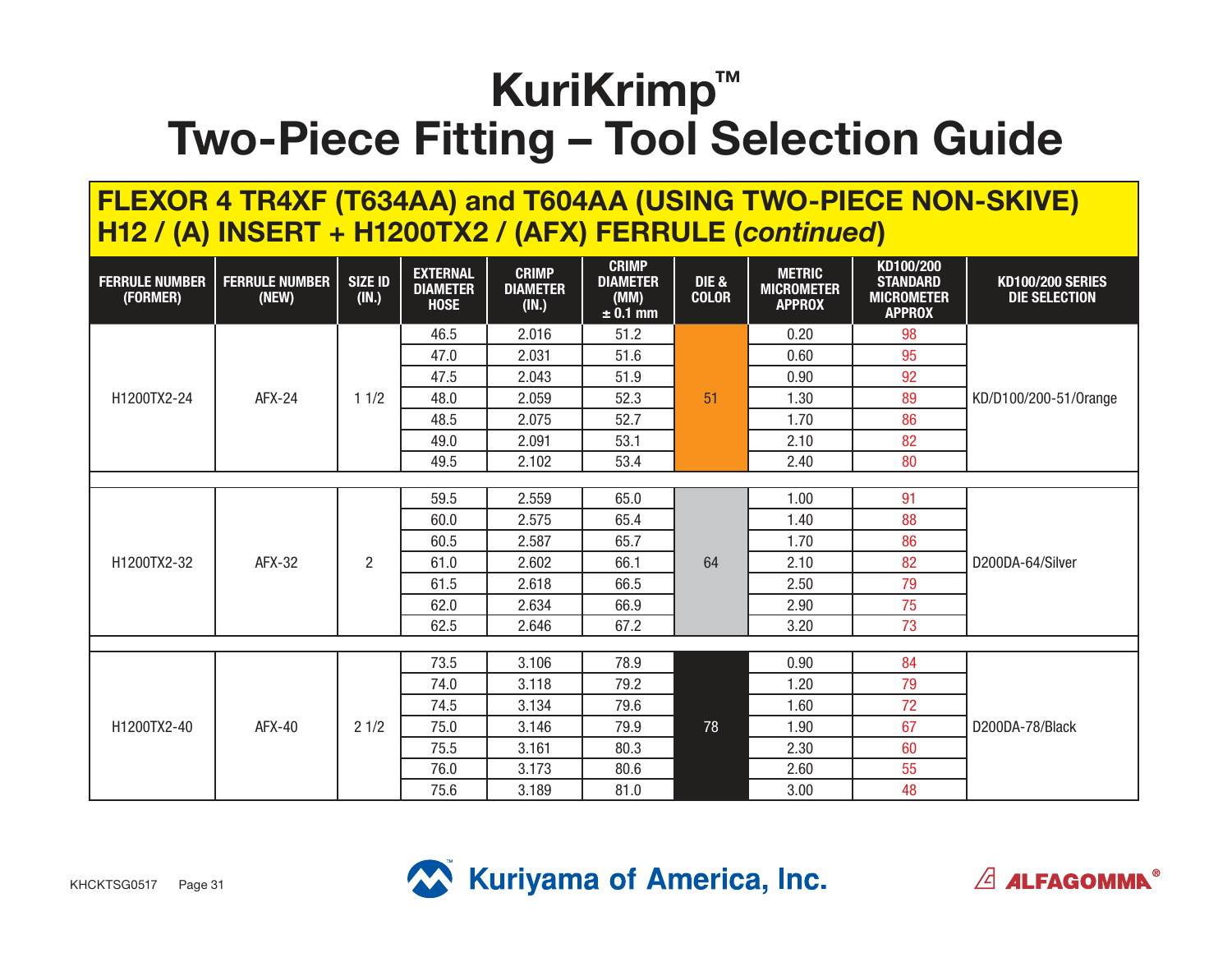#### **FLEXOR 5 - TR5, R5 TEMP TECH - TR5TT (USING TWO-PIECE NON-SKIVE) H12 / (A) INSERT + H1200203 / (AF3) & H1100104 / (AS1) FERRULE**

| <b>HOSE</b><br><b>PART#</b> | <b>FERRULE NUMBER</b><br>(FORMER) | <b>FERRULE NUMBER</b><br>(NEW) | <b>SIZE ID</b><br>(IN.) | <b>CRIMP DIAM-</b><br>ETER (IN.) | <b>CRIMP DIAM-</b><br>ETER (MM)<br>$\pm$ 0.1 mm | <b>DIE &amp;</b><br><b>COLOR</b> | <b>METRIC</b><br><b>MICROMETER</b><br><b>APPROX</b> | KD100/200<br><b>STANDARD</b><br><b>MICROMETER</b><br><b>APPROX</b> | <b>KD100/200 SERIES</b><br>DIE SELECTION |
|-----------------------------|-----------------------------------|--------------------------------|-------------------------|----------------------------------|-------------------------------------------------|----------------------------------|-----------------------------------------------------|--------------------------------------------------------------------|------------------------------------------|
| TR5-04                      | H1200203-03                       | AF3-03                         | 3/16                    | 0.610                            | 15.5                                            | 14                               | 1.50                                                | 87                                                                 | KD/D100/200-14/Yellow                    |
| TR5-05                      | H1200203-04                       | AF3-04                         | 1/4                     | 0.685                            | 17.4                                            | 16                               | 1.40                                                | 88                                                                 | KD/D100/200-16/0range                    |
| <b>TR5-06</b>               | H1200203-05                       | AF3-05                         | 5/16                    | 0.819                            | 20.8                                            | 19                               | 1.80                                                | 85                                                                 | KD/D100/200-19/Black                     |
| <b>TR5-08</b>               | H1200203-06                       | AF3-06                         | 13/32                   | 0.787                            | 20.0                                            | 19                               | 1.00                                                | 91                                                                 | KD/D100/200-19/Black                     |
| TR5-10                      | H1200203-08                       | AF3-08                         | 1/2                     | 0.980                            | 24.9                                            | 23                               | 1.90                                                | 84                                                                 | KD/D100/200-23/Purple                    |
| TR5-12                      | H1200203-10                       | AF3-10                         | 5/8                     | 1.197                            | 30.4                                            | 27                               | 3.40                                                | 71                                                                 | KD/D100/200-27/Brown                     |
| TR5-16                      | H1200203-12                       | AF3-12                         | 7/8                     | 1.370                            | 34.8                                            | 34                               | 0.80                                                | 93                                                                 | KD/D100/200-34/Red                       |
| TR5-20                      | H1200203-16                       | AF3-16                         | 1/8                     | 1.736                            | 44.1                                            | 41                               | 3.10                                                | 74                                                                 | KD/D100/200-41/Silver                    |
| TR5-24                      | H1200203-20                       | AF3-20                         | 3/8                     | .858                             | 47.2                                            | 43                               | 4.20                                                | 64                                                                 | KD/D100/200-43/Yellow                    |
| TR5-32                      | H1100104-32                       | AS1-32                         | 13/16                   | 2.469                            | 62.7                                            | <b>61DA</b>                      | 1.70                                                | 71                                                                 | D200DA61/Orange                          |

| <b>HOSE ID</b> | <b>DASH</b>     | <b>HOSE</b>   |                | <b>INSERTS</b>     |                 |                          |                       |  |  |  |
|----------------|-----------------|---------------|----------------|--------------------|-----------------|--------------------------|-----------------------|--|--|--|
| (IN.)          | <b>SIZE</b>     | <b>PART#</b>  | <b>FERRULE</b> | <b>OTHER TYPES</b> | <b>NPT MALE</b> | <b>JIC FEMALE SWIVEL</b> | JIC 90° FEMALE SWIVEL |  |  |  |
| 3/16           | 04              | TR5-04        | H1200203-03    | H12XXXXXX-03XX     | H1212810-0302   | H1226511-0304            | H1222591-03040M       |  |  |  |
| 1/4            | 05              | TR5-05        | H1200203-04    | H12XXXXXX-04XX     | H1212810-0404   | H1226511-0404            | H1222591-04040M       |  |  |  |
| 5/16           | 06              | TR5-06        | H1200203-05    | H12XXXXXX-05XX     | H1212810-0506   | H1226511-0506            | H1222591-05060M       |  |  |  |
| 13/32          | 08              | <b>TR5-08</b> | H1200203-06    | H12XXXXXX-06XX     | H1212810-0606   | H1226511-0606            | H1222591-06060M       |  |  |  |
| 1/2            | 10 <sup>°</sup> | TR5-10        | H1200203-08    | H12XXXXXX-08XX     | H1212810-0808   | H1226511-0808            | H1222591-08080M       |  |  |  |
| 5/8            | 12              | TR5-12        | H1200203-10    | H12XXXXXX-10XX     | H1212810-1012   | H1226511-1012            | H1222591-10120M       |  |  |  |
| 7/8            | 16              | TR5-16        | H1200203-12    | H12XXXXXX-14XX     | H1212810-1416   | H1226511-1416            |                       |  |  |  |
| 1 1/8          | 20              | TR5-20        | H1200203-16    | H12XXXXXX-18XX     | H1212810-1820   | H1226512-1820            |                       |  |  |  |
| 13/8           | 24              | <b>TR5-24</b> | H1200203-20    | H12XXXXXX-22XX     | H1212810-2224   | H1226512-2224            |                       |  |  |  |
| 13/16          | 32              | TR5-32        | H1100104-32    | H12XXXXXX-29XX     | H1212810-2932   | H1226512-2932            |                       |  |  |  |





 $\sqrt{2}$  ALFAGOMMA<sup>®</sup>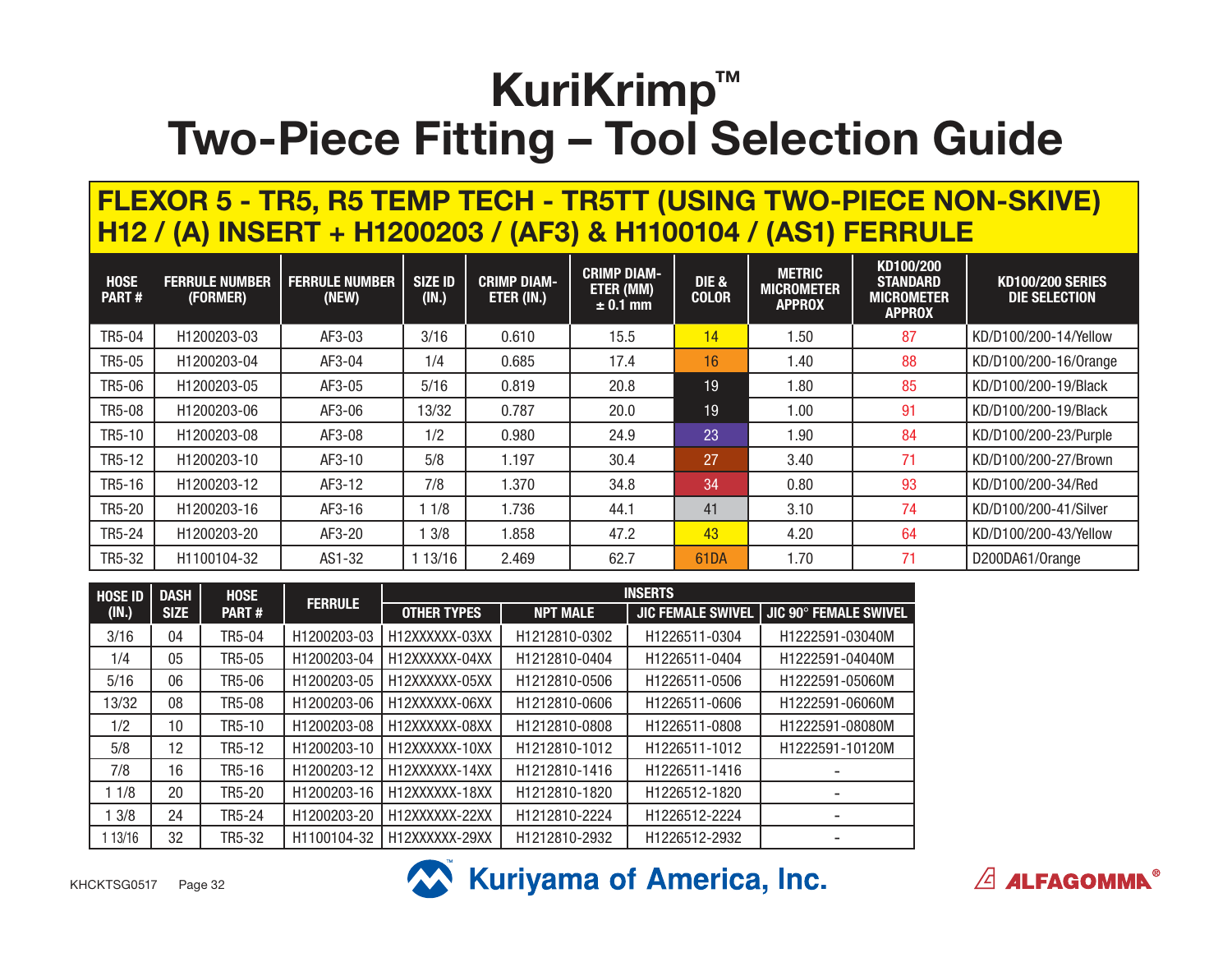#### **FLEXOR 5 - TR5, R5 TEMP TECH - TR5TT (USING TWO-PIECE NON-SKIVE) H12 / (A) INSERT + H1200TX2 / (AFX) FERRULE**

| <b>HOSE</b><br><b>PART#</b> | <b>FERRULE NUMBER</b><br>(FORMER) | <b>FERRULE NUMBER</b><br>(NEW) | <b>SIZE ID</b><br>(IN.) | <b>CRIMP DIAM-</b><br>ETER (IN.) | <b>CRIMP DIAM-</b><br>ETER (MM)<br>$\pm$ 0.1 mm | <b>DIE &amp;</b><br><b>COLOR</b> | <b>METRIC</b><br><b>MICROMETER</b><br><b>APPROX</b> | KD100/200<br><b>STANDARD</b><br><b>MICROMETER</b><br><b>APPROX</b> | <b>KD100/200 SERIES</b><br><b>DIE SELECTION</b> |
|-----------------------------|-----------------------------------|--------------------------------|-------------------------|----------------------------------|-------------------------------------------------|----------------------------------|-----------------------------------------------------|--------------------------------------------------------------------|-------------------------------------------------|
| TR5-04                      | H1200TX2-03                       | AFX-03                         | 3/16                    | 0.654                            | 16.6                                            | 16                               | 0.60                                                | 95                                                                 | KD/D100/200-16/0range                           |
| TR5-05                      | H1200TX2-04                       | AFX-04                         | 1/4                     | 0.728                            | 18.5                                            | 16                               | 2.50                                                | 79                                                                 | KD/D100/200-16/Orange                           |
| TR5-06                      | H1200TX2-05                       | AFX-05                         | 5/16                    | 0.819                            | 20.8                                            | 19                               | 1.80                                                | 85                                                                 | KD/D100/200-19/Black                            |
| <b>TR5-08</b>               | H1200TX2-06                       | AFX-06                         | 3/32                    | 0.925                            | 23.5                                            | 23                               | 0.50                                                | 96                                                                 | KD/D100/200-23/Purple                           |
| TR5-10                      | H1200TX2-08                       | AFX-08                         | 1/2                     | .031                             | 26.2                                            | 23                               | 3.20                                                | 73                                                                 | KD/D100/200-23/Purple                           |
| TR5-12                      | H1200TX2-10                       | AFX-10                         | 5/8                     | l.185                            | 30.1                                            | 27                               | 3.10                                                | 74                                                                 | KD/D100/200-27/Brown                            |
| TR5-16                      | H1200TX2-12                       | AFX-12                         | 7/8                     | .362                             | 34.6                                            | 34                               | 0.60                                                | 95                                                                 | KD/D100/200-34/Red                              |
| TR5-20                      | H1200TX2-16                       | AFX-16                         | 1/8                     | .669                             | 42.4                                            | 41                               | 1.40                                                | 88                                                                 | KD/D100/200-41/Silver                           |
| TR5-24                      | H1200TX2-20                       | AFX-20                         | 3/8                     | .874                             | 47.6                                            | 45                               | 2.60                                                | 78                                                                 | KD/D100/200-45/Green                            |
| TR5-32                      | H1200TX2-32                       | AFX-32                         | 13/16                   | 2.441                            | 62.0                                            | <b>61DA</b>                      | 1.00                                                | 83                                                                 | D200DA61/Orange                                 |

| <b>HOSE</b>  | <b>DASH</b> | <b>HOSE ID</b> |                |                    |                 | <b>INSERTS</b>            |                       |
|--------------|-------------|----------------|----------------|--------------------|-----------------|---------------------------|-----------------------|
| <b>PART#</b> | <b>SIZE</b> | (IN.)          | <b>FERRULE</b> | <b>OTHER TYPES</b> | <b>NPT MALE</b> | <b>JIC FEMALE SWIVEL</b>  | JIC 90° FEMALE SWIVEL |
| TR5-04       | 04          | 3/16           | H1200TX2-03    | H12XXXXXX-03XX     | H1212810-0302   | H1226511-0304             | H1222591-03040M       |
| TR5-05       | 05          | 1/4            | H1200TX2-04    | H12XXXXXX-04XX     | H1212810-0404   | H1226511-0404             | H1222591-04040M       |
| TR5-06       | 06          | 5/16           | H1200TX2-05    | H12XXXXXX-05XX     | H1212810-0506   | H1226511-0506             | H1222591-05060M       |
| TR5-08       | 08          | 13/32          | H1200TX2-06    | H12XXXXXX-06XX     | H1212810-0606   | H1226511-0606             | H1222591-06060M       |
| TR5-10       | 10          | 1/2            | H1200TX2-08    | H12XXXXXX-08XX     | H1212810-0808   | H1226511-0808             | H1222591-08080M       |
| TR5-12       | 12          | 5/8            | H1200TX2-10    | H12XXXXXX-10XX     | H1212810-1012   | H1226511-1012             | H1222591-10120M       |
| TR5-16       | 16          | 7/8            | H1200TX2-12    | H12XXXXXX-14XX     | H1212810-1416   | H1226511-1416             |                       |
| TR5-20       | 20          | 11/8           | H1200TX2-16    | H12XXXXXX-18XX     | H1212810-1820   | H <sub>1226512-1820</sub> |                       |
| TR5-24       | 24          | 13/8           | H1200TX2-20    | H12XXXXXX-22XX     | H1212810-2224   | H1226512-2224             |                       |
| TR5-32       | 32          | 13/16          | H1200TX2-32    | H12XXXXXX-29XX     | H1212810-2932   | H1226512-2932             |                       |





 $\sqrt{2}$  ALFAGOMMA<sup>®</sup>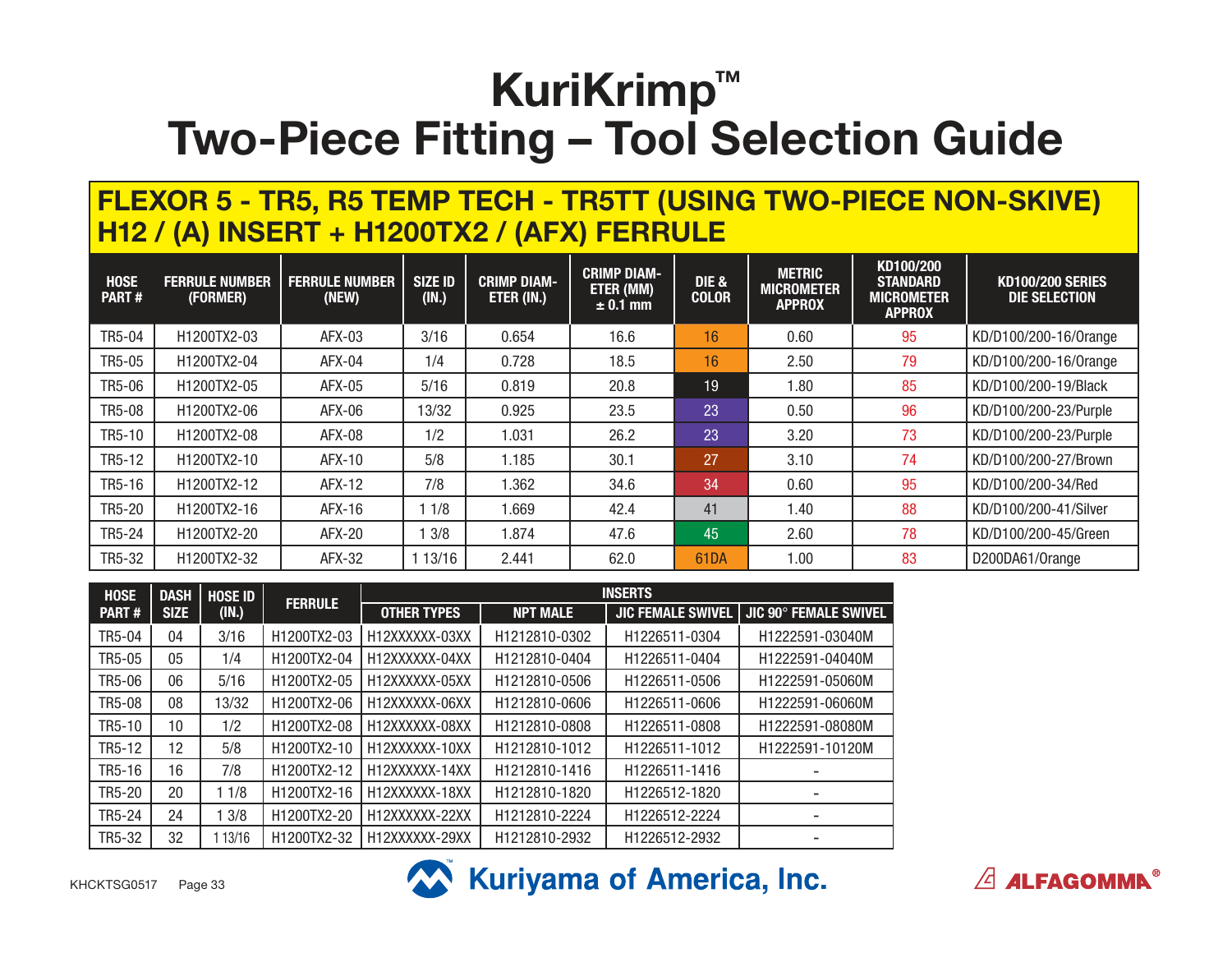#### **Piranhaflex™ PF354/PF354NC/PFP354/PFP354NC/PF367/PF367NC/ PF267/PF267NC/PFAN388NC/PFLT364 (USING TWO-PIECE) H12 / (A) INSERT + PFR FERRULE**

| <b>FERRULE NUMBER</b> | <b>SIZE ID</b><br>(IN.) | <b>CRIMP DIAMETER</b><br>(IN.)<br>± 0.005" | <b>CRIMP DIAMETER</b><br>(MM) | <b>DIE &amp;</b><br><b>COLOR</b> | <b>METRIC</b><br><b>MICROMETER</b><br><b>APPROX</b> | KD100/200<br><b>STANDARD</b><br><b>MICROMETER</b><br><b>APPROX</b> | <b>KD100/200 SERIES</b><br>DIE SELECTION |
|-----------------------|-------------------------|--------------------------------------------|-------------------------------|----------------------------------|-----------------------------------------------------|--------------------------------------------------------------------|------------------------------------------|
| <b>PFR-03</b>         | 3/16                    | 0.475                                      | 12.07                         | 12                               | 0.07                                                | 99                                                                 | KD/D100/200-12/Purple                    |
| <b>PFR-04</b>         | 1/4                     | 0.560                                      | 14.22                         | 14                               | 0.22                                                | 98                                                                 | KD/D100/200-14/Yellow                    |
| <b>PFR-05</b>         | 5/16                    | 0.620                                      | 15.75                         | 14                               | 1.75                                                | 85                                                                 | KD/D100/200-14/Yellow                    |
| <b>PFR-06</b>         | 3/8                     | 0.700                                      | 17.78                         | 16                               | 1.78                                                | 85                                                                 | KD/D100/200-16/0range                    |
| <b>PFR-08</b>         | 1/2                     | 0.875                                      | 22.23                         | 22                               | 0.23                                                | 98                                                                 | KD/D100/200-22/Blue                      |
| <b>PFR-12</b>         | 3/4                     | 1.150                                      | 29.21                         | 27                               | 2.21                                                | 81                                                                 | KD/D100/200-27/Brown                     |



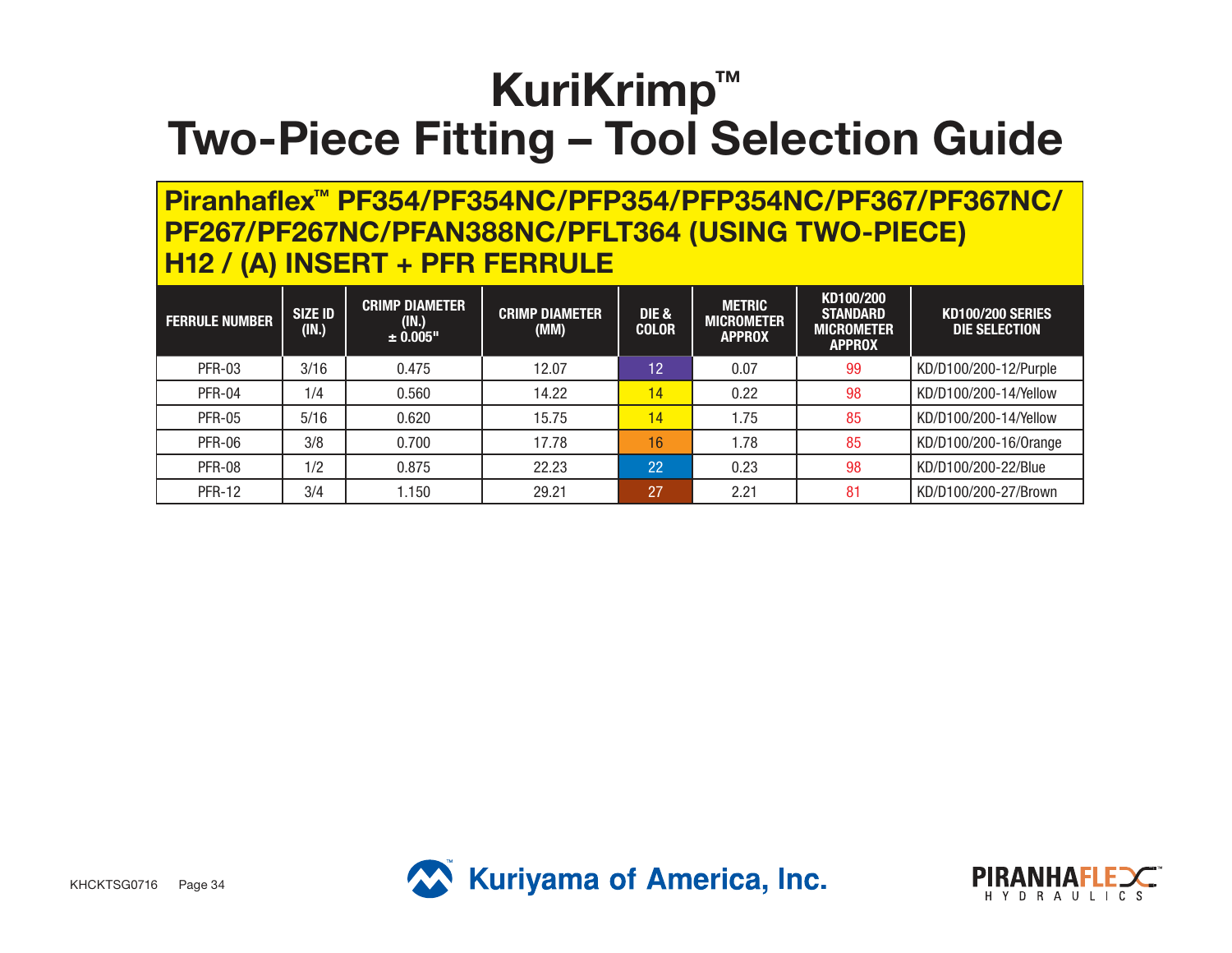#### **PIRANHAFLEX™ PF628/PF628NC/PF321TC (USING TWO-PIECE) H12 / (A) INSERT + PFR FERRULE**

| <b>FERRULE NUMBER</b> | <b>SIZE ID</b><br>(IN.) | <b>CRIMP DIAMETER</b><br>(IN.)<br>± 0.005" | <b>CRIMP DIAMETER</b><br>(MM) | DIE &<br><b>COLOR</b> | <b>METRIC</b><br><b>MICROMETER</b><br><b>APPROX</b> | KD100/200<br><b>STANDARD</b><br><b>MICROMETER</b><br><b>APPROX</b> | <b>KD100/200 SERIES</b><br>DIE SELECTION |
|-----------------------|-------------------------|--------------------------------------------|-------------------------------|-----------------------|-----------------------------------------------------|--------------------------------------------------------------------|------------------------------------------|
| <b>PFR-03</b>         | 3/16                    | 0.473                                      | 12.01                         | 12                    | 0.01                                                | 100                                                                | KD/D100/200-12/Purple                    |
| <b>PFR-04</b>         | 1/4                     | 0.545                                      | 13.84                         | 12                    | l.84                                                | 84                                                                 | KD/D100/200-12/Purple                    |
| <b>PFR-06</b>         | 3/8                     | 0.685                                      | 17.40                         | 16                    | l.40                                                | 88                                                                 | KD/D100/200-16/0range                    |
| <b>PFR-08</b>         | 1/2                     | 0.885                                      | 22.48                         | 22                    | 0.48                                                | 96                                                                 | KD/D100/200-22/Blue                      |
| <b>PFR-12</b>         | 3/4                     | 1.150                                      | 29.21                         | 27                    | 2.21                                                | 81                                                                 | KD/D100/200-27/Brown                     |

#### **PIRANHAFLEX™ PF427/PF427NC (USING TWO-PIECE) H12 / (A) INSERT + PFR FERRULE**

| <b>FERRULE NUMBER</b> | <b>SIZE ID</b><br>(IN.) | <b>CRIMP DIAMETER</b><br>(1N.)<br>± 0.005" | <b>CRIMP DIAMETER</b><br>(MM) | DIE &<br><b>COLOR</b> | <b>METRIC</b><br><b>MICROMETER</b><br><b>APPROX</b> | KD100/200<br><b>STANDARD</b><br><b>MICROMETER</b><br><b>APPROX</b> | <b>KD100/200 SERIES</b><br>DIE SELECTION |
|-----------------------|-------------------------|--------------------------------------------|-------------------------------|-----------------------|-----------------------------------------------------|--------------------------------------------------------------------|------------------------------------------|
| PFR-04                | 1/4                     | 0.560                                      | 14.22                         | 14                    | 0.22                                                | 95                                                                 | KD/D100/200-14/Yellow                    |
| <b>PFR-06</b>         | 3/8                     | 0.700                                      | 17.78                         | 16                    | .78                                                 | 85                                                                 | KD/D100/200-16/0range                    |
| <b>PFR-08</b>         | 1/2                     | 0.885                                      | 22.48                         | 22                    | 0.48                                                | 96                                                                 | KD/D100/200-22/Blue                      |



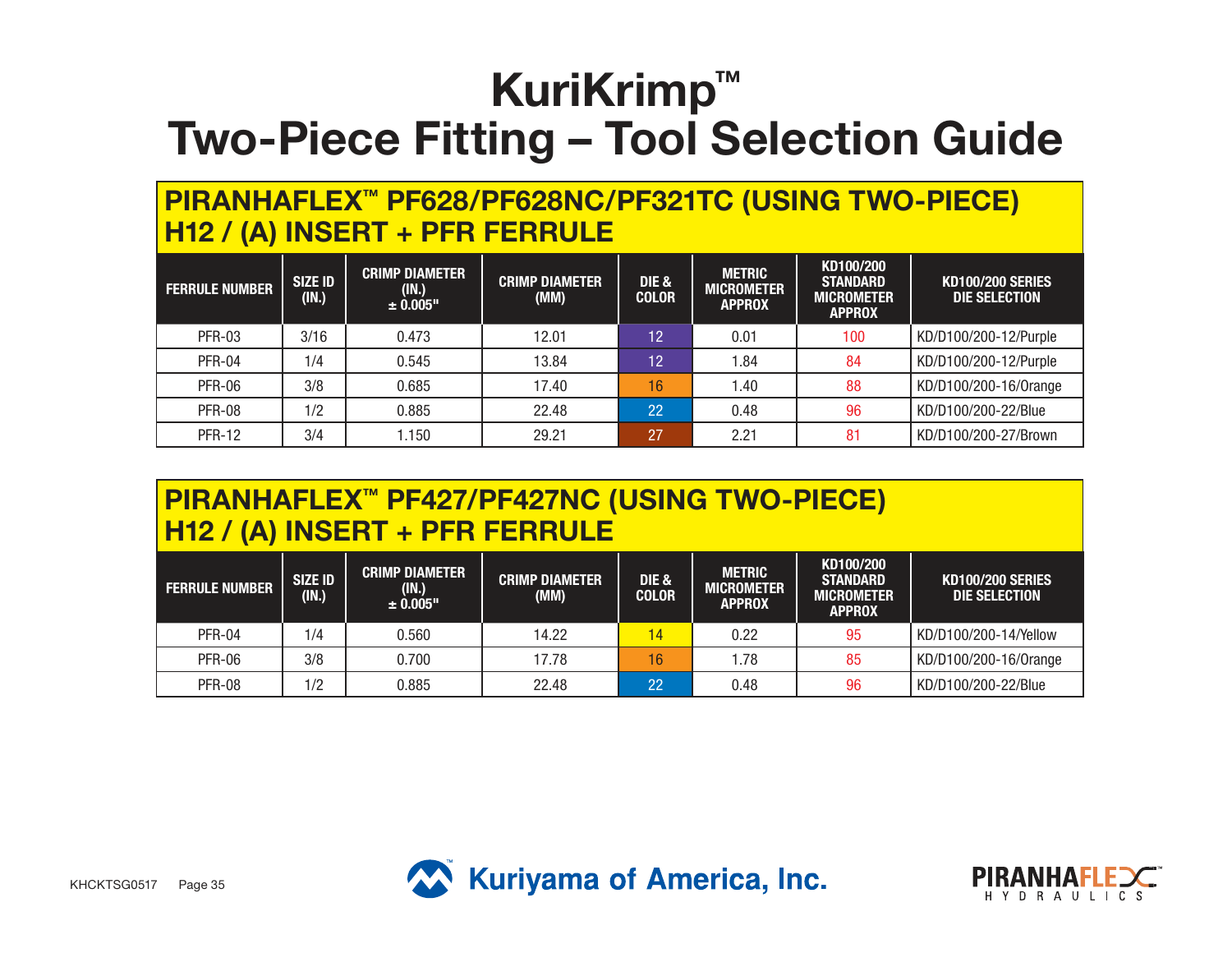| <b>PIRANHAFLEX PF344 (USING 2-PIECE)</b> |                                        |                         |                                            |                                                           |                                                      |                                         |                       |                                                     |                                                                       |                                                 |  |  |
|------------------------------------------|----------------------------------------|-------------------------|--------------------------------------------|-----------------------------------------------------------|------------------------------------------------------|-----------------------------------------|-----------------------|-----------------------------------------------------|-----------------------------------------------------------------------|-------------------------------------------------|--|--|
| <b>FERRULE NUMBER</b><br>(FORMER)        | <b>FERRULE NUMBER</b><br>(CURRENT/NEW) | <b>SIZE ID</b><br>(IN.) | <b>SKIVE</b><br><b>LENGTH</b><br>(If Req.) | <b>SKIVE</b><br><b>TOOL</b><br><b>NUMBER</b><br>(If Req.) | <b>CRIMP</b><br><b>DIAMETER</b><br>(IN.)<br>± 0.005" | <b>CRIMP</b><br><b>DIAMETER</b><br>(MM) | DIE &<br><b>COLOR</b> | <b>METRIC</b><br><b>MICROMETER</b><br><b>APPROX</b> | <b>KD100</b><br><b>STANDARD</b><br><b>MICROMETER</b><br><b>APPROX</b> | <b>KD100/200 SERIES</b><br><b>DIE SELECTION</b> |  |  |
|                                          | PFR-04                                 | 1/4                     | N/R                                        | N/R                                                       | 0.560                                                | 14.22                                   | 14                    | 0.22                                                | 98                                                                    | KD/D100/200-14/Yellow                           |  |  |
|                                          | <b>PFR-06</b>                          | 3/8                     | N/R                                        | N/R                                                       | 0.700                                                | 17.78                                   | 16                    | 1.78                                                | 85                                                                    | KD/D100/200-16/0range                           |  |  |
|                                          | <b>PFR-08</b>                          | 1/2                     | N/R                                        | N/R                                                       | 0.875                                                | 22.23                                   | 22                    | 0.32                                                | 98                                                                    | KD/D100/200-22/Blue                             |  |  |
| H1200203-12                              | AF3-12                                 | 3/4                     | N/R                                        | N/R                                                       | 1.225                                                | 31.12                                   | 31                    | 0.12                                                | 99                                                                    | KD/D100/200-31/Yellow                           |  |  |
| H1200203-16                              | AF3-16                                 |                         | N/R                                        | N/R                                                       | 0.600                                                | 40.64                                   | 39                    | 1.64                                                | 86                                                                    | KD/D100/200-39/Red                              |  |  |



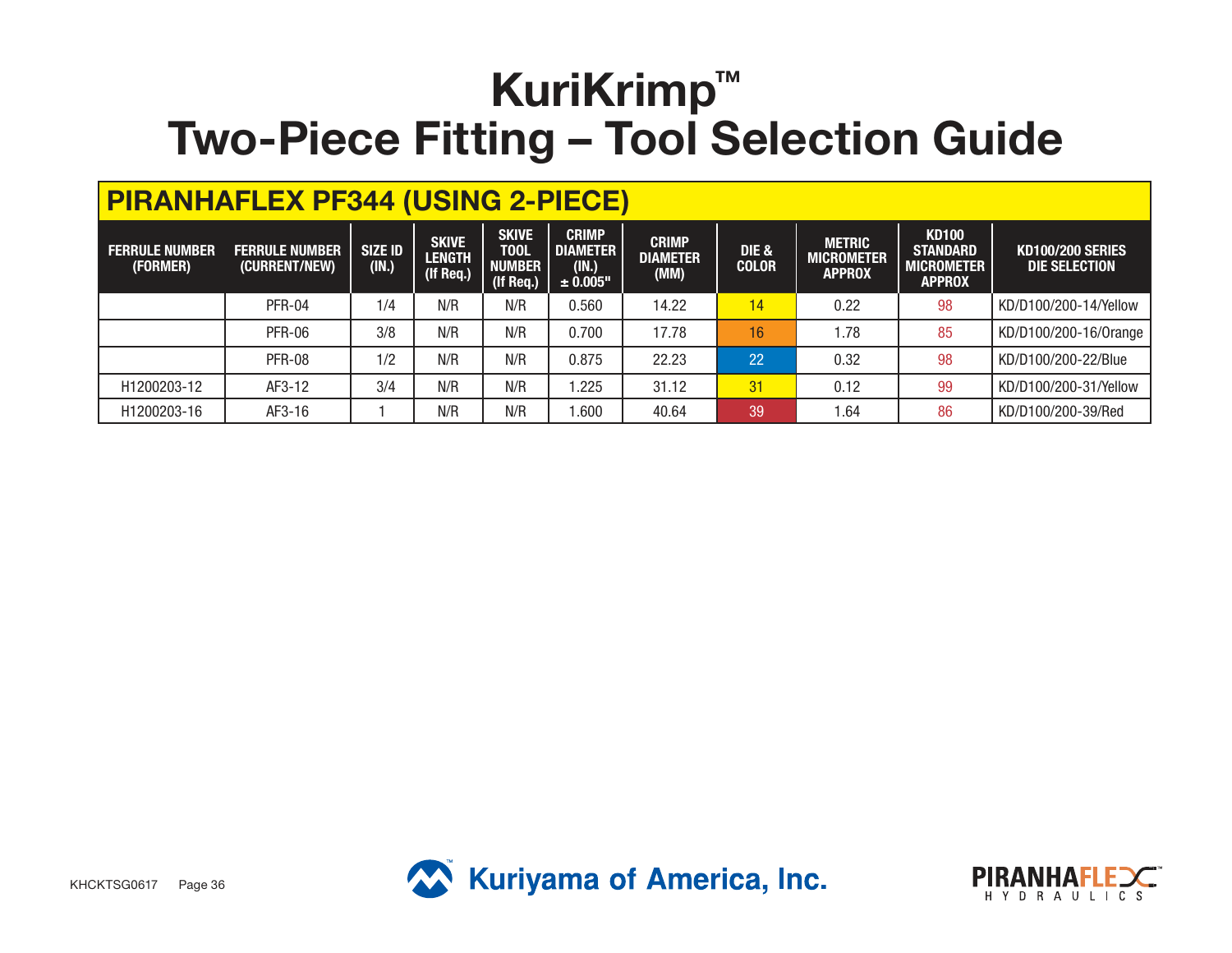#### **FLEXOPAK 2 - TF2MT, TF2ST, TF2LT (USING TWO-PIECE) H12 / (A) INSERT + H1200AD1 / (AF1) FERRULE**

| <b>FERRULE NUMBER</b><br>(FORMER) | <b>FERRULE NUMBER</b><br>(NEW) | <b>SIZE ID</b><br>(IN.) | <b>CRIMP DIAMETER</b><br>(IN.) | <b>CRIMP DIAMETER</b><br>(MM)<br>$± 0.1$ mm | <b>DIE &amp;</b><br><b>COLOR</b> | <b>METRIC</b><br><b>MICROMETER</b><br><b>APPROX</b> | KD100/200<br><b>STANDARD</b><br><b>MICROMETER</b><br><b>APPROX</b> | <b>KD100/200 SERIES</b><br>DIE SELECTION |
|-----------------------------------|--------------------------------|-------------------------|--------------------------------|---------------------------------------------|----------------------------------|-----------------------------------------------------|--------------------------------------------------------------------|------------------------------------------|
| H1200AD1-04                       | AF1-04                         | 1/4                     | 0.685                          | 17.4                                        | 16                               | 1.40                                                | 88                                                                 | KD/D100/200-16\0range                    |
| H1200AD1-05                       | AF1-05                         | 5/16                    | 0.744                          | 18.9                                        | 16                               | 2.90                                                | 75                                                                 | KD/D100/200-16\0range                    |
| H1200AD1-06                       | AF1-06                         | 3/8                     | 0.839                          | 21.3                                        | 19                               | 2.30                                                | 80                                                                 | KD/D100/200-19\Black                     |
| H1200AD1-08                       | AF1-08                         | 1/2                     | 0.988                          | 25.1                                        | 23                               | 2.10                                                | 82                                                                 | KD/D100/200-23\Purple                    |
| H1200AD1-10                       | AF1-10                         | 5/8                     | 1.098                          | 27.9                                        | 27                               | 0.90                                                | 92                                                                 | KD/D100/200-27\Brown                     |
| H1200AD1-12                       | AF1-12                         | 3/4                     | 1.248                          | 31.7                                        | 31                               | 0.70                                                | 94                                                                 | KD/D100/200-31\Yellow                    |
| H1200AD1-16                       | AF1-16                         |                         | 1.567                          | 39.8                                        | 39                               | 0.80                                                | 93                                                                 | KD/D100/200-39\Red                       |
| H1200AD1-20                       | AF1-20                         | 11/4                    | 1.854                          | 47.1                                        | 45                               | 2.10                                                | 85                                                                 | KD/D100/200-45\0range                    |
| H1200AD1-24                       | AF1-24                         | 11/2                    | 2.154                          | 54.7                                        | 52                               | 2.70                                                | 77                                                                 | D200-52\Black                            |
| H1200AD1-32                       | AF1-32                         | 2                       | 2.697                          | 68.5                                        | 68DA                             | 0.50                                                | 91                                                                 | D200DA68\Silver                          |
|                                   |                                |                         |                                |                                             |                                  |                                                     |                                                                    |                                          |
| H1200212-08                       | AFC-08                         | 1/2                     | 0.945                          | 24.0                                        | 23                               | 1.00                                                | 91                                                                 | KD/D100/200-23/Purple                    |
| H1200202-10                       | AFB-10                         | 5/8                     | 1.122                          | 28.5                                        | 27                               | 1.50                                                | 87                                                                 | KD/D100/200-27/Brown                     |
| H1200202-12                       | AFB-12                         | 3/4                     | 1.272                          | 32.3                                        | 31                               | 1.30                                                | 89                                                                 | KD/D100/200-31/Yellow                    |
| H1200202-16                       | $AFB-16$                       |                         | 1.701                          | 43.2                                        | 41                               | 2.20                                                | 81                                                                 | KD/D100/200-41/Silver                    |



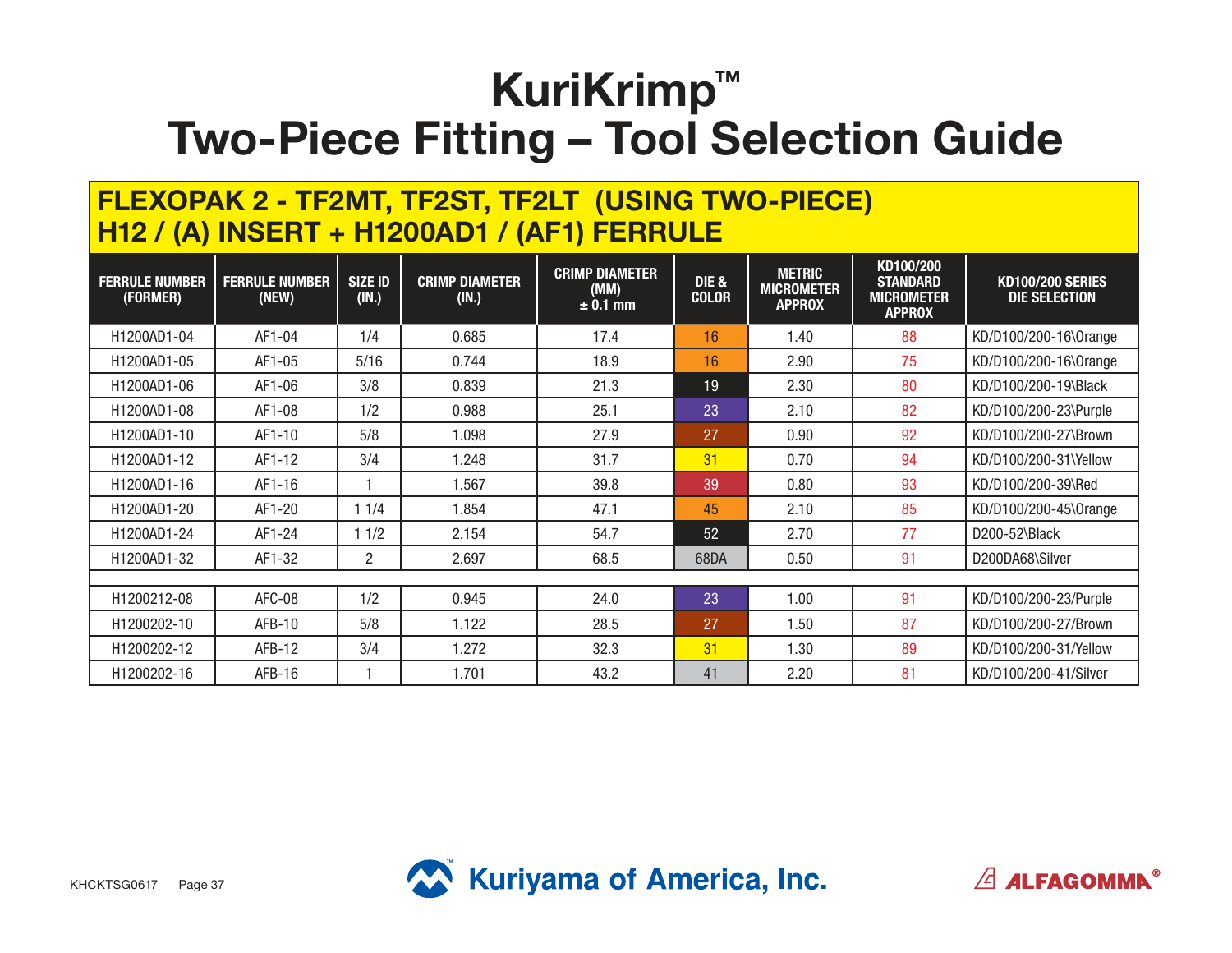### **FLEXOPAK 16, 2SC (USING TWO-PIECE) H12 / (A) INSERT + H1200AD1 / (AF1) FERRULE**

| <b>FERRULE NUMBER</b><br>(FORMER) | <b>FERRULE NUMBER</b><br>(NEW) | <b>SIZE ID</b><br>(IN.) | <b>CRIMP DIAMETER</b><br>(IN.) | <b>CRIMP DIAMETER</b><br>(MM)<br>$\pm 0.1$ mm | <b>DIE &amp;</b><br><b>COLOR</b> | <b>METRIC</b><br><b>MICROMETER</b><br><b>APPROX</b> | KD100/200<br><b>STANDARD</b><br><b>MICROMETER</b><br><b>APPROX</b> | <b>KD100/200 SERIES</b><br><b>DIE SELECTION</b> |
|-----------------------------------|--------------------------------|-------------------------|--------------------------------|-----------------------------------------------|----------------------------------|-----------------------------------------------------|--------------------------------------------------------------------|-------------------------------------------------|
| H1200AD1-04                       | AF1-04                         | 1/4                     | 0.685                          | 17.4                                          | 16                               | 1.40                                                | 88                                                                 | KD/D100/200-16\0range                           |
| H1200AD1-05                       | AF1-05                         | 5/16                    | 0.752                          | 19                                            | 19                               | 0.10                                                | 99                                                                 | KD/D100/200-19\Black                            |
| H1200AD1-06                       | AF1-06                         | 3/8                     | 0.835                          | 21.2                                          | 19                               | 2.20                                                | 81                                                                 | KD/D100/200-19\Black                            |
| H1200AD1-08                       | AF1-08                         | 1/2                     | 0.976                          | 24.8                                          | 23                               | 1.80                                                | 85                                                                 | KD/D100/200-23/Purple                           |
| H1200AD1-10                       | AF1-10                         | 5/8                     | 1.098                          | 27.9                                          | 27                               | 0.90                                                | 92                                                                 | KD/D100/200-27/Brown                            |
| H1200AD1-12                       | AF1-12                         | 3/4                     | 1.248                          | 31.7                                          | 31                               | 0.70                                                | 94                                                                 | KD/D100/200-31/Yellow                           |
| H1200AD1-16                       | AF1-16                         |                         | 1.551                          | 39.4                                          | 39                               | 0.40                                                | 97                                                                 | KD/D100/200-39\Red                              |
|                                   |                                |                         |                                |                                               |                                  |                                                     |                                                                    |                                                 |
| H <sub>1200212-08</sub>           | AFC-08                         | 1/2                     | 0.929                          | 23.6                                          | 23                               | 0.60                                                | 95                                                                 | KD/D100/200-23/Purple                           |
| H <sub>1200202</sub> -10          | <b>AFB-10</b>                  | 5/8                     | 1.118                          | 28.4                                          | 27                               | 1.40                                                | 88                                                                 | KD/D100/200-27/Brown                            |
| H <sub>1200202</sub> -12          | AFB-12                         | 3/4                     | 1.272                          | 32.3                                          | 31                               | 1.30                                                | 89                                                                 | KD/D100/200-31/Yellow                           |
| H <sub>1200202</sub> -16          | $AFB-16$                       |                         | 1.705                          | 43.3                                          | 41                               | 2.30                                                | 80                                                                 | KD/D100/200-41/Silver                           |



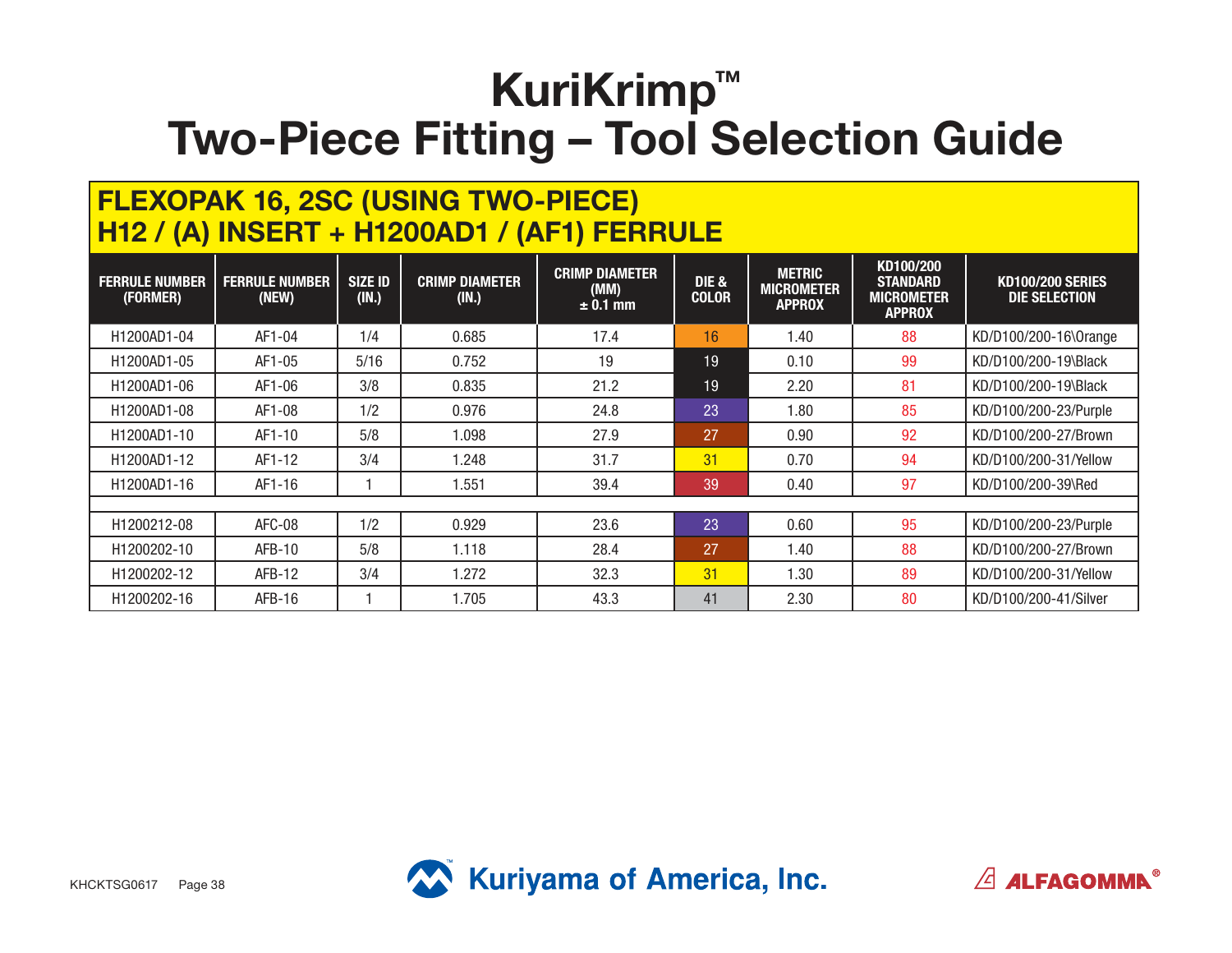#### **FLEXOR 12 - TR12 (USING TWO-PIECE NON-SKIVE) H12 / (A) INSERT + H1200204 / (AF4) FERRULE**

| <b>FERRULE NUMBER</b><br>(FORMER) | <b>FERRULE NUMBER</b><br>(NEW) | <b>SIZE ID</b><br>(IN.) | <b>CRIMP DIAMETER</b><br>(IN.) | <b>CRIMP DIAMETER</b><br>(MM)<br>$\pm$ 0.1 mm | <b>DIE &amp;</b><br><b>COLOR</b> | <b>METRIC</b><br><b>MICROMETER</b><br><b>APPROX</b> | KD100/200<br><b>STANDARD</b><br>MICROMETER<br><b>APPROX</b> | <b>KD100/200 SERIES</b><br>DIE SELECTION |
|-----------------------------------|--------------------------------|-------------------------|--------------------------------|-----------------------------------------------|----------------------------------|-----------------------------------------------------|-------------------------------------------------------------|------------------------------------------|
| H1200204-06                       | AF4-06                         | 3/8                     | 0.961                          | 24.4                                          | 23                               | 1.40                                                | 88                                                          | KD/D100/200-23/Purple                    |
| H1200204-08                       | AF4-08                         | 1/2                     | .122                           | 28.5                                          | 27                               | . 50                                                | 87                                                          | KD/D100/200-27/Brown                     |
| H1200204-10                       | AF4-10                         | 5/8                     | .287                           | 32.7                                          | 31                               | 1.70                                                | 86                                                          | KD/D100/200-31/Yellow                    |
| H1200204-12                       | AF4-12                         | 3/4                     | .429                           | 36.3                                          | 34                               | 2.30                                                | 80                                                          | KD/D100/200-34/Red                       |
| H1200204-16                       | AF4-16                         |                         | .728                           | 43.9                                          | 41                               | 2.90                                                | 75                                                          | KD/D100/200-41/Silver                    |
| H1200204-20                       | AF4-20                         | 1/4                     | 2.063                          | 52.4                                          | 52                               | 0.40                                                | 97                                                          | KD/D100/200-52/Black                     |



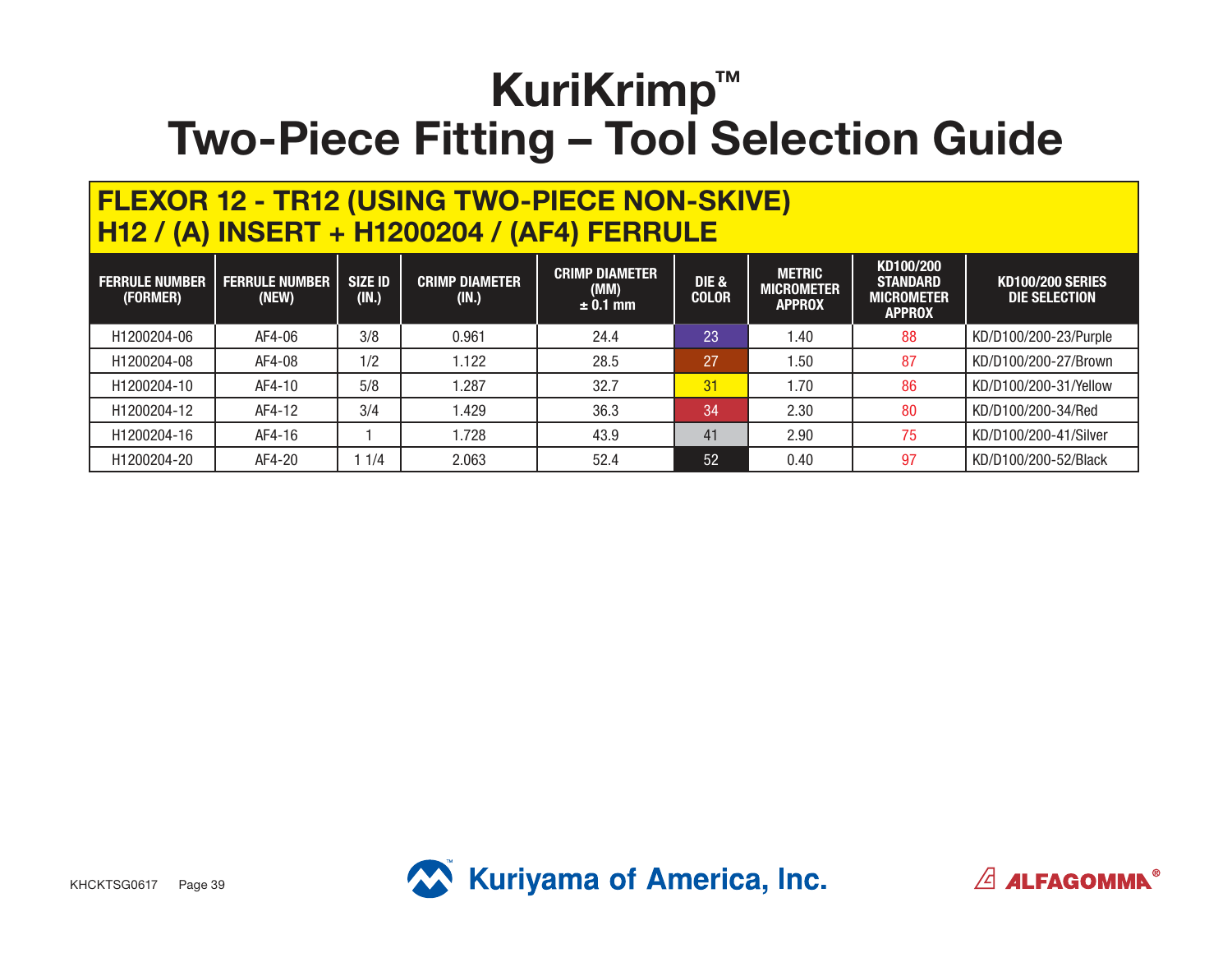### **FLEXOR 12 - TR12 (USING TWO-PIECE SKIVE) H12 / (A) INSERT + H1100404 / (AS4) or H1100204 / (AS2) FERRULE**

| <b>FERRULE NUMBER</b><br>(FORMER) | <b>FERRULE</b><br><b>NUMBER</b><br>(NEW) | <b>SIZE</b><br>ID<br>(IN.) | <b>SKIVE</b><br>LENGTH<br>(MM) | <b>SKIVE TOOL</b><br><b>NUMBER</b><br>(IF REQ.) | <b>CRIMP</b><br><b>DIAMETER</b><br>(IN.) | <b>CRIMP</b><br><b>DIAMETER</b><br>(MM)<br>$\pm$ 0.1 mm | <b>DIE &amp;</b><br><b>COLOR</b> | <b>METRIC</b><br><b>MICROMETER</b><br><b>APPROX</b> | KD100/200<br><b>STANDARD</b><br><b>MICROMETER</b><br><b>APPROX</b> | <b>KD100/200 SERIES</b><br>DIE SELECTION |
|-----------------------------------|------------------------------------------|----------------------------|--------------------------------|-------------------------------------------------|------------------------------------------|---------------------------------------------------------|----------------------------------|-----------------------------------------------------|--------------------------------------------------------------------|------------------------------------------|
| H1100404-06                       | AS4-06                                   | 3/8                        | 19.0 OD                        | KST103692-06                                    | 0.878                                    | 22.3                                                    | 22                               | 0.30                                                | 97                                                                 | KD/D100/200-22/Blue                      |
| H1100404-08                       | AS4-08                                   | 1/2                        | 25.0 OD                        | KST103692-08                                    | 1.047                                    | 26.6                                                    | 23                               | 3.60                                                | 69                                                                 | KD/D100/200-23/Purple                    |
| H1100404-10                       | AS4-10                                   | 5/8                        | 28.0 OD                        | KST103692-10                                    | 1.173                                    | 29.8                                                    | 27                               | 2.80                                                | 76                                                                 | KD/D100/200-27/Brown                     |
| H1100404-12                       | AS4-12                                   | 3/4                        | 33.0 OD                        | KST103692-12                                    | 1.295                                    | 32.9                                                    | 31                               | 1.90                                                | 84                                                                 | KD/D100/200-31/Yellow                    |
| H1100404-16                       | AS4-16                                   |                            | 37.0 OD                        | KST103692-16                                    | 1.614                                    | 41.0                                                    | 39                               | 2.00                                                | 83                                                                 | KD/D100/200-39/Red                       |
| H1100404-20                       | AS4-20                                   | 11/4                       | 41.0 OD                        | KST103692-20                                    | 2.016                                    | 51.2                                                    | 51                               | 0.20                                                | 98                                                                 | KD/D100/200-51/0range                    |
| H1100404-24                       | AS4-24                                   | 11/2                       | 47.0 OD                        | KST103692-24                                    | 2.366                                    | 60.1                                                    | <b>58DA</b>                      | 2.10                                                | 64                                                                 | D200DA58/Red                             |
| H1100404-32                       | AS4-32                                   | $\overline{2}$             | 60.0 OD                        | KST103692-32                                    | 2.953                                    | 75.0                                                    | <b>74DA</b>                      | 1.00                                                | 83                                                                 | D200DA74/Purple                          |
|                                   |                                          |                            |                                |                                                 |                                          |                                                         |                                  |                                                     |                                                                    |                                          |
| H1100204-10                       | AS2-10                                   | 5/8                        | 28.0 OD                        | KST103692-10                                    | 1.169                                    | 29.7                                                    | 27                               | 2.70                                                | 77                                                                 | KD/D100/200-27/Brown                     |
| H1100204-12                       | AS2-12                                   | 3/4                        | 33.0 OD                        | KST103692-12                                    | 1.295                                    | 32.9                                                    | 31                               | 1.90                                                | 84                                                                 | KD/D100/200-31/Yellow                    |
| H1100204-16                       | AS2-16                                   |                            | 37.0 OD                        | KST103692-16                                    | 1.614                                    | 41.0                                                    | 39                               | 2.00                                                | 83                                                                 | KD/D100/200-34/Red                       |
| H1100204-20                       | AS2-20                                   | 11/4                       | 41.0 OD                        | KST103692-20                                    | 2.016                                    | 51.2                                                    | 51                               | 0.20                                                | 98                                                                 | KD/D100/200-51/0range                    |
| H1100204-24                       | AS2-24                                   | 11/2                       | 47.0 OD                        | KST103692-24                                    | 2.366                                    | 60.1                                                    | <b>58DA</b>                      | 2.10                                                | 64                                                                 | D200DA58/Red                             |
| H1100204-32                       | AS2-32                                   | $\overline{2}$             | 60.0 OD                        | KST103692-32                                    | 2.953                                    | 75.0                                                    | <b>74DA</b>                      | 1.00                                                | 83                                                                 | D200DA74/Purple                          |

Note: Skive tooling requires either a KSM300 electric or KSM300M manual skive machine to properly function with the quick change skive tooling

 $\sqrt{2}$  ALFAGOMMA<sup>®</sup>

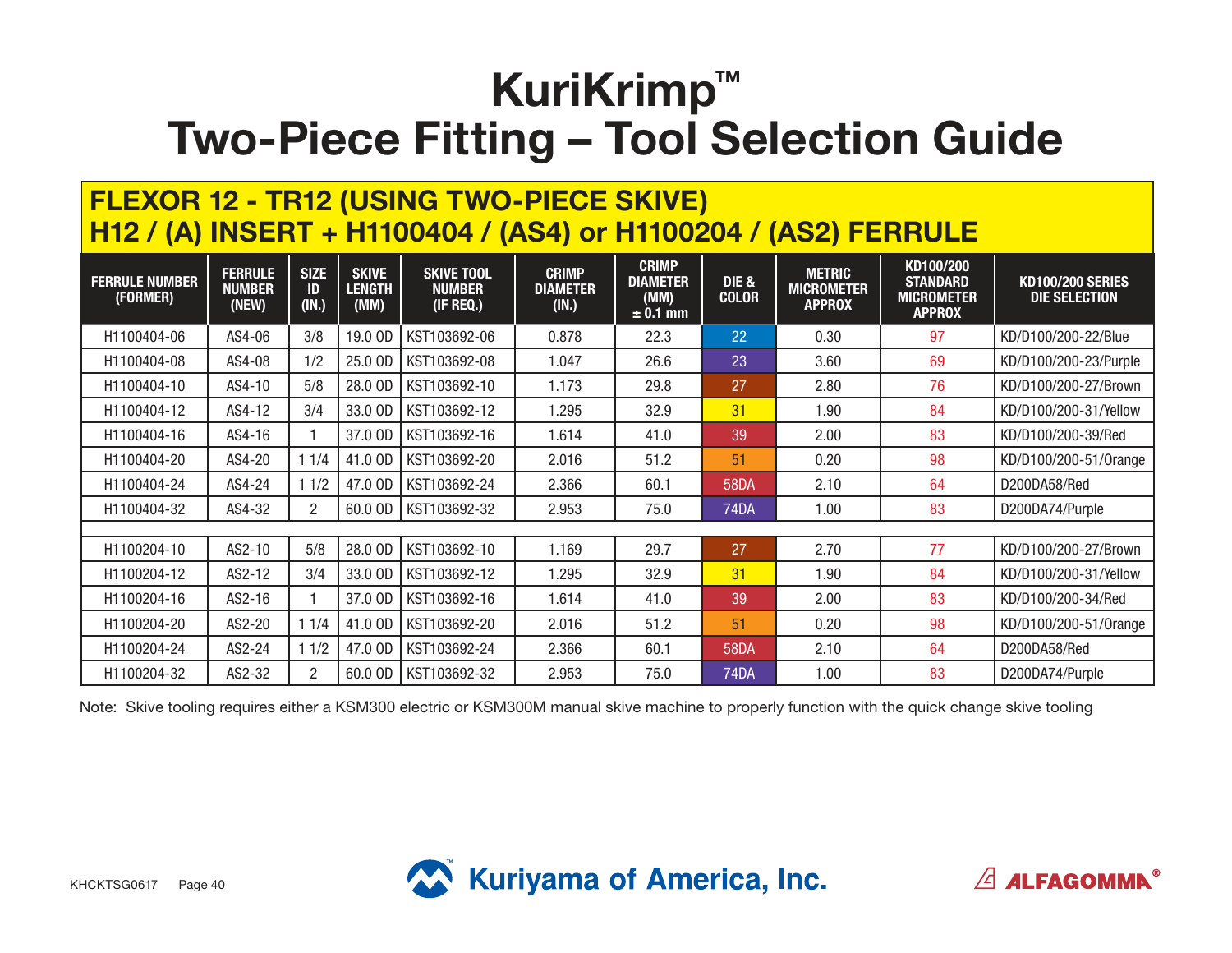#### **FLEXOR 13 - TR13 (USING TWO-PIECE INTERLOCK) H14 / (X) INSERT + H1400200 / (XF2) or H1400301 / (XF1) FERRULE**

| <b>FERRULE</b><br><b>NUMBER</b><br>(FORMER) | <b>FERRULE</b><br><b>NUMBER</b><br>(NEW) | <b>SIZE</b><br>ID<br>(IN.) | <b>SKIVE</b><br><b>LENGTH</b><br>(MM) | <b>SKIVE TOOL NUMBER</b><br>(IF REQ.)    | <b>CRIMP</b><br><b>DIAMETER</b><br>(IN.) | <b>CRIMP</b><br><b>DIAMETER</b><br>(MM)<br>$± 0.1$ mm | DIE &<br><b>COLOR</b> | <b>METRIC</b><br><b>MICROMETER</b><br><b>APPROX</b> | KD100/200<br><b>STANDARD</b><br><b>MICROMETER</b><br><b>APPROX</b> | <b>KD100/200 SERIES</b><br><b>DIE SELECTION</b> |
|---------------------------------------------|------------------------------------------|----------------------------|---------------------------------------|------------------------------------------|------------------------------------------|-------------------------------------------------------|-----------------------|-----------------------------------------------------|--------------------------------------------------------------------|-------------------------------------------------|
| H1400200-12                                 | XF2-12                                   | 3/4                        | 52.0 OD<br>15.0 ID                    | KST103692-12 (Ext)<br>KST104028-12 (Int) | .343                                     | 34.1                                                  | 34                    | 0.10                                                | 99                                                                 | KD/D100/200-34/Red                              |
| H1400200-16                                 | XF2-16                                   |                            | 65.0 OD<br>17.0 ID                    | KST103692-16 (Ext)<br>KST104028-16 (Int) | .657                                     | 42.1                                                  | 41                    | 1.10                                                | 91                                                                 | D200-41/Silver                                  |
| H1400301-20                                 | XF1-30                                   | 11/4                       | 74.0 OD<br>21.5 ID                    | KST103692-20 (Ext)<br>KST104028-20 (Int) | 2.197                                    | 55.8                                                  | 55DA                  | 0.80                                                | 86                                                                 | D200DA55/Blue                                   |
| H1400301-24                                 | XF1-24                                   | 11/2                       | 81.0 OD<br>22.0 ID                    | KST103692-24 (Ext)<br>KST104028-24 (Int) | 2.504                                    | 63.6                                                  | 62DA                  | 1.60                                                | 72                                                                 | D200DA62/Black                                  |
| H1400301-32                                 | XF1-32                                   | $\overline{2}$             | 85.0 OD<br>29.0 ID                    | KST103692-32 (Ext)<br>KST104028-32 (Int) | 3.189                                    | 81.0                                                  | <b>78DA</b>           | 3.00                                                | 48                                                                 | D200DA78/Brown                                  |
| H1400300-32+                                | XF3-32†                                  | $\overline{2}$             | 85.0 OD<br>29.0 ID                    | KST103692-32 (Ext)<br>KST104028-32 (Int) | 3.028                                    | 76.9                                                  | <b>76DA</b>           | 0.90                                                | 84                                                                 | D200DA76/Yellow                                 |

†Special ferrule for crimping in a KD200 KuriKrimp Machine

**ATTENTION:** ALL INTERLOCK FITTINGS REQUIRE INTERNAL AND EXTERNAL SKIVING FOR PROPER ASSEMBLY. Note: Skive tooling requires either a KSM300 electric or KSM300M manual skive machine to properly function with the quick change skive tooling



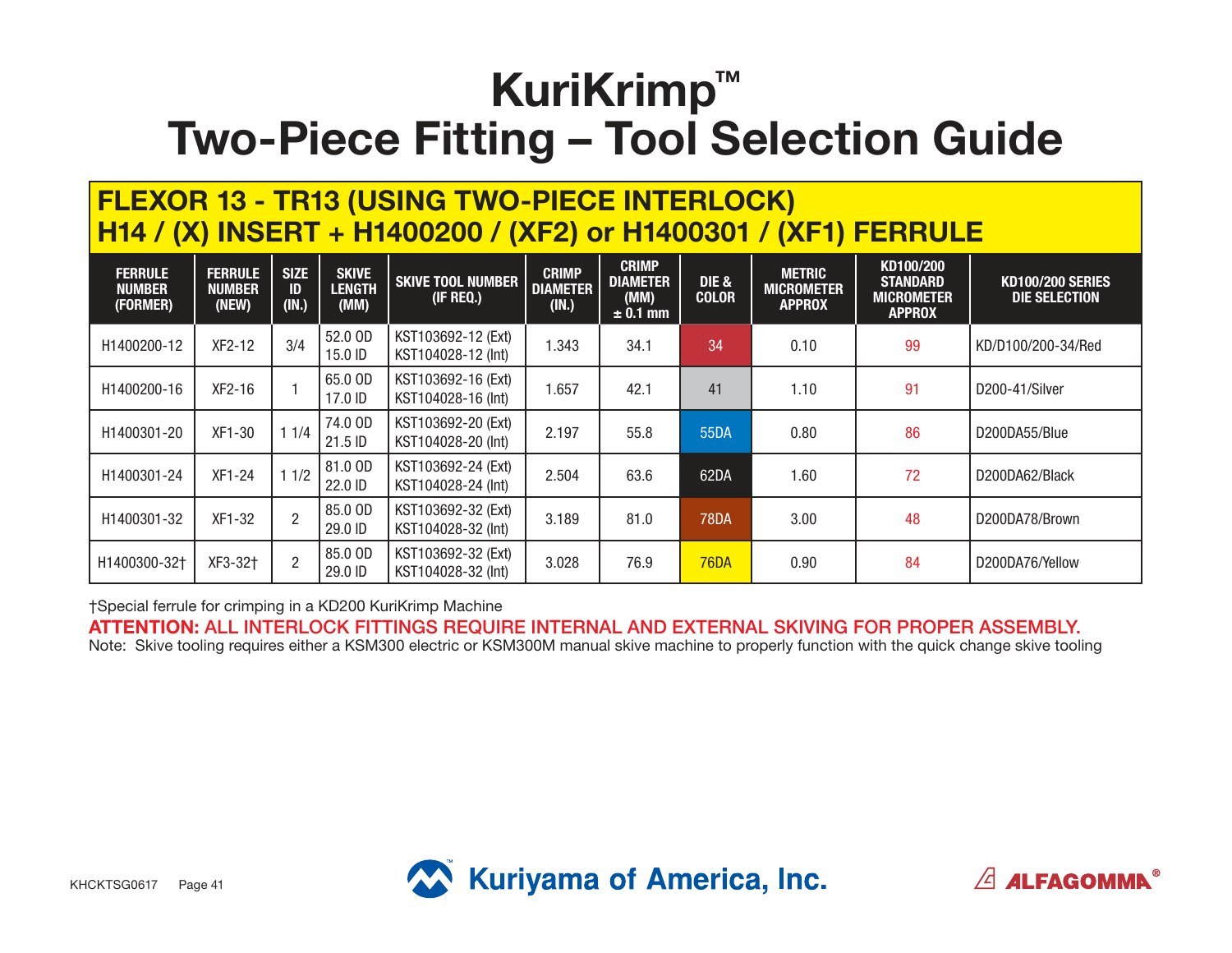#### **FLEXOR 4SP - T4SP (USING TWO-PIECE SKIVE) H12 / (A) INSERT + H1100404 / (AS4) FERRULE**

| <b>FERRULE</b><br><b>NUMBER</b><br>(FORMER) | <b>FERRULE</b><br><b>NUMBER</b><br>(NEW) | <b>SIZE</b><br>ID<br>(IN.) | <b>SKIVE</b><br><b>LENGTH</b><br>(MM) | <b>SKIVE TOOL NUMBER</b><br>(IF REQ.) | <b>CRIMP</b><br><b>DIAMETER</b><br>(IN.) | <b>CRIMP</b><br><b>DIAMETER</b><br>(MM)<br>$\pm$ 0.1 mm | <b>DIE &amp;</b><br><b>COLOR</b> | <b>METRIC</b><br><b>MICROMETER</b><br><b>APPROX</b> | KD100/200<br><b>STANDARD</b><br><b>MICROMETER</b><br><b>APPROX</b> | <b>KD100/200 SERIES</b><br>DIE SELECTION |
|---------------------------------------------|------------------------------------------|----------------------------|---------------------------------------|---------------------------------------|------------------------------------------|---------------------------------------------------------|----------------------------------|-----------------------------------------------------|--------------------------------------------------------------------|------------------------------------------|
| H1100404-04                                 | AS4-04                                   | 1/4                        | 19.0 OD                               | KST103692-04                          | 0.728                                    | 18.5                                                    | 16                               | 2.50                                                | 79                                                                 | KD/D100/200-16/0range                    |
| H1100404-06                                 | AS4-06                                   | 3/8                        | 19.0 OD                               | KST103692-06                          | 0.870                                    | 22.1                                                    | 20                               | 2.10                                                | 82                                                                 | KD/D100/200-20/Green                     |
| H1100404-08                                 | AS4-08                                   | 1/2                        | 25.0 OD                               | KST103692-08                          | .039                                     | 26.4                                                    | 23                               | 3.40                                                | 71                                                                 | KD/D100/200-23/Purple                    |
| H1100404-10                                 | AS4-10                                   | 5/8                        | 28.0 OD                               | KST103692-10                          | 1.150                                    | 29.2                                                    | 27                               | 2.20                                                | 81                                                                 | KD/D100/200-27/Brown                     |
| H1100404-12                                 | AS4-12                                   | 3/4                        | 33.0 OD                               | KST103692-12                          | .311                                     | 33.3                                                    | 31                               | 2.30                                                | 80                                                                 | KD/D100/200-31/Yellow                    |
| H1100404-16                                 | AS2-16                                   |                            | 37.0 OD                               | KST103692-16                          | .626                                     | 41.3                                                    | 41                               | 0.30                                                | 97                                                                 | KD/D100/200-41/Silver                    |
|                                             |                                          |                            |                                       |                                       |                                          |                                                         |                                  |                                                     |                                                                    |                                          |
| H1100204-16                                 | AS4-16                                   |                            | 37.0 OD                               | KST103692-16                          | .626                                     | 41.3                                                    | 41                               | 0.30                                                | 97                                                                 | KD/D100/200-41/Silver                    |

Note: Skive tooling requires either a KSM300 electric or KSM300M manual skive machine to properly function with the quick change skive tooling



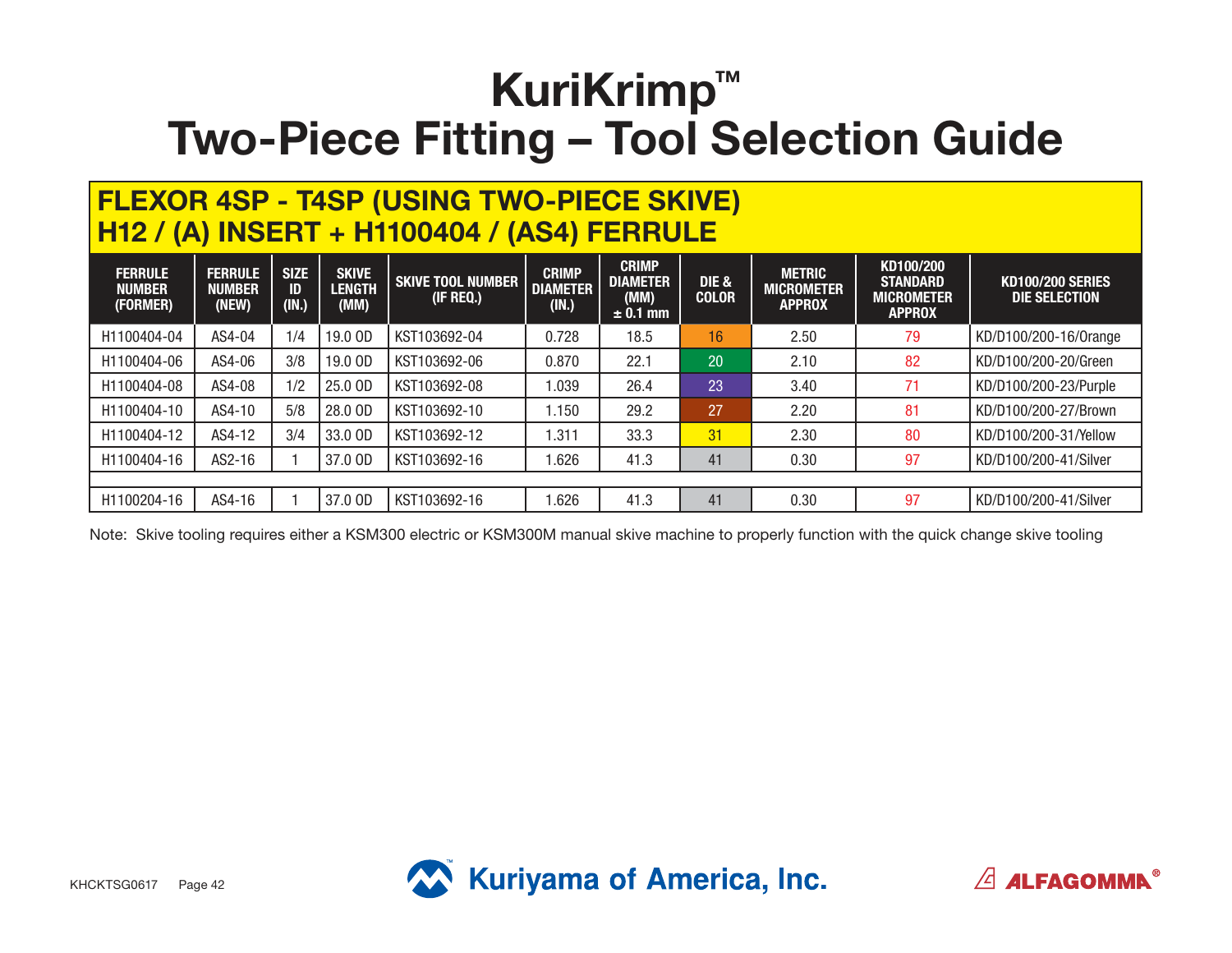#### **FLEXOR 4SH - T4SH (USING TWO-PIECE INTERLOCK) H14 / (X) INSERT + H1400200 / (XF2) FERRULE**

| <b>FERRULE</b><br><b>NUMBER</b><br>(FORMER) | <b>FERRULE</b><br><b>NUMBER</b><br>(NEW) | <b>SIZE</b><br>ID<br>(IN.) | <b>SKIVE</b><br><b>LENGTH</b><br>(MM) | <b>SKIVE TOOL NUMBER</b><br>(IF REQ.)    | <b>CRIMP</b><br><b>DIAMETER</b><br>(IN.) | <b>CRIMP</b><br><b>DIAMETER</b><br>(MM)<br>$\pm$ 0.1 mm | DIE &<br><b>COLOR</b> | <b>METRIC</b><br><b>MICROMETER</b><br><b>APPROX</b> | KD100/200<br><b>STANDARD</b><br><b>MICROMETER</b><br><b>APPROX</b> | <b>KD100/200 SERIES</b><br>DIE SELECTION |
|---------------------------------------------|------------------------------------------|----------------------------|---------------------------------------|------------------------------------------|------------------------------------------|---------------------------------------------------------|-----------------------|-----------------------------------------------------|--------------------------------------------------------------------|------------------------------------------|
| H1400200-12                                 | XF2-12                                   | 3/4                        | 52.0 OD<br>15.0 ID                    | KST103692-12 (Ext)<br>KST104028-12 (Int) | .339                                     | 34.0                                                    | 31                    | 3.00                                                | 74                                                                 | KD/D100/200-31/Yellow                    |
| H1400200-16                                 | XF2-16                                   |                            | 65.0 OD<br>17.0 ID                    | KST103692-16 (Ext)<br>KST104028-16 (Int) | .657                                     | 42.1                                                    | 41                    | 1.10                                                | 91                                                                 | KD/D100/200-41/Silver                    |
| H1400200-20                                 | XF2-20                                   | 11/4                       | 74.0 OD<br>21.5 ID                    | KST103692-20 (Ext)<br>KST104028-20 (Int) | 2.012                                    | 51.1                                                    | 50DA                  | 1.10                                                | 81                                                                 | D200DA50/Green                           |
| H1400200-24                                 | XF2-24                                   | 11/2                       | 81.0 OD<br>22.0 ID                    | KST103692-24 (Ext)<br>KST104028-24 (Int) | 2.248                                    | 57.1                                                    | 55DA                  | 2.10                                                | 64                                                                 | D200DA55/Blue                            |
| H1400200-32                                 | XF2-32                                   | $\overline{2}$             | 85.0 OD<br>29.0 ID                    | KST103692-32 (Ext)<br>KST104028-32 (Int) | 2.874                                    | 73.0                                                    | 72DA                  | 1.00                                                | 83                                                                 | D200DA72/Silver                          |

**ATTENTION:** ALL INTERLOCK FITTINGS REQUIRE INTERNAL AND EXTERNAL SKIVING FOR PROPER ASSEMBLY. Note: Skive tooling requires either a KSM300 electric or KSM300M manual skive machine to properly function with the quick change skive tooling



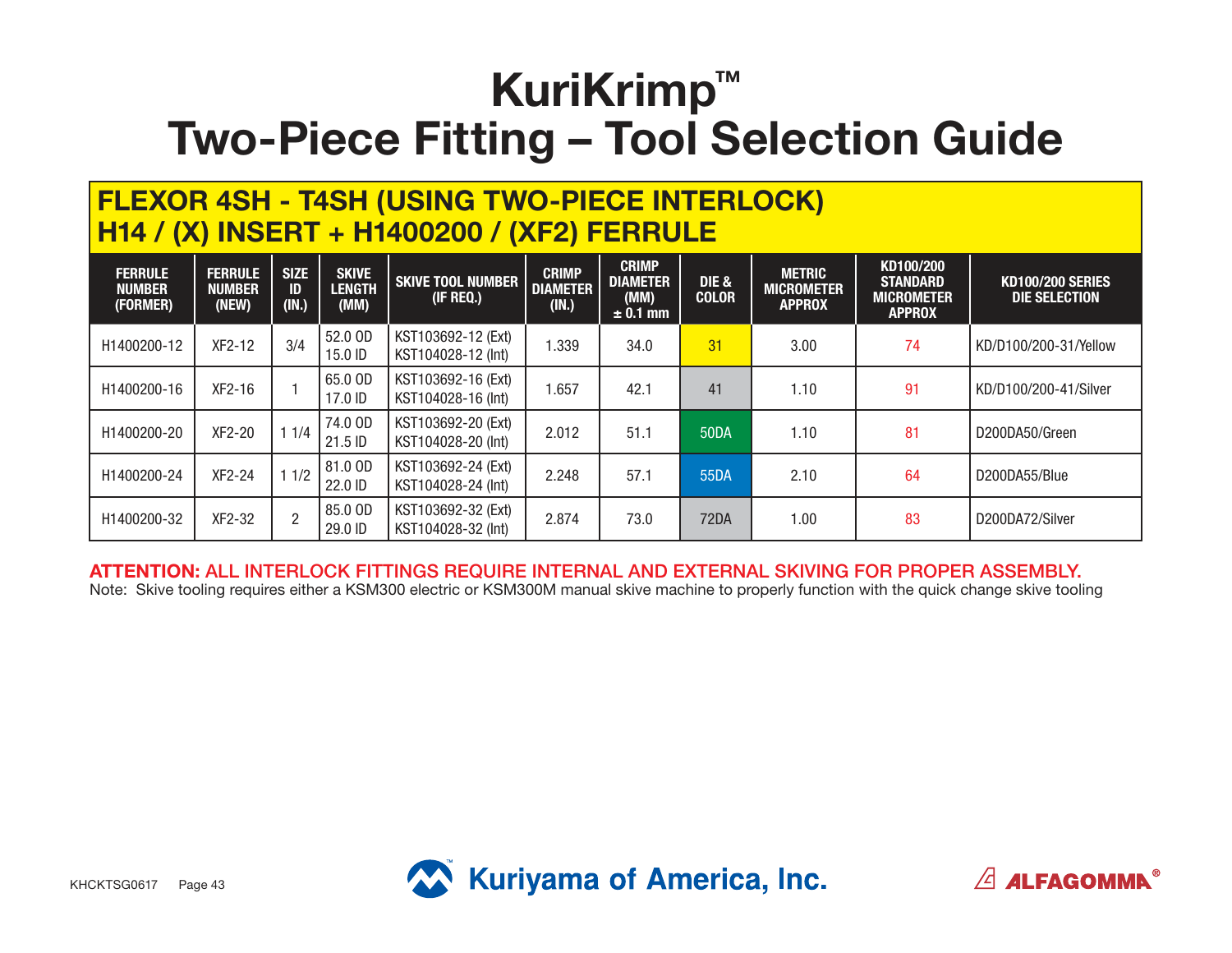#### **ALFATECH 3000 - AT3KMT, AT3KST (USING TWO-PIECE) H12 / (A) INSERT + H1200AD1 / (AF1) FERRULE**

| <b>FERRULE NUMBER</b><br>(FORMER) | <b>FERRULE NUMBER</b><br>(NEW) | <b>SIZE ID</b><br>(IN.) | <b>CRIMP DIAMETER</b><br>(IN.) | <b>CRIMP DIAMETER</b><br>(MM)<br>$± 0.1$ mm | DIE &<br><b>COLOR</b> | <b>METRIC</b><br><b>MICROMETER</b><br><b>APPROX</b> | KD100/200<br><b>STANDARD</b><br><b>MICROMETER</b><br><b>APPROX</b> | <b>KD100/200 SERIES</b><br><b>DIE SELECTION</b> |
|-----------------------------------|--------------------------------|-------------------------|--------------------------------|---------------------------------------------|-----------------------|-----------------------------------------------------|--------------------------------------------------------------------|-------------------------------------------------|
| H1200AD1-04                       | AF1-04                         | 1/4                     | 0.650                          | 16.5                                        | 16                    | 0.50                                                | 96                                                                 | KD/D100/200-16/0range                           |
| H1200AD1-05                       | AF1-05                         | 5/16                    | 0.713                          | 18.1                                        | 16                    | 2.10                                                | 82                                                                 | KD/D100/200-16/0range                           |
| H1200AD1-06                       | AF1-06                         | 3/8                     | 0.803                          | 20.4                                        | 19                    | 1.40                                                | 88                                                                 | KD/D100/200-19/Black                            |
| H1200AD1-08                       | AF1-08                         | 1/2                     | 0.941                          | 23.9                                        | 23                    | 0.90                                                | 92                                                                 | KD/D100/200-23/Purple                           |
| H1200AD1-10                       | AF1-10                         | 5/8                     | 1.098                          | 27.9                                        | 27                    | 0.90                                                | 92                                                                 | KD/D100/200-27/Brown                            |
| H1200AD1-12                       | AF1-12                         | 3/4                     | 1.248                          | 31.7                                        | 31                    | 0.70                                                | 94                                                                 | KD/DI00/200-31/Yellow                           |
| H1200AD1-16                       | AF1-16                         |                         | 1.567                          | 39.8                                        | 39                    | 0.80                                                | 93                                                                 | KD/DI00/200-39/Black                            |
|                                   |                                |                         |                                |                                             |                       |                                                     |                                                                    |                                                 |
| H1200101-04                       | $AFQ-04$                       | 1/4                     | 0.614                          | 15.6                                        | 14                    | 1.60                                                | 86                                                                 | KD/D100/200-14/Yellow                           |
| H1200101-06                       | AFQ-06                         | 3/8                     | 0.764                          | 19.4                                        | 19                    | 0.40                                                | 97                                                                 | KD/D100/200-19/Black                            |
| H <sub>1200101</sub> -08          | AFQ-08                         | 1/2                     | 0.906                          | 23.0                                        | 22                    | 1.00                                                | 91                                                                 | KD/D100/200-22/Blue                             |
| H1200202-10                       | AFB-10                         | 5/8                     | 1.122                          | 28.5                                        | 27                    | 1.50                                                | 87                                                                 | KD/D100/200-27/Brown                            |
| H1200202-12                       | AFB-12                         | 3/4                     | 1.272                          | 32.3                                        | 31                    | 1.30                                                | 89                                                                 | KD/D100/200-31/Yellow                           |
| H1200202-16                       | $AFB-16$                       |                         | 1.705                          | 43.3                                        | 41                    | 2.30                                                | 80                                                                 | KD/D100/200-41/Silver                           |



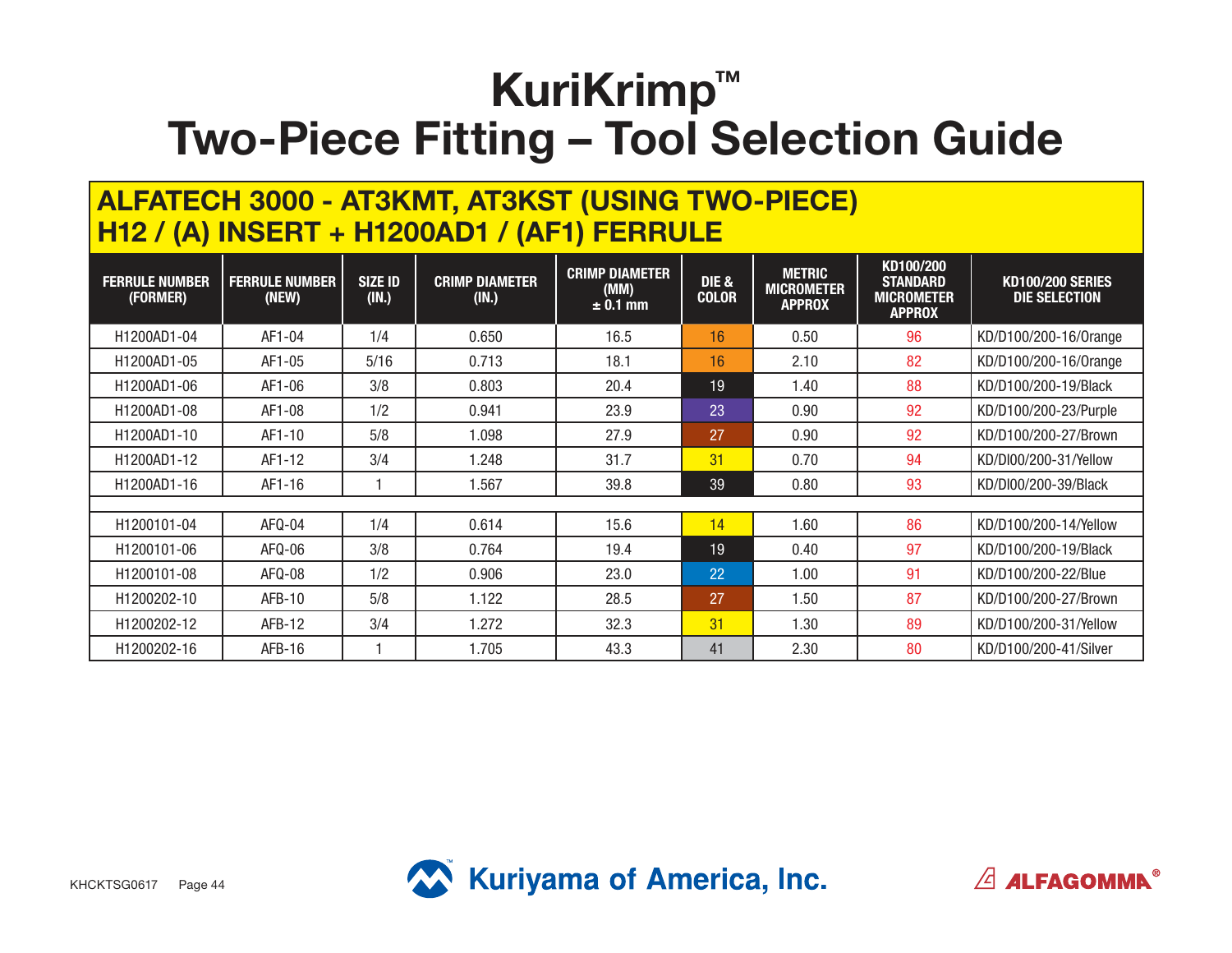#### **ALFATECH 4000 - AT4KMT, AT4KST (USING TWO-PIECE NON-SKIVE) H12 / (A) INSERT + H1200204 / (AF4) FERRULE**

| <b>FERRULE NUMBER</b><br>(FORMER) | <b>FERRULE NUMBER</b><br>(NEW) | <b>SIZE ID</b><br>(IN.) | <b>CRIMP DIAMETER</b><br>(IN.) | <b>CRIMP DIAMETER</b><br>(MM)<br>$± 0.1$ mm | <b>DIE &amp;</b><br><b>COLOR</b> | <b>METRIC</b><br><b>MICROMETER</b><br><b>APPROX</b> | KD100/200<br><b>STANDARD</b><br>MICROMETER<br><b>APPROX</b> | <b>KD100/200 SERIES</b><br>DIE SELECTION |
|-----------------------------------|--------------------------------|-------------------------|--------------------------------|---------------------------------------------|----------------------------------|-----------------------------------------------------|-------------------------------------------------------------|------------------------------------------|
| H1200204-08                       | AF4-08                         | 1/2                     | .122                           | 28.5                                        | 27                               | .50                                                 | 87                                                          | KD/D100/200-27/Brown                     |
| H1200204-10                       | AF4-10                         | 5/8                     | .287                           | 32.7                                        | 31                               | 1.70                                                | 86                                                          | KD/D100/200-31/Yellow                    |
| H1200204-12                       | AF4-12                         | 3/4                     | .429                           | 36.3                                        | 34                               | 2.30                                                | 80                                                          | KD/D100/200-34/Red                       |
| H1200204-16                       | AF4-16                         |                         | .728                           | 43.9                                        | 41                               | 2.90                                                | 75                                                          | KD/D100/200-41/Silver                    |
| H1200204-20                       | AF4-20                         | 1/4                     | 2.024                          | 51.4                                        | 50                               | .40                                                 | 88                                                          | D200-50/Black                            |



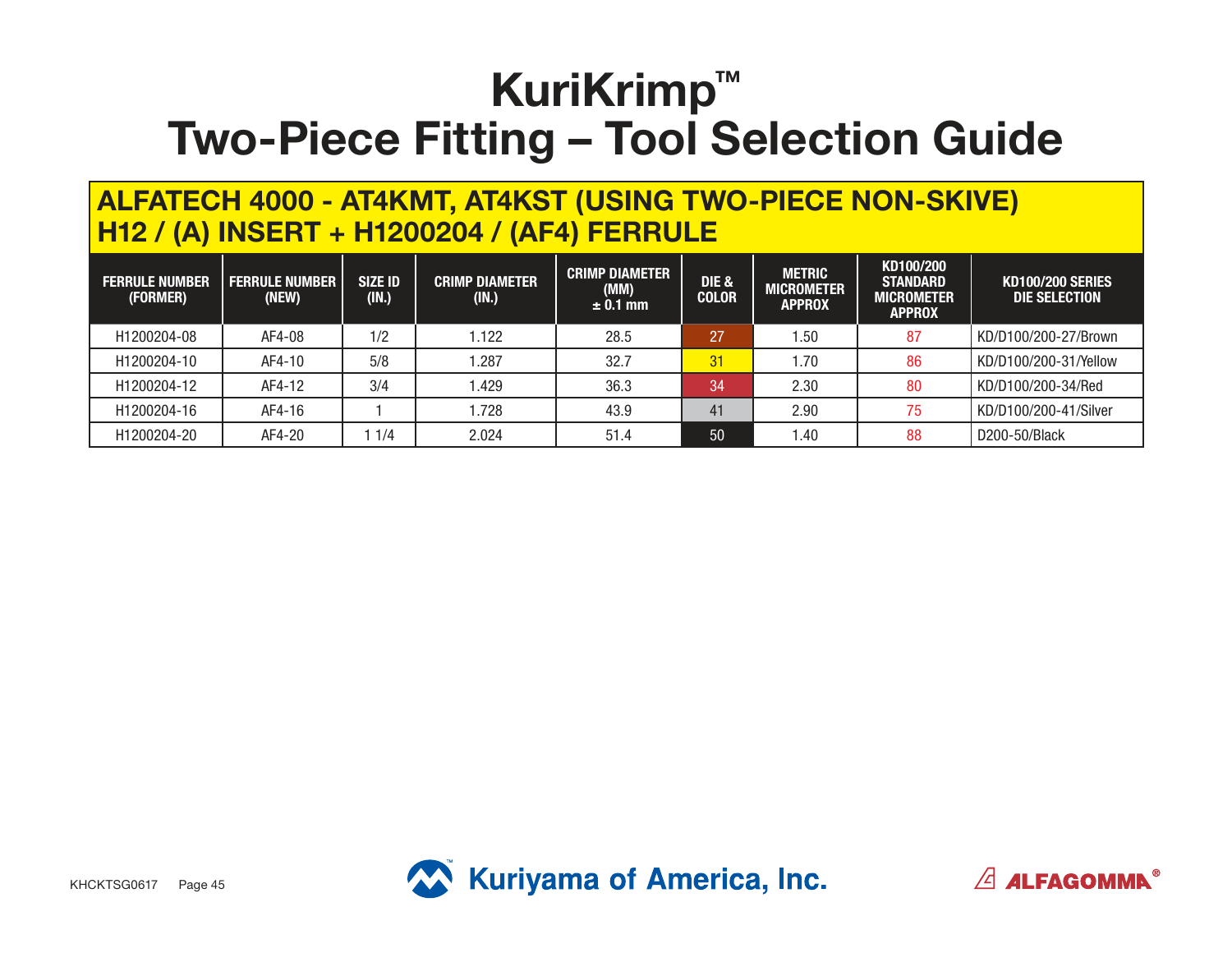#### **ALFATECH 4000 - AT4KMT, AT4KST (USING TWO-PIECE INTERLOCK) H14 / (X) INSERT + H1400200 / (XF2) FERRULE**

| <b>FERRULE</b><br><b>NUMBER</b><br>(FORMER) | <b>FERRULE</b><br><b>NUMBER</b><br>(NEW) | <b>SIZE</b><br>ID<br>(IN.) | <b>SKIVE</b><br><b>LENGTH</b><br>(MM) | <b>SKIVE TOOL NUMBER</b><br>(IF REQ.)    | <b>CRIMP</b><br><b>DIAMETER</b><br>(IN.) | <b>CRIMP</b><br><b>DIAMETER</b><br>(MM)<br>$\pm$ 0.1 mm | DIE &<br><b>COLOR</b> | <b>METRIC</b><br><b>MICROMETER</b><br><b>APPROX</b> | KD100/200<br><b>STANDARD</b><br><b>MICROMETER</b><br><b>APPROX</b> | <b>KD100/200 SERIES</b><br>DIE SELECTION |
|---------------------------------------------|------------------------------------------|----------------------------|---------------------------------------|------------------------------------------|------------------------------------------|---------------------------------------------------------|-----------------------|-----------------------------------------------------|--------------------------------------------------------------------|------------------------------------------|
| H1400200-08                                 | XF2-08                                   | 1/2                        | 45.0 OD<br>13.0 ID                    | KST103692-08 (Ext)<br>KST104028-08 (Int) | 1.091                                    | 27.7                                                    | 27                    | 0.70                                                | 94                                                                 | KD/D100/200-27/Brown                     |
| H1400200-10                                 | XF2-10                                   | 5/8                        | 50.0 OD<br>14.5 ID                    | KST103692-10 (Ext)<br>KST104028-10 (Int) | 1.220                                    | 31.0                                                    | 31                    | 0.00                                                | 100                                                                | KD/D100/200-31/Yellow                    |
| H1400200-12                                 | $XF2-12$                                 | 3/4                        | 52.0 OD<br>15.0 ID                    | KST103692-12 (Ext)<br>KST104028-12 (Int) | 1.315                                    | 33.4                                                    | 31                    | 2.40                                                | 80                                                                 | KD/D100/200-31/Yellow                    |
| H1400200-16                                 | XF2-16                                   |                            | 65.0 OD<br>17.0 ID                    | KST103692-16 (Ext)<br>KST104028-16 (Int) | 1.642                                    | 41.7                                                    | 41                    | 0.70                                                | 94                                                                 | KD/D100D200-41/Silver                    |
| H1400200-20                                 | XF2-20                                   | 11/4                       | 74.0 OD<br>21.5 ID                    | KST103692-20 (Ext)<br>KST104028-20 (Int) | 2.035                                    | 51.7                                                    | <b>50DA</b>           | 1.70                                                | 71                                                                 | D200DA-50/Green                          |
| H1400200-24                                 | XF2-24                                   | 11/2                       | 81.0 OD<br>22.0 ID                    | KST103692-24 (Ext)<br>KST104028-24 (Int) | 2.248                                    | 57.1                                                    | 55DA                  | 2.10                                                | 64                                                                 | D200DA55/Blue                            |
| H1400200-32                                 | XF2-32                                   | $\overline{2}$             | 85.0 OD<br>29.0 ID                    | KST103692-32 (Ext)<br>KST104028-32 (Int) | 2.878                                    | 73.1                                                    | 72DA                  | 1.10                                                | 81                                                                 | D200DA72/Silver                          |

**ATTENTION:** ALL INTERLOCK FITTINGS REQUIRE INTERNAL AND EXTERNAL SKIVING FOR PROPER ASSEMBLY. Note: Skive tooling requires either a KSM300 electric or KSM300M manual skive machine to properly function with the quick change skive tooling





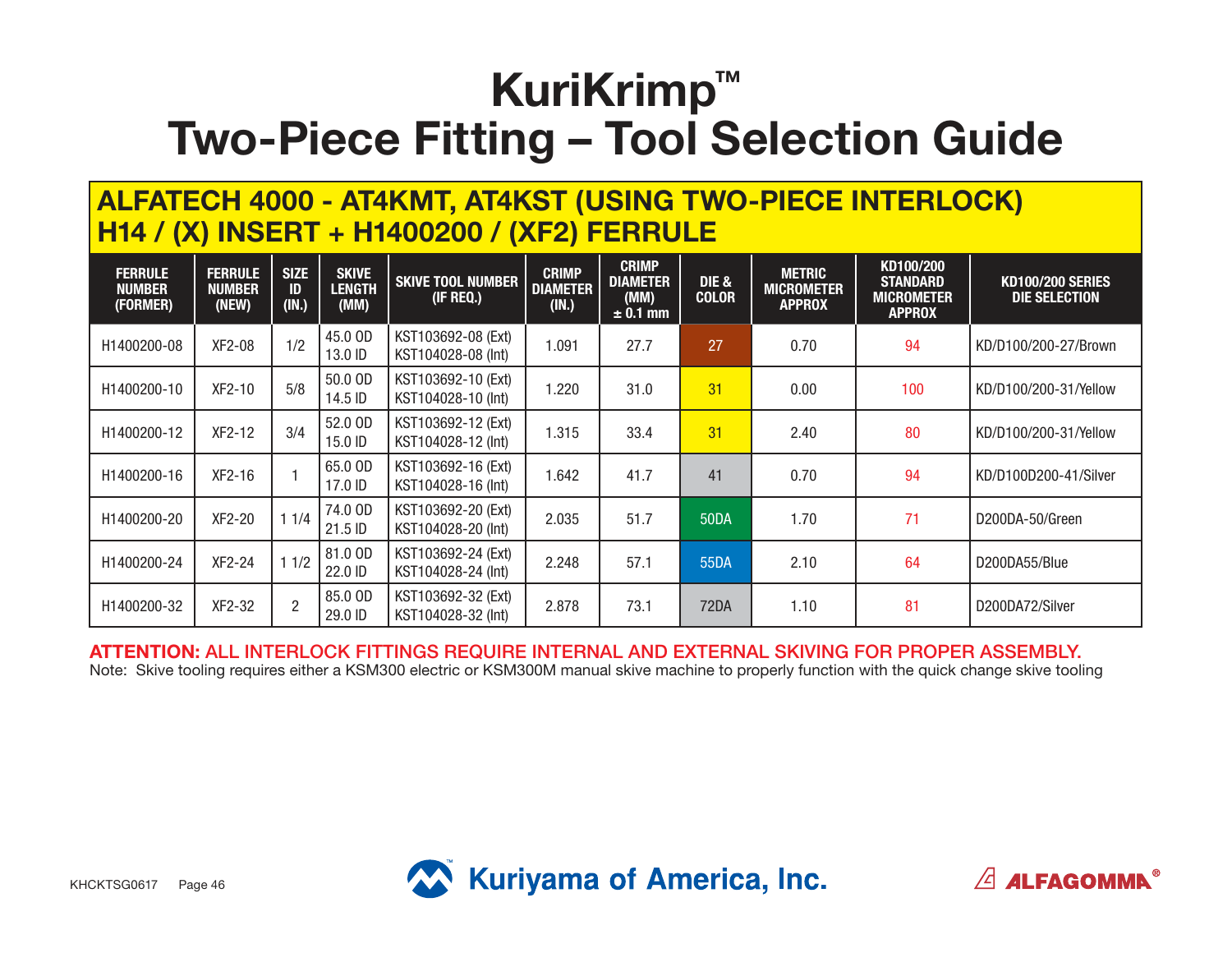### **ALTATECH 5000 - AT5KMT, AT5KST (USING TWO-PIECE SKIVE) H12 / (A) INSERT + H1100204 / (AS2) FERRULE**

| <b>FERRULE</b><br><b>NUMBER</b><br>(FORMER) | <b>FERRULE</b><br>NUMBER<br>(NEW) | <b>SIZE</b><br>ID<br>(IN.) | SKIVE<br>LENGTH<br>(MM) | <b>SKIVE TOOL NUMBER</b><br>$($ IF REQ. $)$ | <b>CRIMP</b><br><b>DIAMETER</b><br>(IN.) | <b>CRIMP</b><br><b>DIAMETER</b><br>(MM)<br>$± 0.1$ mm | DIE &<br><b>COLOR</b> | METRIC<br>MICROMETER<br>APPROX | KD100/200<br><b>STANDARD</b><br><b>MICROMETER</b><br><b>APPROX</b> | <b>KD100/200 SERIES</b><br>DIE SELECTION |
|---------------------------------------------|-----------------------------------|----------------------------|-------------------------|---------------------------------------------|------------------------------------------|-------------------------------------------------------|-----------------------|--------------------------------|--------------------------------------------------------------------|------------------------------------------|
| H1100204-08                                 | AS2-08                            | $\sqrt{2}$                 | $.024$ OD               | KST<br>T103692-08 (Ext)                     | .024                                     | 26.0                                                  | רמ<br>ΔU              | 3.00                           |                                                                    | KD/D100/200-23/Purple                    |

### **ALTATECH 5000 - AT5KMT, AT5KST (USING TWO-PIECE INTERLOCK) H14 / (X) INSERT + H1400200 / (XF2) and H1400301 / (XF1) FERRULE**

| <b>FERRULE</b><br><b>NUMBER</b><br>(FORMER) | <b>FERRULE</b><br><b>NUMBER</b><br>(NEW) | <b>SIZE</b><br>ID<br>(IN.) | <b>SKIVE</b><br><b>LENGTH</b><br>(MM) | <b>SKIVE TOOL NUMBER</b><br>(IF REQ.)    | <b>CRIMP</b><br><b>DIAMETER</b><br>(IN.) | <b>CRIMP</b><br><b>DIAMETER</b><br>(MM)<br>$\pm$ 0.1 mm | DIE &<br><b>COLOR</b> | <b>METRIC</b><br><b>MICROMETER</b><br><b>APPROX</b> | KD100/200<br><b>STANDARD</b><br><b>MICROMETER</b><br><b>APPROX</b> | <b>KD100/200 SERIES</b><br>DIE SELECTION |
|---------------------------------------------|------------------------------------------|----------------------------|---------------------------------------|------------------------------------------|------------------------------------------|---------------------------------------------------------|-----------------------|-----------------------------------------------------|--------------------------------------------------------------------|------------------------------------------|
| H1400200-12                                 | XF2-12                                   | 3/4                        | 52.0 OD<br>15.0 ID                    | KST103692-12 (Ext)<br>KST104028-12 (Int) | 1.323                                    | 33.6                                                    | 31                    | 2.60                                                | 78                                                                 | KD/D100/200-31/Yellow                    |
| H1400200-16                                 | $XF2-16$                                 |                            | 65.0 OD<br>17.0 ID                    | KST103692-16 (Ext)<br>KST104028-16 (Int) | 1.657                                    | 42.1                                                    | 41                    | 1.10                                                | 91                                                                 | KD/D100/200-41/Silver                    |
| H1400301-20                                 | XF1-20                                   | 11/4                       | 74.0 OD<br>21.5 ID                    | KST103692-20 (Ext)<br>KST104028-20 (Int) | 2.197                                    | 55.8                                                    | 52DA                  | 3.80                                                | 34                                                                 | D200DA52/Oramge                          |
| H1400301-24                                 | $XF1-24$                                 | 11/2                       | 81.0 OD<br>22.0 ID                    | KST103692-24 (Ext)<br>KST104028-24 (Int) | 2.504                                    | 63.6                                                    | 61DA                  | 2.60                                                | 55                                                                 | D200DA61/Orange                          |
| H1400301-32                                 | XF1-32                                   | $\overline{2}$             | 85.0 OD<br>29.0 ID                    | KST103692-32 (Ext)<br>KST104028-32 (Int) | 3.189                                    | 81.0                                                    | <b>78DA</b>           | 3.00                                                | 48                                                                 | D200DA78/Brown                           |
| H1400300-32+                                | XF3-32+                                  | $\overline{2}$             | 85.0 OD<br>29.0 ID                    | KST103692-32 (Ext)<br>KST104028-32 (Int) | 3.028                                    | 76.9                                                    | <b>76DA</b>           | 0.90                                                | 84                                                                 | D200DA76/Yellow                          |

†Special ferrule for crimping in a KD200 KuriKrimp Machine

**ATTENTION:** ALL INTERLOCK FITTINGS REQUIRE INTERNAL AND EXTERNAL SKIVING FOR PROPER ASSEMBLY. Note: Skive tooling requires either a KSM300 electric or KSM300M manual skive machine to properly function with the quick change skive tooling



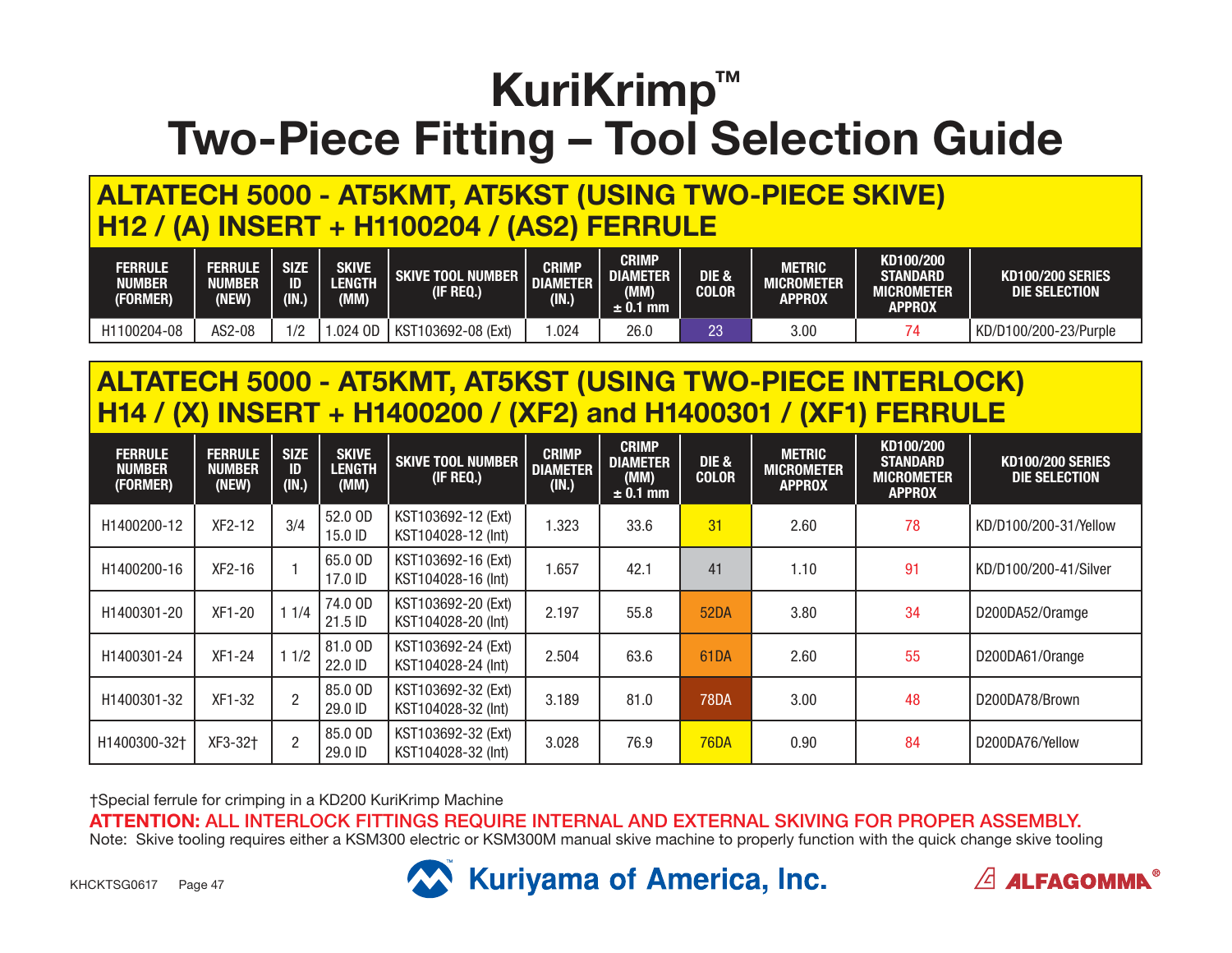#### **ALFATECH 6000 – AT6KMT, AT6KST (USING TWO-PIECE SKIVE) H12 / (A) INSERT + H1100204 / (AS2) FERRULE**

| <b>FERRULE</b><br><b>NUMBER</b><br>(FORMER) | <b>FERRULE</b><br><b>NUMBER</b><br>(NEW) | <b>SIZE</b><br>ID<br>(IN.) | <b>SKIVE</b><br><b>LENGTH</b><br>(MM) | <b>SKIVE TOOL NUMBER</b><br>(IF REQ.)    | <b>CRIMP</b><br><b>DIAMETER</b><br>(IN.) | <b>CRIMP</b><br><b>DIAMETER</b><br>(MM)<br>$\pm$ 0.1 mm | DIE &<br><b>COLOR</b> | <b>METRIC</b><br><b>MICROMETER</b><br><b>APPROX</b> | KD100/200<br><b>STANDARD</b><br><b>MICROMETER</b><br><b>APPROX</b> | <b>KD100/200 SERIES</b><br>DIE SELECTION |
|---------------------------------------------|------------------------------------------|----------------------------|---------------------------------------|------------------------------------------|------------------------------------------|---------------------------------------------------------|-----------------------|-----------------------------------------------------|--------------------------------------------------------------------|------------------------------------------|
| H1400301-10                                 | $XF1-10$                                 | 5/8                        | 50.0 OD<br>15.0 ID                    | KST103692-12 (Ext)<br>KST104028-12 (Int) | .248                                     | 31.7                                                    | 31                    | 0.70                                                | 94                                                                 | KD/D100/200-31/Yellow                    |
| H1400200-12                                 | XF2-12                                   | 3/4                        | 52.0 OD<br>15.0 ID                    | KST103692-12 (Ext)<br>KST104028-12 (Int) | .339                                     | 34.0                                                    | 34                    | 0.00                                                | 100                                                                | KD/D100/200-34/Red                       |
| H1400200-16                                 | XF2-16                                   |                            | 65.0 OD<br>17.0 ID                    | KST103692-16 (Ext)<br>KST104028-16 (Int) | .661                                     | 42.2                                                    | 41                    | 1.20                                                | 90                                                                 | KD/D100/200-41/Silver                    |
| H1400301-20                                 | XF1-20                                   | 11/4                       | 74.0 OD<br>21.5 ID                    | KST103692-20 (Ext)<br>KST104028-20 (Int) | 2.197                                    | 55.8                                                    | <b>52DA</b>           | 3.80                                                | 34                                                                 | D200DA-52/Orange                         |
| H1400301-24                                 | XF1-24                                   | 1/2                        | 81.0 OD<br>22.0 ID                    | KST103692-24 (Ext)<br>KST104028-24 (Int) | 2.504                                    | 63.6                                                    | 61DA                  | 2.60                                                | 55                                                                 | D200DA61/Orange                          |

**ATTENTION:** ALL INTERLOCK FITTINGS REQUIRE INTERNAL AND EXTERNAL SKIVING FOR PROPER ASSEMBLY. Note: Skive tooling requires either a KSM300 electric or KSM300M manual skive machine to properly function with the quick change skive tooling

### **ALFATECH 6000 – AT6KMT, AT6KST (USING TWO-PIECE INTERLOCK) H14 / (X) INSERT + H1400200 / (XF2) and H1400301 / (XF1) FERRULE**

| <b>FERRULE</b><br><b>NUMBER</b><br>(FORMER) | <b>FERRULE</b><br><b>NUMBER</b><br>(NEW) | <b>SIZE</b><br>ID<br>(IN.) | <b>SKIVE</b><br>LENGTH<br>(MM) | SKIVE TOOL NUMBER<br>(if Req.)           | <b>CRIMP</b><br><b>DIAMETER</b><br>(IN.) | <b>CRIMP</b><br><b>DIAMETER</b><br>(MM)<br>$\pm$ 0.1 mm $\pm$ | <b>DIE &amp;</b><br><b>COLOR</b> | METRIC<br><b>MICROMETER</b><br>APPROX' | KD100/200<br><b>STANDARD</b><br>MICROMETER<br><b>APPROX</b> | KD100/200 SERIES<br>DIE SELECTION |
|---------------------------------------------|------------------------------------------|----------------------------|--------------------------------|------------------------------------------|------------------------------------------|---------------------------------------------------------------|----------------------------------|----------------------------------------|-------------------------------------------------------------|-----------------------------------|
| H1T00600-32**                               | ZF1-32                                   |                            | 87.0 OD<br>26.0 ID             | KST103692-32 (Ext)<br>KST104028-32 (Int) | 2.976                                    | 75.6                                                          | 74                               |                                        |                                                             |                                   |

\*\*Caution! Production crimper with 350+ tons of crimp force required for this ferrule! Call KOA for information and instruction!

**ATTENTION:** ALL INTERLOCK FITTINGS REQUIRE INTERNAL AND EXTERNAL SKIVING FOR PROPER ASSEMBLY.

Note: Skive tooling requires either a KSM300 electric or KSM300M manual skive machine to properly function with the quick change skive tooling





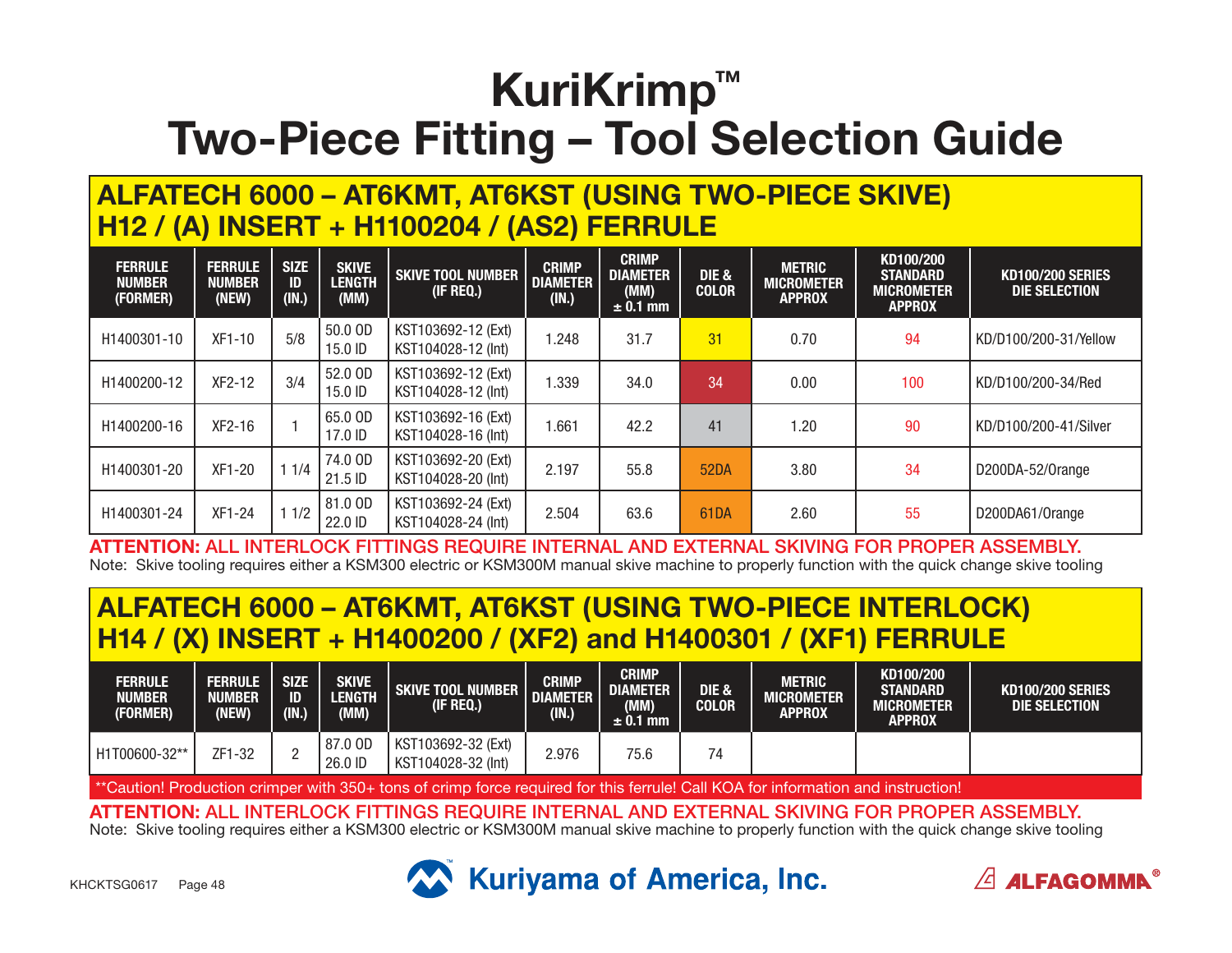#### **ALFABIOTECH 3K - ABT3K (USING TWO-PIECE STANDARD NON-SKIVE) H12 / (A) INSERT + H1200204 / (AF4) FERRULE**

| <b>FERRULE NUMBER</b><br>(FORMER) | <b>FERRULE NUMBER</b><br>NEW) | <b>SIZE ID</b><br>(IN.) | <b>CRIMP DIAMETER</b><br>(IN.) | <b>CRIMP DIAMETER</b><br>(MM)<br>$\pm$ 0.1 mm | DIE &<br><b>COLOR</b> | METRIC<br><b>MICROMETER</b><br><b>APPROX</b> | KD100/200<br><b>STANDARD</b><br>MICROMETER<br><b>APPROX</b> | <b>KD100/200 SERIES</b><br>DIE SELECTION |
|-----------------------------------|-------------------------------|-------------------------|--------------------------------|-----------------------------------------------|-----------------------|----------------------------------------------|-------------------------------------------------------------|------------------------------------------|
| H1200204-20                       | AF4-20                        | 1/4                     | 2.039                          | 51.8                                          | 51                    | $0.80\,$                                     | 93                                                          | KD/D100/200-51/Orange                    |
| H1200204-24                       | AF4-24                        | 1/2                     | 2.299                          | 58.4                                          | 58DA                  | 0.40                                         | 93                                                          | D200DA58/Red                             |



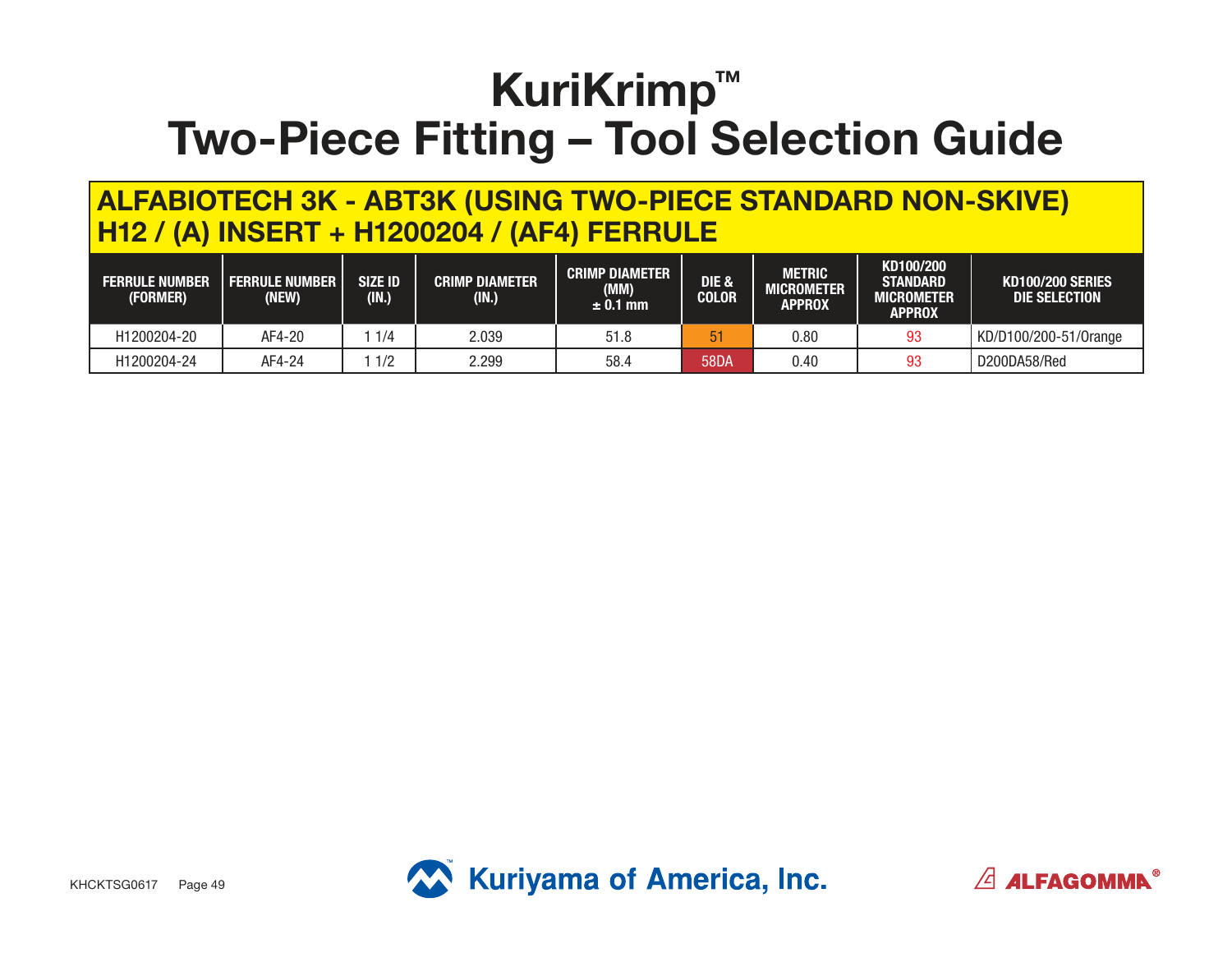#### **ALFABIOTECH 4K - ABT4K (USING TWO-PIECE STANDARD NON-SKIVE) H12 / (A) INSERT + H1200204 / (AF4) FERRULE**

| <b>FERRULE</b><br><b>NUMBER</b><br>(FORMER) | <b>FERRULE</b><br>NUMBER<br>(NEW) | <b>SIZE</b><br>ID<br>(IN.) | <b>SKIVE</b><br>LENGTH<br>(MM) | <b>SKIVE TOOL NUMBER</b><br>(IF REQ.) | <b>CRIMP</b><br><b>DIAMETER</b><br>(IN.) | <b>CRIMP</b><br><b>DIAMETER</b><br>(MM)<br>$\pm$ 0.1 mm | <b>DIE &amp;</b><br><b>COLOR</b> | <b>METRIC</b><br><b>MICROMETER</b><br><b>APPROX</b> | KD100/200<br><b>STANDARD</b><br><b>MICROMETER</b><br><b>APPROX</b> | <b>KD100/200 SERIES</b><br>DIE SELECTION |
|---------------------------------------------|-----------------------------------|----------------------------|--------------------------------|---------------------------------------|------------------------------------------|---------------------------------------------------------|----------------------------------|-----------------------------------------------------|--------------------------------------------------------------------|------------------------------------------|
| H1200204-12                                 | AF4-12                            | 3/4                        | N/A                            | N/A                                   | .406                                     | 35.                                                     | 34                               | 1.70                                                | 86                                                                 | KD/D100/200-34/Red                       |
| H1200204-16                                 | AF4-16                            |                            | N/A                            | N/A                                   | .709                                     | 43.4                                                    | 41                               | 2.40                                                | 80                                                                 | KD/D100/200-41/Silver                    |
| H1200204-20                                 | AF4-20                            | 1/4                        | N/A                            | N/A                                   | 2.039                                    | 51.8                                                    | 51                               | 0.80                                                | 93                                                                 | KD/D100/200-51/0range                    |

### **ALFABIOTECH 4K - ABT4K (USING TWO-PIECE STANDARD SKIVE & INTERLOCK) H12 / (A) INSERT + H1100404 / (AS4) FERRULE and H14 / (X) INSERT + H1400200 / (XF2) FERRULE**

| <b>FERRULE</b><br><b>NUMBER</b><br>(FORMER) | <b>FERRULE</b><br><b>NUMBER</b><br>(NEW) | <b>SIZE</b><br>ID<br>(IN.) | <b>SKIVE</b><br><b>LENGTH</b><br>(MM) | <b>SKIVE TOOL NUMBER</b><br>(IF REQ.)    | <b>CRIMP</b><br><b>DIAMETER</b><br>(IN.) | <b>CRIMP</b><br><b>DIAMETER</b><br>(MM)<br>$\pm$ 0.1 mm | DIE &<br><b>COLOR</b> | <b>METRIC</b><br><b>MICROMETER</b><br><b>APPROX</b> | KD100/200<br><b>STANDARD</b><br><b>MICROMETER</b><br><b>APPROX</b> | <b>KD100/200 SERIES</b><br>DIE SELECTION |
|---------------------------------------------|------------------------------------------|----------------------------|---------------------------------------|------------------------------------------|------------------------------------------|---------------------------------------------------------|-----------------------|-----------------------------------------------------|--------------------------------------------------------------------|------------------------------------------|
| H1100404-08                                 | AS4-08                                   | 1/2                        | 25.0 OD                               | KST103692-08 (Ext)                       | .035                                     | 26.3                                                    | 23                    | 3.30                                                | 72                                                                 | KD/D100/200-23/Purple                    |
| H1100404-12                                 | AS4-12                                   | 3/4                        | 33.0 OD                               | KST103692-12 (Ext)                       | .272                                     | 32.3                                                    | 31                    | .30                                                 | 89                                                                 | KD/D100/200-31/Yellow                    |
| H1100404-16                                 | AS4-16                                   |                            | 37.0 OD                               | KST103692-16 (Ext)                       | .610                                     | 40.9                                                    | 39                    | 1.90                                                | 84                                                                 | KD/D100/200-39/Red                       |
|                                             |                                          |                            |                                       |                                          |                                          |                                                         |                       |                                                     |                                                                    |                                          |
| H1400200-24                                 | XF2-24                                   | 1/2                        | 81.0 OD<br>22.0 ID                    | KST103692-24 (Ext)<br>KST104028-24 (Int) | 2.252                                    | 57.2                                                    | 55DA                  | 2.20                                                | 62                                                                 | D200DA55/Blue                            |
| H1400200-32                                 | XF2-32                                   | $\overline{2}$             | 85.0 OD<br>29.0 ID                    | KST103692-32 (Ext)<br>KST104028-32 (Int) | 2.886                                    | 73.3                                                    | 72DA                  | 1.30                                                | 78                                                                 | D200DA72/Silver                          |

**ATTENTION:** ALL INTERLOCK FITTINGS REQUIRE INTERNAL AND EXTERNAL SKIVING FOR PROPER ASSEMBLY. Note: Skive tooling requires either a KSM300 electric or KSM300M manual skive machine to properly function with the quick change skive tooling



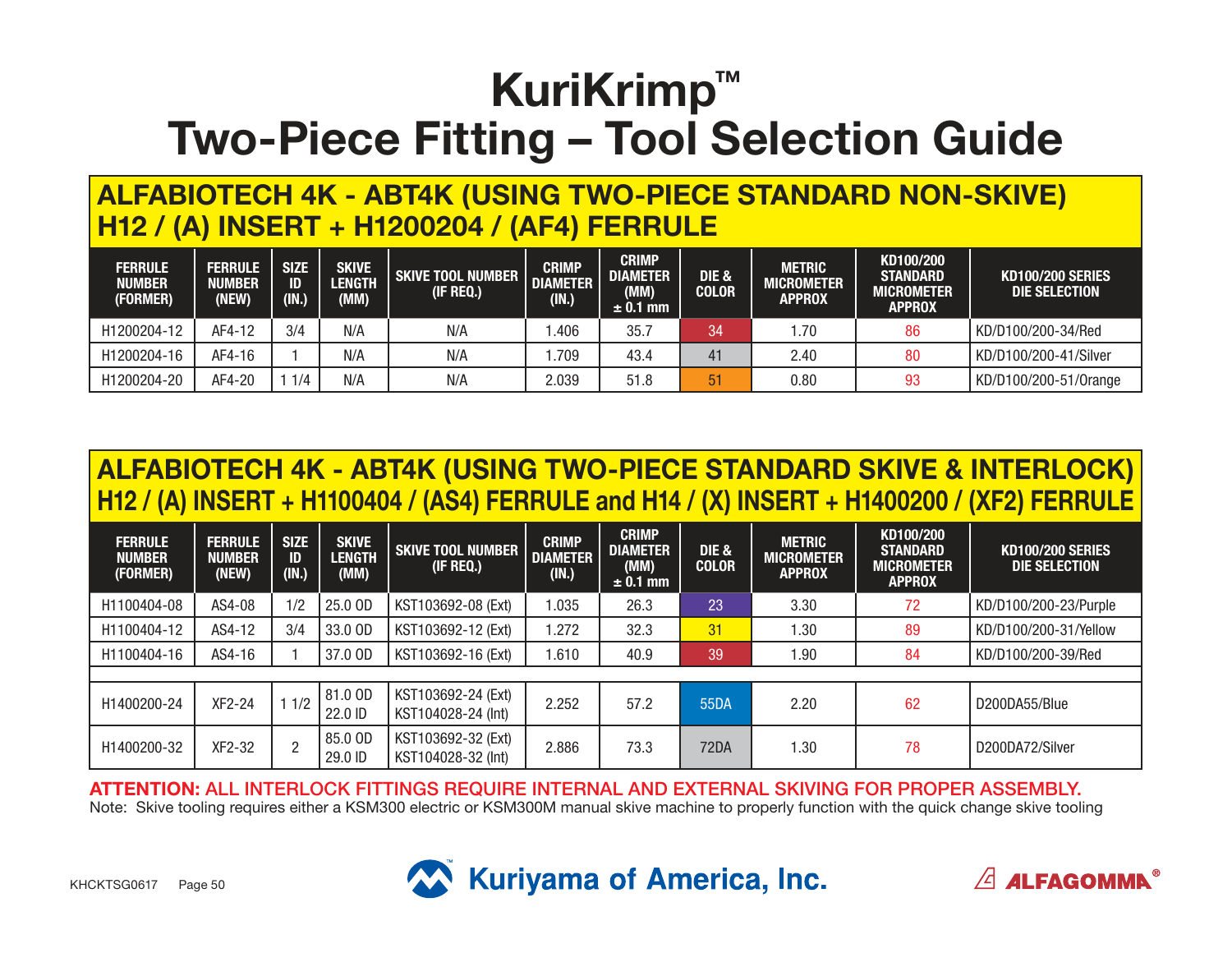### **ALFABIOTECH 5K - ABT5K (USING TWO-PIECE STANDARD SKIVE) H12 / (A) INSERT + H1100404 / (AS4) FERRULE**

| <b>FERRULE</b><br><b>NUMBER</b><br>(FORMER) | <b>FERRULE</b><br>NUMBER<br>(NEW) | <b>SIZE</b><br>ID<br>(IN.) | <b>SKIVE</b><br><b>LENGTH</b><br>(MM) | <b>SKIVE TOOL NUMBER  </b><br>(IF REQ.) | <b>CRIMP</b><br><b>DIAMETER</b><br>(IN.) | <b>CRIMP</b><br><b>DIAMETER</b><br>(MM)<br>$\pm$ 0.1 mm | DIE &<br><b>COLOR</b> | <b>METRIC</b><br><b>MICROMETER</b><br><b>APPROX</b> | KD100/200<br><b>STANDARD</b><br><b>MICROMETER</b><br><b>APPROX</b> | <b>KD100/200 SERIES</b><br>DIE SELECTION |
|---------------------------------------------|-----------------------------------|----------------------------|---------------------------------------|-----------------------------------------|------------------------------------------|---------------------------------------------------------|-----------------------|-----------------------------------------------------|--------------------------------------------------------------------|------------------------------------------|
| H1100404-10                                 | AS4-10                            | 5/8                        | 28.0 OD                               | KST103692-10 (Ext)                      | .138                                     | 28.9                                                    | 27                    | 90. ا                                               | -84                                                                | KD/D100/200-27/Brown                     |
| H1100404-12                                 | AS4-12                            | 3/4                        | 33.0 OD                               | KST103692-12 (Ext)                      | .311                                     | 33.3                                                    | 31                    | 2.30                                                | 80                                                                 | KD/D100/200-31/Yellow                    |
| H1100404-16                                 | AS4-16                            |                            | 37.0 OD                               | KST103692-16 (Ext)                      | .622                                     | 41.2                                                    | 41                    | 0.20                                                | 98                                                                 | KD/D100/200-41/Silver                    |

Note: Skive tooling requires either a KSM300 electric or KSM300M manual skive machine to properly function with the quick change skive tooling

#### **ALFABIOTECH 5K - ABT5K (USING TWO-PIECE INTERLOCK) H14 / (X) INSERT + H1400200 / (XF2) and H1400301 / (XF1) FERRULE**

| <b>FERRULE</b><br><b>NUMBER</b><br>(FORMER) | <b>FERRULE</b><br><b>NUMBER</b><br>(NEW) | <b>SIZE</b><br>ID<br>(IN.) | <b>SKIVE</b><br><b>LENGTH</b><br>(MM) | <b>SKIVE TOOL NUMBER</b><br>(IF REQ.)    | <b>CRIMP</b><br><b>DIAMETER</b><br>(IN.) | <b>CRIMP</b><br><b>DIAMETER</b><br>(MM)<br>$\pm$ 0.1 mm | DIE &<br><b>COLOR</b> | <b>METRIC</b><br><b>MICROMETER</b><br><b>APPROX</b> | KD100/200<br><b>STANDARD</b><br><b>MICROMETER</b><br><b>APPROX</b> | <b>KD100/200 SERIES</b><br>DIE SELECTION |
|---------------------------------------------|------------------------------------------|----------------------------|---------------------------------------|------------------------------------------|------------------------------------------|---------------------------------------------------------|-----------------------|-----------------------------------------------------|--------------------------------------------------------------------|------------------------------------------|
| H1400200-12                                 | XF2-12                                   | 3/4                        | 52.0 OD<br>15.0 ID                    | KST103692-12 (Ext)<br>KST104028-12 (Int) | 1.323                                    | 33.6                                                    | 31                    | 2.60                                                | 78                                                                 | KD/D100/200-31/Yellow                    |
| H1400200-16                                 | XF2-16                                   |                            | 65.0 OD<br>17.0 ID                    | KST103692-16 (Ext)<br>KST104028-16 (Int) | 1.642                                    | 41.7                                                    | 41                    | 0.70                                                | 94                                                                 | KD/D100/200-41/Silver                    |
| H1400200-20 <sup>‡</sup>                    | XF2-20 <sup>‡</sup>                      | 11/4                       | 74.0 OD<br>22.0 ID                    | KST103692-20 (Ext)<br>KST104028-20 (Int) | 1.957                                    | 49.7                                                    | 48DA                  | 1.70                                                | 71                                                                 | D200DA48/Green                           |
| H1400200-20 <sup>+</sup>                    | XF2-20 <sup>+</sup>                      | 11/4                       | 74.0 OD<br>22.0 ID                    | KST103692-20 (Ext)<br>KST104028-20 (Int) | 2.004                                    | 50.9                                                    | 48DA                  | 2.90                                                | 50                                                                 | D200DA48/Green                           |
| H1400301-24                                 | XF1-24                                   | 11/2                       | 81.0 OD<br>22.0 ID                    | KST103692-24 (Ext)<br>KST104028-24 (Int) | 2.488                                    | 63.2                                                    | 62DA                  | 1.20                                                | 79                                                                 | D200DA62/Black                           |
| H1400301-32                                 | XF1-32                                   | $\overline{2}$             | 85.0 OD<br>29.0 ID                    | KST103692-32 (Ext)<br>KST104028-32 (Int) | 3.173                                    | 80.6                                                    | <b>78DA</b>           | 2.60                                                | 55                                                                 | D200DA78/Brown                           |

**ATTENTION:** ALL INTERLOCK FITTINGS REQUIRE INTERNAL AND EXTERNAL SKIVING FOR PROPER ASSEMBLY. Note: Skive tooling requires either a KSM300 electric or KSM300M manual skive machine to properly function with the quick change skive tooling ‡ Crimp Diameter Valid for Hose Marked Until End 2016 † Crimp Diameter Valid for Hose Marked From 2017



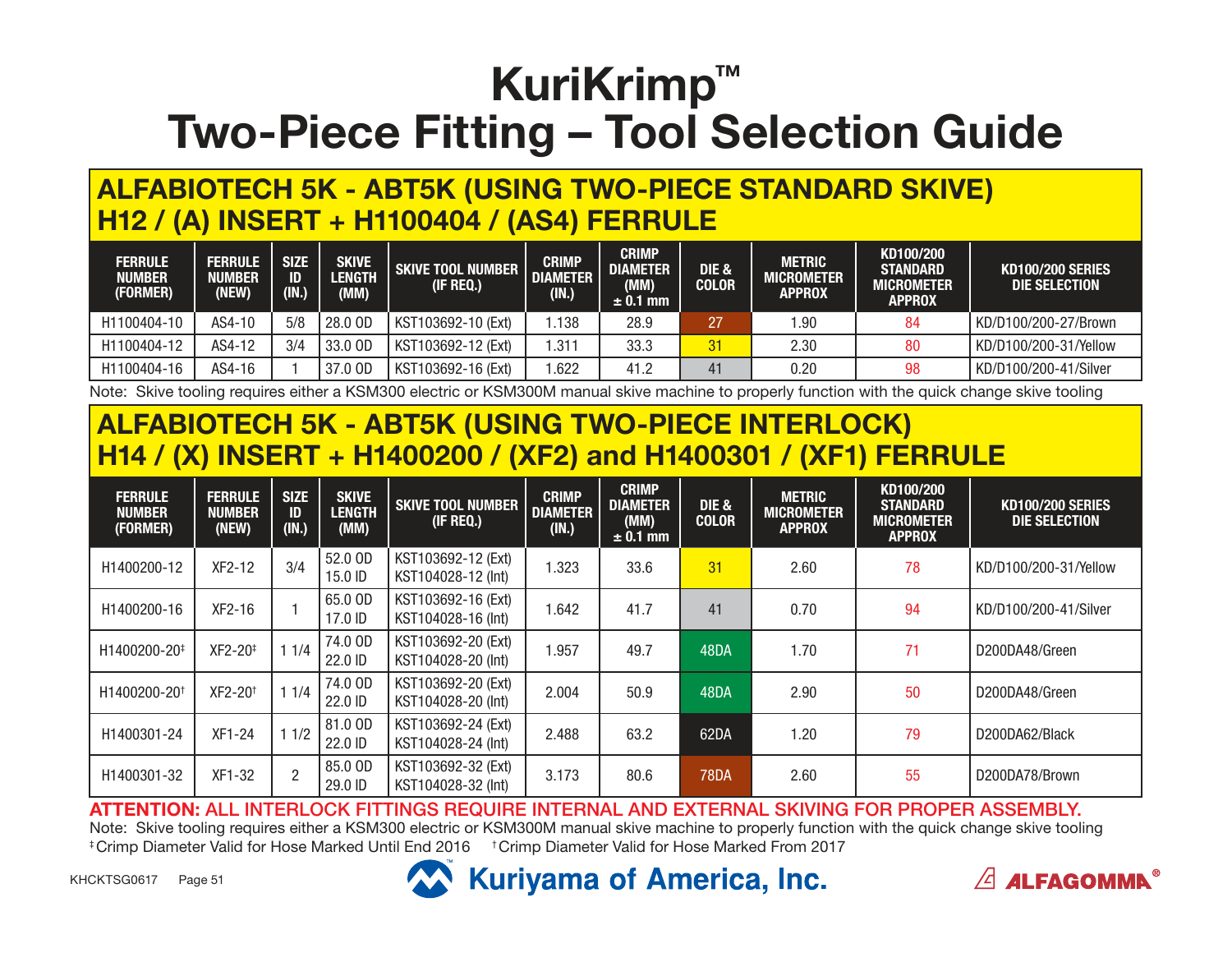**ALFABIOTECH 5K PLUS - ABTP5K (USING TWO-PIECE STANDARD SKIVE) H12 / (A) INSERT + H1100404 / (AS4) FERRULE**

| <b>FERRULE</b><br><b>NUMBER</b><br>(FORMER) | <b>FERRULE</b><br><b>NUMBER</b><br><b>NEW)</b> | <b>SIZE</b><br>ID<br>(IN.) | SKIVE<br><b>LENGTH</b><br>(MM) | <b>SKIVE TOOL NUMBER</b><br>(IF REQ.) | <b>CRIMP</b><br><b>DIAMETER</b><br>(IN.) | <b>CRIMP</b><br><b>DIAMETER</b><br>(MM)<br>$\pm$ 0.1 mm | DIE &<br><b>COLOR</b> | <b>METRIC</b><br>MICROMETER<br>APPROX | KD100/200<br><b>STANDARD</b><br>MICROMETER<br><b>APPROX</b> | <b>KD100/200 SERIES</b><br>DIE SELECTION |
|---------------------------------------------|------------------------------------------------|----------------------------|--------------------------------|---------------------------------------|------------------------------------------|---------------------------------------------------------|-----------------------|---------------------------------------|-------------------------------------------------------------|------------------------------------------|
| H1100404-12                                 | AS4-12                                         | 3/4                        | 33.0 OD                        | , KST<br>T103692-12 (Ext)             | .299                                     | 33.0                                                    | <u>v</u>              | 2.00                                  |                                                             | KD/D100/200-31/Yellow                    |

Note: Skive tooling requires either a KSM300 electric or KSM300M manual skive machine to properly function with the quick change skive tooling

#### **ALFABIOTECH 5K PLUS - ABTP5K (USING TWO-PIECE INTERLOCK) H14 / (X) INSERT + H1400200 / (XF2) FERRULE**

| <b>FERRULE</b><br><b>NUMBER</b><br>(FORMER) | <b>FERRULE</b><br><b>NUMBER</b><br>(NEW) | <b>SIZE</b><br><b>ID</b><br>(IN.) | <b>SKIVE</b><br><b>LENGTH</b><br>(MM) | <b>SKIVE TOOL NUMBER</b><br>(IF REQ.)    | <b>CRIMP</b><br><b>DIAMETER</b><br>(IN.) | <b>CRIMP</b><br><b>DIAMETER</b><br>(MM)<br>$\pm$ 0.1 mm | <b>DIE &amp;</b><br><b>COLOR</b> | <b>METRIC</b><br><b>MICROMETER</b><br><b>APPROX</b> | KD100/200<br><b>STANDARD</b><br>MICROMETER<br><b>APPROX</b> | <b>KD100/200 SERIES</b><br>DIE SELECTION |
|---------------------------------------------|------------------------------------------|-----------------------------------|---------------------------------------|------------------------------------------|------------------------------------------|---------------------------------------------------------|----------------------------------|-----------------------------------------------------|-------------------------------------------------------------|------------------------------------------|
| H1400200-12                                 | XF2-12                                   | 3/4                               | 52.0 OD<br>15.0 ID                    | KST103692-12 (Ext)<br>KST104028-12 (Int) | .323                                     | 33.6                                                    | 31                               | 2.60                                                | 78                                                          | KD/D100/200-31/Yellow                    |
| H1400200-16                                 | $XF2-16$                                 |                                   | 65.0 OD<br>17.0 ID                    | KST103692-16 (Ext)<br>KST104028-16 (Int) | .654                                     | 42.0                                                    | 41                               | 00. ا                                               | 91                                                          | KD/D100/200-41/Silver                    |

#### **ATTENTION:** ALL INTERLOCK FITTINGS REQUIRE INTERNAL AND EXTERNAL SKIVING FOR PROPER ASSEMBLY.

Note: Skive tooling requires either a KSM300 electric or KSM300M manual skive machine to properly function with the quick change skive tooling



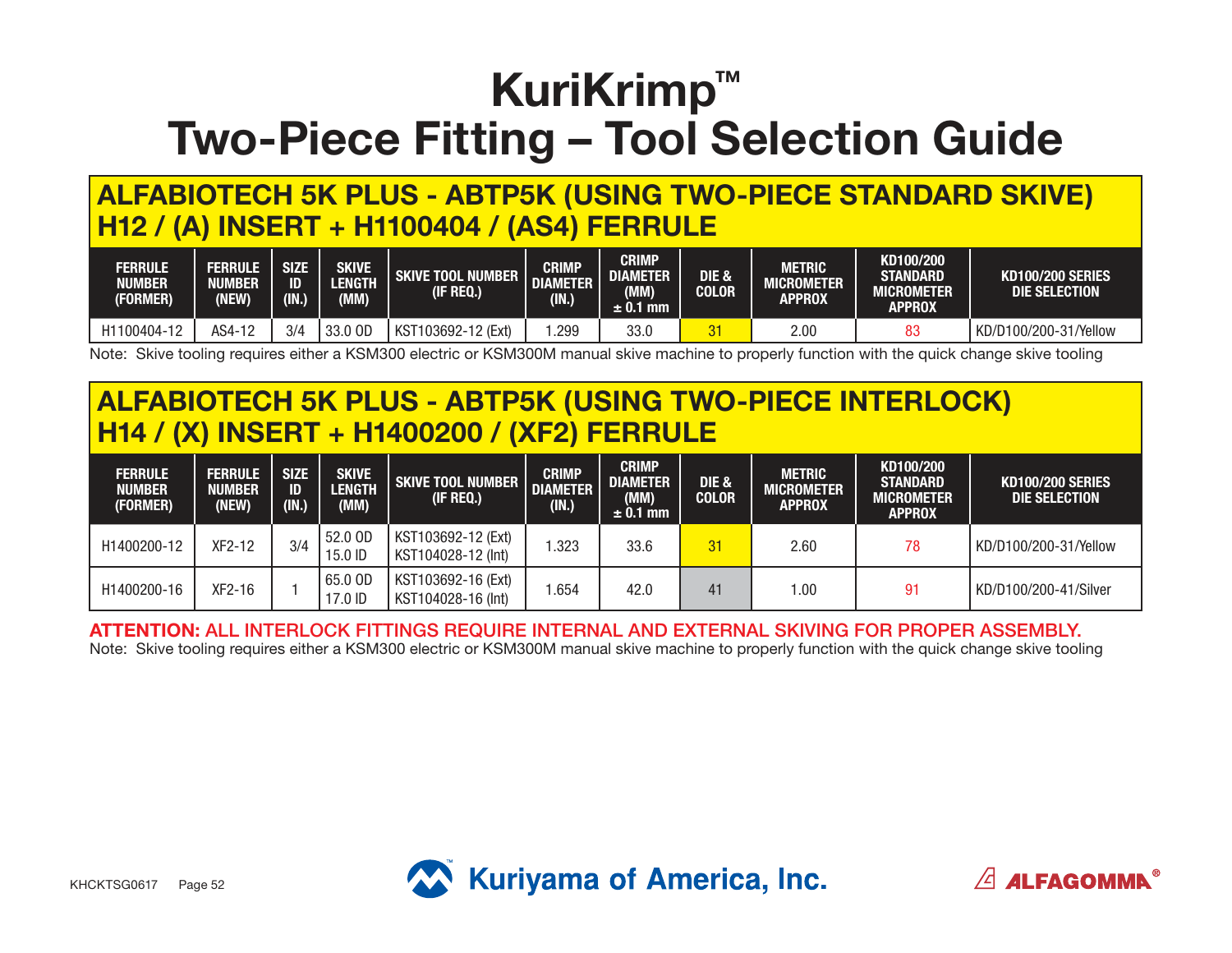#### **ALFABIOTECH 6K - ABT6K (USING TWO-PIECE STANDARD SKIVE) H12 / (A) INSERT + H1100404 / (AS4) FERRULE**

| <b>FERRULE</b><br><b>NUMBER</b><br>(FORMER) | <b>FERRULE</b><br><b>NUMBER</b><br>(NEW) | <b>SIZE</b><br>ID.<br>(IN.) | <b>SKIVE</b><br><b>LENGTH</b><br>(MM) | SKIVE TOOL NUMBER<br>(IF REQ.) | <b>CRIMP</b><br><b>DIAMETER</b><br>(IN.) | <b>CRIMP</b><br><b>DIAMETER</b><br>(MM)<br>$\pm$ 0.1 mm | DIE &<br><b>COLOR</b> | METRIC<br><b>MICROMETER</b><br><b>APPROX</b> | KD100/200<br><b>STANDARD</b><br><b>MICROMETER</b><br><b>APPROX</b> | <b>KD100/200 SERIES</b><br>DIE SELECTION |
|---------------------------------------------|------------------------------------------|-----------------------------|---------------------------------------|--------------------------------|------------------------------------------|---------------------------------------------------------|-----------------------|----------------------------------------------|--------------------------------------------------------------------|------------------------------------------|
| H1100404-04                                 | AS4-04                                   | 1/4                         | 19.0 OD                               | KST103692-04 (Ext)             | 0.720                                    | 18.3                                                    | 16                    | 2.30                                         | 80                                                                 | KD/D100/200-16/0range                    |
| H1100404-06                                 | AS4-06                                   | 3/8                         | 19.0 OD                               | KST103692-06 (Ext)             | 0.866                                    | 22.0                                                    | 20                    | 2.00                                         | 83                                                                 | KD/D100/200-20/Green                     |
| H1100404-08                                 | AS4-08                                   | 1/2                         | 25.0 OD                               | KST103692-08 (Ext)             | .035                                     | 26.3                                                    | 23                    | 3.30                                         | 72                                                                 | KD/D100/200-23/Purple                    |

Note: Skive tooling requires either a KSM300 electric or KSM300M manual skive machine to properly function with the quick change skive tooling

### **ALFABIOTECH 6K - ABT6K (USING TWO-PIECE INTERLOCK) H14 / (X) INSERT + H1400301 / (XF1) and H1400200 / (XF2) FERRULE**

| <b>FERRULE</b><br><b>NUMBER</b><br>(FORMER) | <b>FERRULE</b><br><b>NUMBER</b><br>(NEW) | <b>SIZE</b><br>ID<br>(IN.) | <b>SKIVE</b><br><b>LENGTH</b><br>(MM) | <b>SKIVE TOOL NUMBER</b><br>(IF REQ.)    | <b>CRIMP</b><br><b>DIAMETER</b><br>(IN.) | <b>CRIMP</b><br><b>DIAMETER</b><br>(MM)<br>$\pm$ 0.1 mm | DIE &<br><b>COLOR</b> | <b>METRIC</b><br><b>MICROMETER</b><br><b>APPROX</b> | KD100/200<br><b>STANDARD</b><br><b>MICROMETER</b><br><b>APPROX</b> | <b>KD100/200 SERIES</b><br><b>DIE SELECTION</b> |
|---------------------------------------------|------------------------------------------|----------------------------|---------------------------------------|------------------------------------------|------------------------------------------|---------------------------------------------------------|-----------------------|-----------------------------------------------------|--------------------------------------------------------------------|-------------------------------------------------|
| H1400301-10                                 | XF1-10                                   | 5/8                        | 50.0 OD<br>15.0 ID                    | KST103692-10 (Ext)<br>KST104028-10 (Int) | .248                                     | 31.7                                                    | 31                    | 0.70                                                | 94                                                                 | KD/D100/200-31/Yellow                           |
| H1400200-12                                 | $XF2-12$                                 | 3/4                        | 52.0 OD<br>15.0 ID                    | KST103692-12 (Ext)<br>KST104028-12 (Int) | 1.339                                    | 34.0                                                    | 31                    | 3.00                                                | 74                                                                 | KD/D100/200-31/Yellow                           |
| H1400200-16                                 | $XF2-16$                                 |                            | 65.0 OD<br>17.0 ID                    | KST103692-16 (Ext)<br>KST104028-16 (Int) | .642                                     | 41.7                                                    | 41                    | 0.70                                                | 94                                                                 | KD/D100/200-41/Silver                           |
| H1400301-20                                 | XF1-20                                   | 11/4                       | 74.0 OD<br>21.5 ID                    | KST103692-20 (Ext)<br>KST104028-20 (Int) | 2.189                                    | 55.6                                                    | 55DA                  | 0.60                                                | 90                                                                 | D200DA55/Blue                                   |
| H1400301-24                                 | XF1-24                                   | 11/2                       | 81.0 OD<br>22.0 ID                    | KST103692-24 (Ext)<br>KST104028-24 (Int) | 2.488                                    | 63.2                                                    | 62DA                  | 1.20                                                | 79                                                                 | D200DA62/Black                                  |

**ATTENTION:** ALL INTERLOCK FITTINGS REQUIRE INTERNAL AND EXTERNAL SKIVING FOR PROPER ASSEMBLY.

Note: Skive tooling requires either a KSM300 electric or KSM300M manual skive machine to properly function with the quick change skive tooling



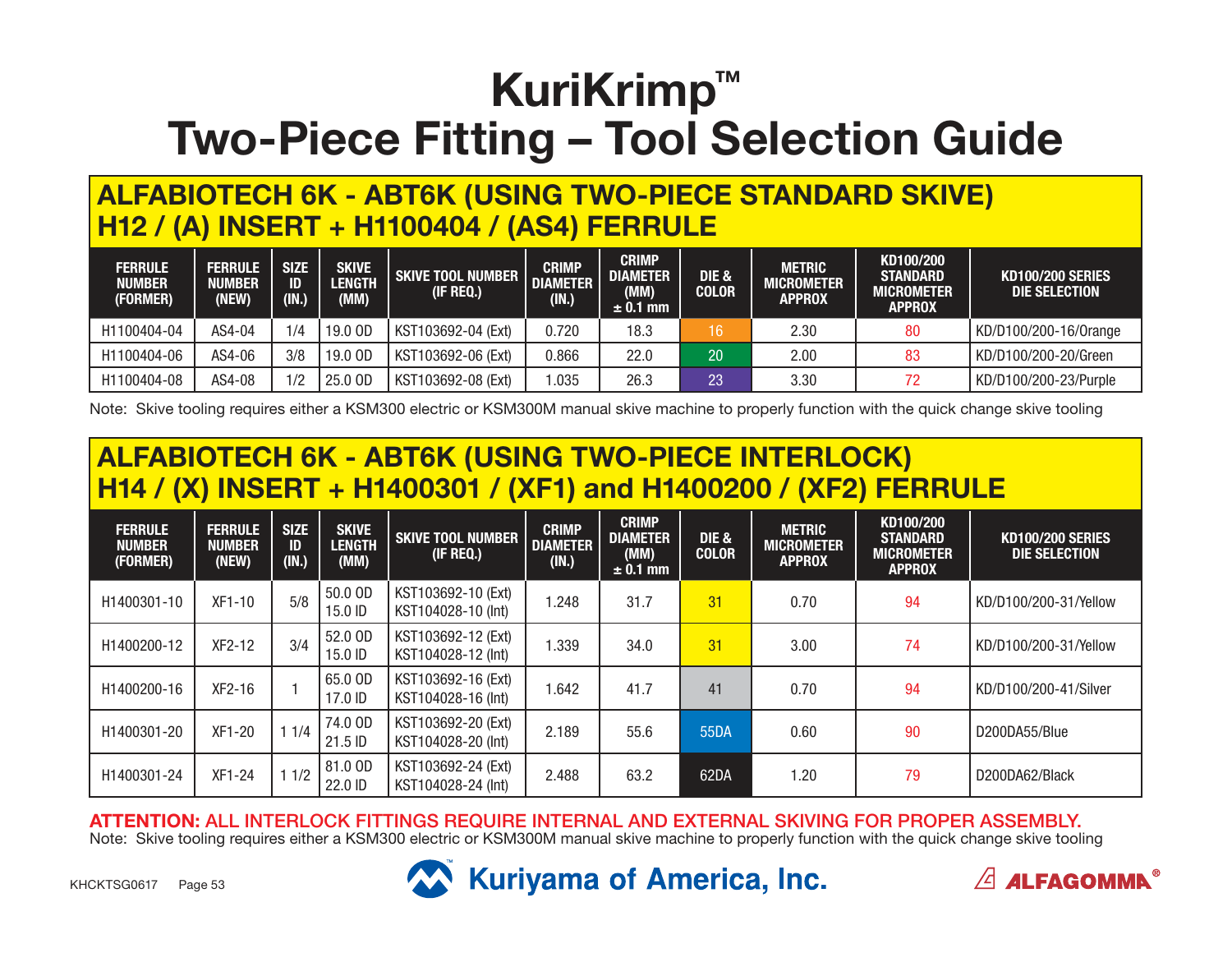#### **ALFABIOTECH 6K - ABT6K (USING TWO-PIECE INTERLOCK) H1T / (Z) INSERT + H1T00600 / (ZF1) FERRULE**

| <b>FERRULE</b><br><b>NUMBER</b><br>(FORMER)                                                                                       | <b>FERRULE</b><br>NUMBER<br>(NEW) | <b>SIZE</b><br>ID<br>(IN.) | <b>SKIVE</b><br><b>LENGTH</b><br>(MM) | <b>SKIVE TOOL NUMBER  </b><br>(IF REQ.)    | <b>CRIMP</b><br><b>DIAMETER</b><br>(IN.) | <b>CRIMP</b><br><b>DIAMETER</b><br>(MM)<br>$\pm$ 0.1 mm | <b>DIE &amp;</b><br><b>COLOR</b> | METRIC<br><b>MICROMETER</b><br><b>APPROX</b> | KD100/200<br><b>STANDARD</b><br><b>MICROMETER</b><br><b>APPROX</b> | <b>KD100/200 SERIES</b><br>DIE SELECTION |  |
|-----------------------------------------------------------------------------------------------------------------------------------|-----------------------------------|----------------------------|---------------------------------------|--------------------------------------------|------------------------------------------|---------------------------------------------------------|----------------------------------|----------------------------------------------|--------------------------------------------------------------------|------------------------------------------|--|
| H1T00600-32**                                                                                                                     | ZF1-32                            |                            | 87.0 OD<br>26.0 ID                    | KST103692-32 (Ext)<br>  KST104028-32 (Int) | 2.984                                    | 75.8                                                    | 74                               | 1.80                                         |                                                                    |                                          |  |
| ** Caution! Production crimper with 340+ tons of crimp force required for this ferrule! Call KOA for information and instruction! |                                   |                            |                                       |                                            |                                          |                                                         |                                  |                                              |                                                                    |                                          |  |

**ATTENTION:** ALL INTERLOCK FITTINGS REQUIRE INTERNAL AND EXTERNAL SKIVING FOR PROPER ASSEMBLY. Note: Skive tooling requires either a KSM300 electric or KSM300M manual skive machine to properly function with the quick change skive tooling



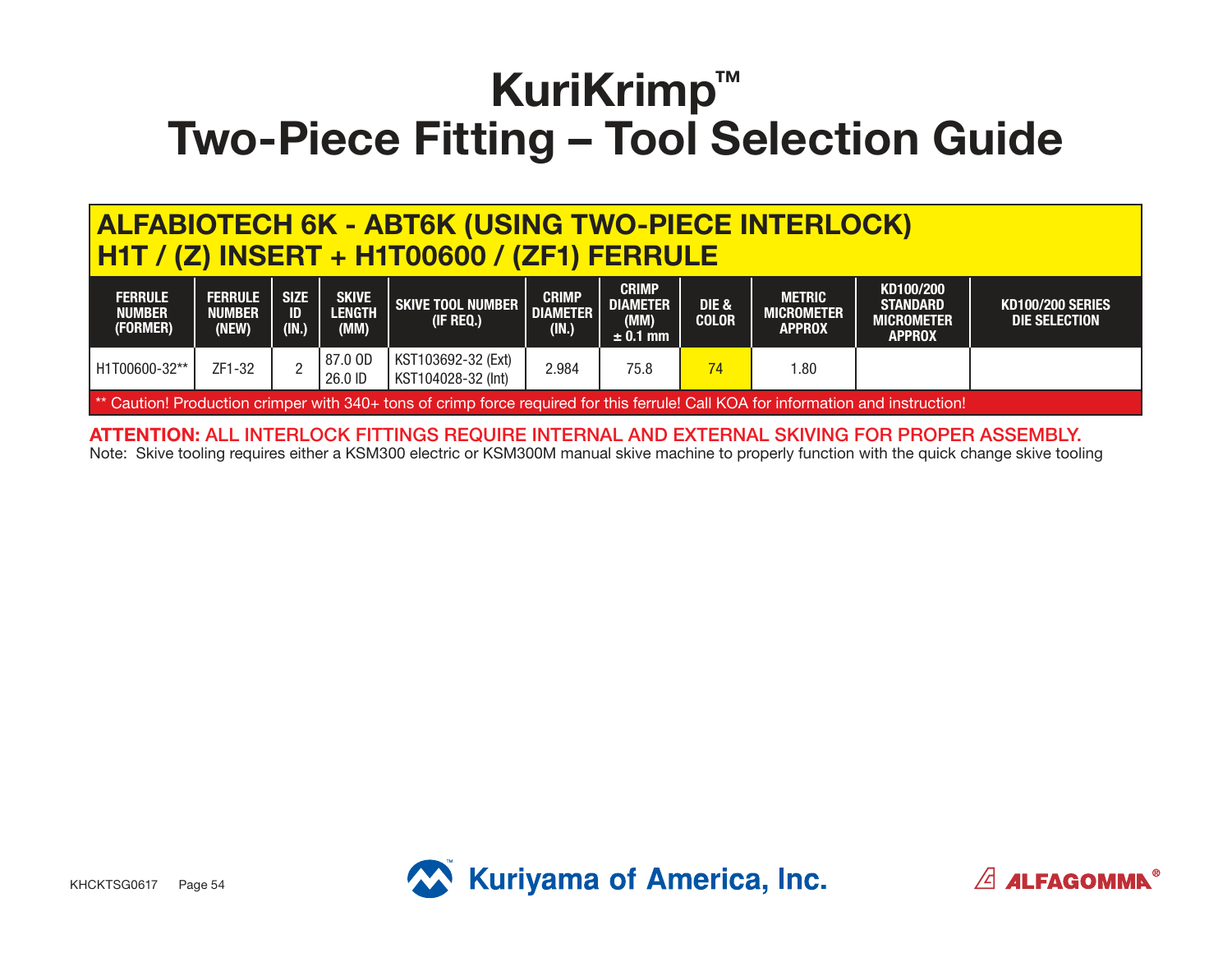#### **ALFAJET 210 - TAJ3BK, TAJ3BU (USING TWO-PIECE) H12 / (A) INSERT + H1200AD1 / (AF1) or H1200101 / (AFQ) FERRULE**

| <b>FERRULE NUMBER</b><br>(FORMER) | <b>FERRULE NUMBER</b><br>(NEW) | <b>SIZE ID</b><br>(IN.) | <b>CRIMP DIAMETER</b><br>(IN.) | <b>CRIMP DIAMETER</b><br>(MM)<br>$\pm$ 0.1 mm | <b>DIE &amp;</b><br><b>COLOR</b> | <b>METRIC</b><br><b>MICROMETER</b><br><b>APPROX</b> | KD100/200<br><b>STANDARD</b><br><b>MICROMETER</b><br><b>APPROX</b> | <b>KD100/200 SERIES</b><br>DIE SELECTION |
|-----------------------------------|--------------------------------|-------------------------|--------------------------------|-----------------------------------------------|----------------------------------|-----------------------------------------------------|--------------------------------------------------------------------|------------------------------------------|
| H1200AD1-04                       | AF1-04                         | 1/4                     | 0.650                          | 16.5                                          | 16                               | 0.50                                                | 96                                                                 | KD/D100/200-16/0range                    |
| H1200AD1-05                       | AF1-05                         | 5/16                    | 0.713                          | 18.1                                          | 16                               | 2.10                                                | 82                                                                 | KD/D100/200-16/0range                    |
| H1200AD1-06                       | AF1-06                         | 3/8                     | 0.803                          | 20.4                                          | 19                               | 1.40                                                | 88                                                                 | KD/D100/200-19/Black                     |
| H1200AD1-08                       | AF1-08                         | 1/2                     | 0.941                          | 23.9                                          | 23                               | 0.90                                                | 92                                                                 | KD/D100/200-23/Purple                    |
|                                   |                                |                         |                                |                                               |                                  |                                                     |                                                                    |                                          |
| H1200101-04                       | AFQ-04                         | 1/4                     | 0.614                          | 15.6                                          | 14                               | 1.60                                                | 86                                                                 | KD/D100/200-14/Yellow                    |
| H1200101-06                       | AFQ-06                         | 3/8                     | 0.764                          | 19.4                                          | 19                               | 0.40                                                | 97                                                                 | KD/D100/200-19/Black                     |
| H1200101-08                       | AFQ-08                         | 1/2                     | 0.906                          | 23.0                                          | 22                               | 1.00                                                | 91                                                                 | KD/D100/200-22/Blue                      |

### **ALFAJET 400 - TAJ5BK, TAJ5BU (USING TWO-PIECE) H12 / (A) INSERT + H1200AD1 / (AF1) FERRULE**

| <b>FERRULE NUMBER</b><br>(FORMER) | <b>FERRULE NUMBER</b><br>(NEW) | <b>SIZE ID</b><br>(IN.) | <b>CRIMP DIAMETER</b><br>(IN.) | <b>CRIMP DIAMETER</b><br>(MM)<br>$\pm$ 0.1 mm | <b>DIE &amp;</b><br><b>COLOR</b> | <b>METRIC</b><br><b>MICROMETER</b><br><b>APPROX</b> | KD100/200<br><b>STANDARD</b><br><b>MICROMETER</b><br><b>APPROX</b> | <b>KD100/200 SERIES</b><br>DIE SELECTION |
|-----------------------------------|--------------------------------|-------------------------|--------------------------------|-----------------------------------------------|----------------------------------|-----------------------------------------------------|--------------------------------------------------------------------|------------------------------------------|
| H1200AD1-04                       | AF1-04                         | 1/4                     | 0.685                          | 17.4                                          | 16                               | 40. ا                                               | 88                                                                 | KD/D100/200-16/0range                    |
| H1200AD1-05                       | AF1-05                         | 5/16                    | 0.752                          | 19.7                                          | 19                               | 0.10                                                | 99                                                                 | l KD/D100/200-19/Black                   |
| H1200AD1-06                       | AF1-06                         | 3/8                     | 0.835                          | 21.2                                          | 19                               | 2.20                                                | 81                                                                 | KD/D100/200-19/Black                     |
| H1200AD1-08                       | AF1-08                         | 1/2                     | 0.976                          | 24.8                                          | 23                               | l.80                                                | 85                                                                 | KD/D100/200-23/Purple                    |



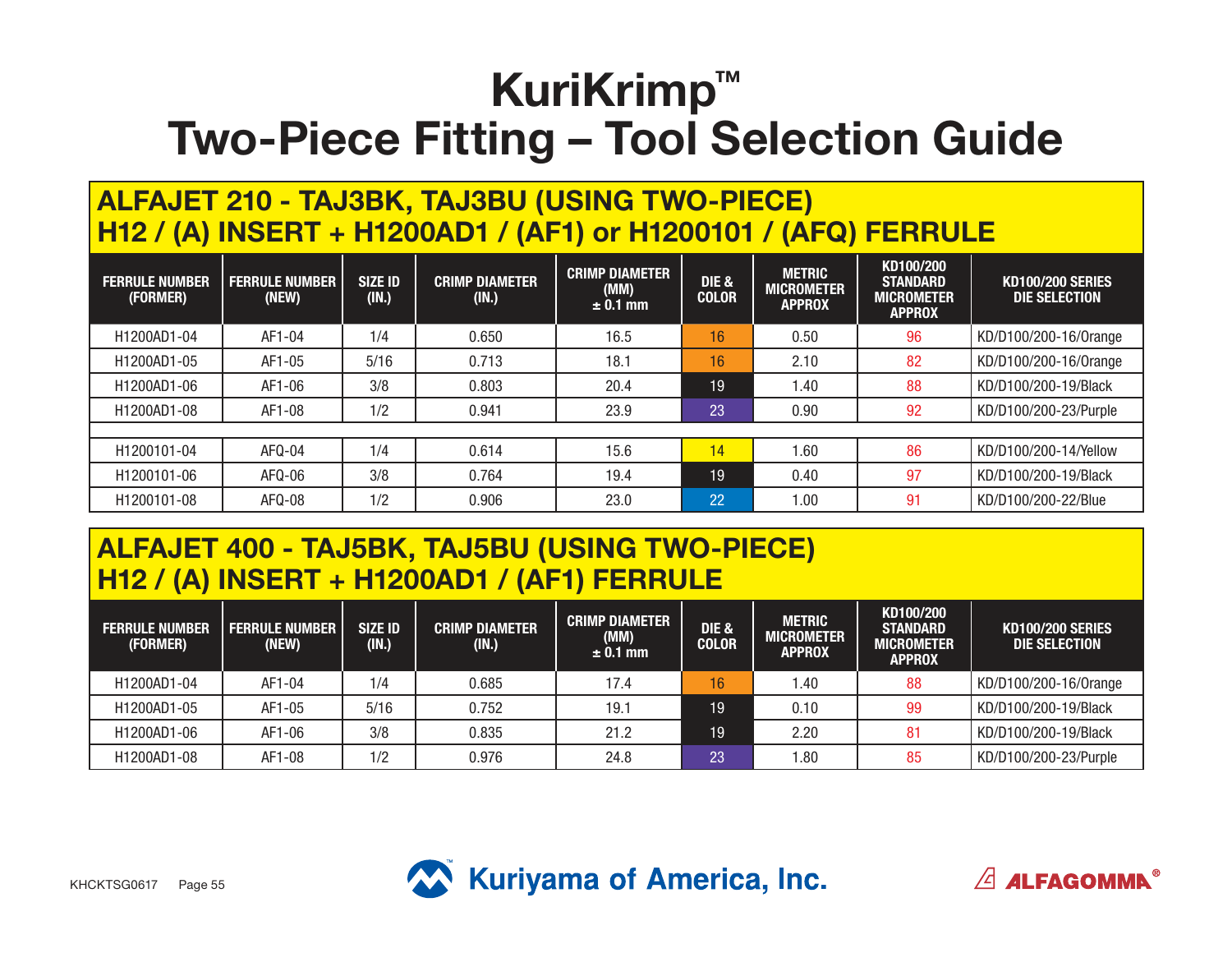#### **FLEXOR R14 - TR14TB (USING TWO-PIECE) H2200TF0 (AFT) H12 / (A) INSERT + H2200TF0 / (AFT) FERRULE**

| <b>FERRULE NUMBER</b><br>(FORMER) | <b>FERRULE NUMBER</b><br>(NEW) | <b>SIZE ID</b><br>(IN.) | <b>CRIMP DIAMETER</b><br>(IN.) | <b>CRIMP DIAMETER</b><br>(MM)<br>$\pm$ 0.1 mm | DIE &<br><b>COLOR</b> | <b>METRIC</b><br><b>MICROMETER</b><br><b>APPROX</b> | KD100/200<br><b>STANDARD</b><br><b>MICROMETER</b><br><b>APPROX</b> | <b>KD100/200 SERIES</b><br>DIE SELECTION |
|-----------------------------------|--------------------------------|-------------------------|--------------------------------|-----------------------------------------------|-----------------------|-----------------------------------------------------|--------------------------------------------------------------------|------------------------------------------|
| H2200TF0-03                       | AFT-03                         | 3/16                    | 0.441                          | 11.2                                          | 10                    | 1.20                                                | 90                                                                 | KD/D100/200-10/Green                     |
| H2200TF0-04                       | AFT-04                         | 1/4                     | 0.496                          | 12.6                                          | $\overline{1}2$       | 0.60                                                | 95                                                                 | KD/D100/200-12/Purple                    |
| H2200TF0-05                       | AFT-05                         | 5/16                    | 0.598                          | 15.2                                          | 14                    | 1.20                                                | 90                                                                 | KD/D100/200-14/Yellow                    |
| H2200TF0-06                       | AFT-06                         | 3/8                     | 0.720                          | 18.3                                          | 16                    | 2.30                                                | 80                                                                 | KD/D100/200-16/0range                    |
| H2200TF0-08                       | <b>AFT-08</b>                  | 1/2                     | 0.819                          | 20.8                                          | 19                    | 1.80                                                | 85                                                                 | KD/D100/200-19/Black                     |
| H2200TF0-10                       | AFT-10                         | 5/8                     | 0.949                          | 24.1                                          | $\overline{23}$       | 1.10                                                | 91                                                                 | KD/D100/200-23/Purple                    |
| H2200TF0-12                       | AFT-12                         | 3/4                     | 1.091                          | 27.7                                          | 27                    | 0.70                                                | 94                                                                 | KD/D100/200-27/Brown                     |
| H2200TF0-16                       | AFT-16                         |                         | 1.370                          | 34.8                                          | 34                    | 0.80                                                | 93                                                                 | KD/D100/200-34/Red                       |



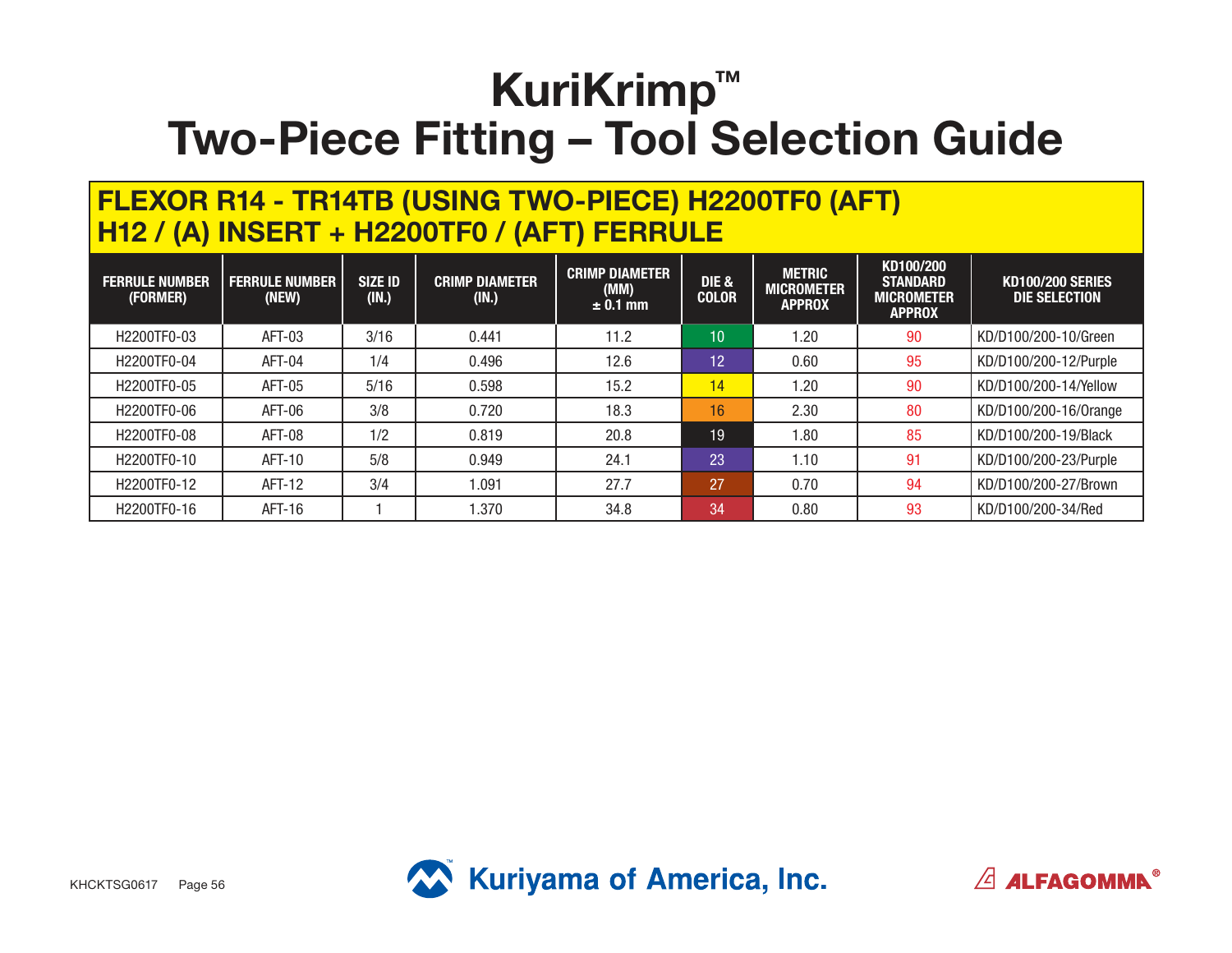#### **FLEXOR RIG - (USING TWO-PIECE INTERLOCK) H14 / (X) INSERT + H1400200 / (XF2) or H1400301 / (XF1) FERRULE**

| <b>FERRULE</b><br><b>NUMBER</b><br>(FORMER) | <b>FERRULE</b><br><b>NUMBER</b><br>(NEW) | <b>SIZE</b><br>ID<br>(IN.) | <b>SKIVE</b><br><b>LENGTH</b><br>(MM) | <b>SKIVE TOOL NUMBER</b><br>(IF REQ.)    | <b>CRIMP</b><br><b>DIAMETER</b><br>(IN.) | <b>CRIMP</b><br><b>DIAMETER</b><br>(MM)<br>$\pm$ 0.1 mm | DIE &<br><b>COLOR</b> | <b>METRIC</b><br><b>MICROMETER</b><br><b>APPROX</b> | KD100/200<br><b>STANDARD</b><br><b>MICROMETER</b><br><b>APPROX</b> | <b>KD100/200 SERIES</b><br><b>DIE SELECTION</b> |
|---------------------------------------------|------------------------------------------|----------------------------|---------------------------------------|------------------------------------------|------------------------------------------|---------------------------------------------------------|-----------------------|-----------------------------------------------------|--------------------------------------------------------------------|-------------------------------------------------|
| H1400200-16                                 | $XF2-16$                                 |                            | 65.0 OD<br>17.0 ID                    | KST103692-16 (Ext)<br>KST104028-16 (Int) | 1.657                                    | 42.1                                                    | 41                    | 1.10                                                | 91                                                                 | D200-41/Silver                                  |
| H1400200-20†                                | XF2-20+                                  | 11/4                       | 74.0 OD<br>22.0 ID                    | KST103692-20 (Ext)<br>KST104028-20 (Int) | 1.957                                    | 49.7                                                    | 48DA                  | 1.70                                                | 71                                                                 | D200DA48/Green                                  |
| H1400301-20‡                                | XF1-20‡                                  | 11/4                       | 74.0 OD<br>21.5 ID                    | KST103692-20 (Ext)<br>KST104028-20 (Int) | 2.197                                    | 55.8                                                    | 55DA                  | 0.80                                                | 86                                                                 | D200DA55/Blue                                   |
| H1400301-24+                                | XF1-24+                                  | 11/2                       | 81.0 OD<br>22.0 ID                    | KST103692-24 (Ext)<br>KST104028-24 (Int) | 2.488                                    | 63.2                                                    | 62DA                  | 1.20                                                | 79                                                                 | D200DA62/Black                                  |
| H1400301-24‡                                | XF1-24‡                                  | 11/2                       | 81.0 OD<br>22.0 ID                    | KST103692-24 (Ext)<br>KST104028-24 (Int) | 2.504                                    | 63.6                                                    | 62DA                  | 1.60                                                | 72                                                                 | D200DA62/Black                                  |
| H1400301-32                                 | XF1-32                                   | $\overline{2}$             | 85.0 OD<br>29.0 ID                    | KST103692-32 (Ext)<br>KST104028-32 (Int) | 3.189                                    | 81.0                                                    | <b>78DA</b>           | 3.00                                                | 48                                                                 | D200DA78/Brown                                  |
| H1400301-40                                 | XF1-40                                   | 21/2                       | 90.0 OD<br>33.0 ID                    | KST103692-32 (Ext)<br>KST104028-32 (Int) | 3.563                                    | 90.5                                                    |                       |                                                     |                                                                    |                                                 |

**ATTENTION:** ALL INTERLOCK FITTINGS REQUIRE INTERNAL AND EXTERNAL SKIVING FOR PROPER ASSEMBLY.

Note: Skive tooling requires either a KSM300 electric or KSM300M manual skive machine to properly function with the quick change skive tooling † Crimp Dimensions Used for Hose Produced After 05/2016; ‡ Crimp Dimensions Used for Hose Produced Before 05/2016

### **FLEXOR RIG - (USING TWO-PIECE SKIVE) H1K / (K) INSERT + H1K00170 / (KS1) FERRULE**

| <b>FERRULE</b><br><b>NUMBER</b><br>(FORMER) | Ferrule<br><b>NUMBER</b><br>(NEW) | <b>SIZE</b><br>ID<br>(IN.) | <b>SKIVE</b><br>LENGTH<br>(MM) | <b>SKIVE TOOL NUMBER</b><br>(IF REQ.) | <b>CRIMP</b><br><b>DIAMETER</b><br>(IN.) | <b>CRIMP</b><br>DIAMETER <sup>'</sup><br>(MM)<br>$\pm$ 0.1 mm | DIE &<br><b>COLOR</b> | <b>METRIC</b><br>MICROMETER<br>APPROX | KD100/200<br><b>STANDARD</b><br>MICROMETER<br><b>APPROX</b> | <b>KD100/200 SERIES</b><br>DIE SELECTION |
|---------------------------------------------|-----------------------------------|----------------------------|--------------------------------|---------------------------------------|------------------------------------------|---------------------------------------------------------------|-----------------------|---------------------------------------|-------------------------------------------------------------|------------------------------------------|
| H1K00170-48                                 | <b>KS1-48</b>                     |                            | 107.0 OD                       |                                       | 4.154                                    | 105.5                                                         |                       |                                       |                                                             |                                          |

 $\angle$  4LFAGOMMN